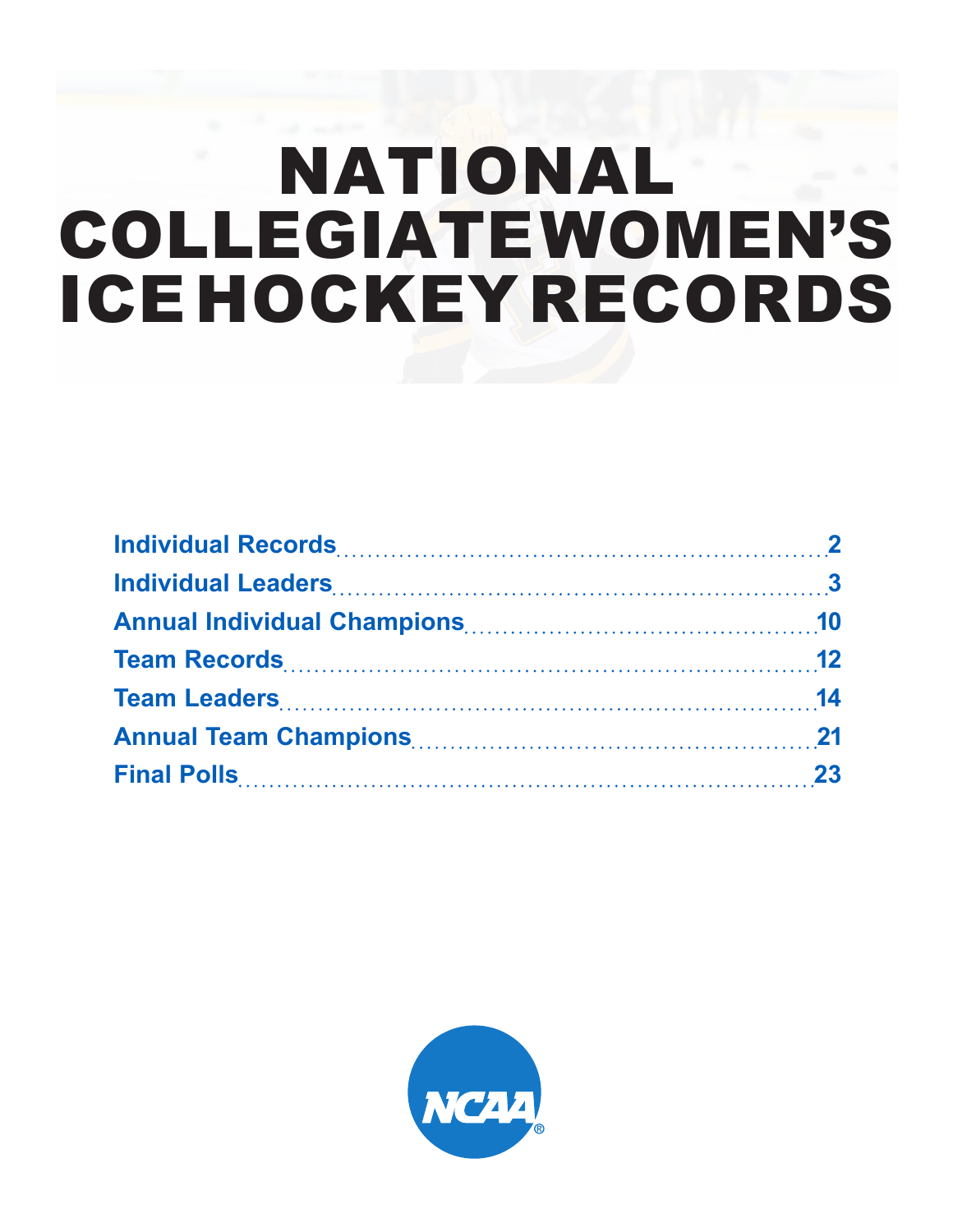## INDIVIDUAL RECORDS

Official NCAA women's ice hockey records began with the 2000-01 season and are based on information submitted to the NCAA statistics service by institutions participating in the statistics rankings. In statistical rankings, the rounding of percentages and/or averages may indicate ties where none exists. In these cases, the numerical order of the rankings is accurate.

## OFFENSE

#### Points Scored

#### **Game**

10—Jennifer Botterill, Harvard vs. Boston College, Jan. 28, 2003; Nicole Corriero, Harvard vs. Union (NY), Nov. 7, 2003

#### **Season**

114—Natalie Darwitz, Minnesota, 2005 (42 goals, 72 assists)

**Career**

303—&Meghan Agosta, Mercyhurst, 2007-09, 11 (157 goals, 146 assists)

#### Points Scored Per Game

#### **Season**

3.50—Jennifer Botterill, Harvard, 2003 (112 in  $32)$ 

**Career**

3.07—^Jennifer Botterill, Harvard, 2001, 2003 (190 in 62)

#### Goals Scored

#### **Game**

6—Jenny Potter, Minn. Duluth vs. St. Cloud St., Dec. 18, 2002; Nicole Corriero, Harvard vs. Union (NY), Nov. 17, 2003

#### **Season**

- 59—Nicole Corriero, Harvard, 2005 (36 games) **Career**
- 157—&Meghan Agosta, Mercyhurst, 2007-09, 11 (134 games)

#### Goals Scored Per Game

#### **Season**

- 1.64—Nicole Corriero, Harvard, 2005 (59 in 36) **Career**
- 1.44—^Jennifer Botterill, Harvard, 2001, 03 (89 in 62)

#### Assists

#### **Game**

-Jennifer Botterill, Harvard vs. Vermont, Nov. 8, 2002; Botterill, Harvard vs. Boston College, Jan. 28, 2003

- **Season**
- 72—Natalie Darwitz, Minnesota, 2005 (40 games)

**Career**

197—#Julie Chu, Harvard, 2003-05, 07 (129 games)

#### Assists Per Game

#### **Season**

- 2.03—Jennifer Botterill, Harvard, 2003 (65 in 32) **Career** 1.63—^Jennifer Botterill, Harvard, 2001, 03 (101
- in 62)

#### Power-Play Goals

## **Game**

3—eight times, most recent: Blayre Turnbull, Wisconsin vs. Minn. Duluth, Feb. 7, 2015

#### **Season**

24—Nicole Corriero, Harvard, 2005

**Career**

55—&Meghan Agosta, Mercyhurst, 2007-09, 11

#### Short-Handed Goals

#### **Game**

2—seven times, most recent: Blayre Turnbull, Wisconsin vs. Minn. St. Mankato, Feb. 21, 2014

#### **Season**

7—Krissy Wendell, Minnesota, 2005; Meghan Agosta, Mercyhurst, 2008

**Career**

20—&Meghan Agosta, Mercyhurst, 2007-09, 11

#### Game-Winning Goals

### **Season**

-Sam Faber, New Hampshire, 2008; Sam Poyton, Wayne St. (MI), 2008

#### **Career**

39—&Meghan Agosta, Mercyhurst, 2007-09, 11

*&Did not play in the 2009-10 season due to participation in 2010 Winter Olympics. #Did not play in 2005-06 season due to participation in 2006 Winter Olympics. ^Did not play the 2001-02 season due to participation in the 2002 Winter Olympics.*

## DEFENSE

#### Saves

#### **Game**

78—Desi Clark, Mercyhurst vs. Harvard, March 19, 2005

#### **Season**

1,332—Kami Cote, Vermont, 2004

**Career**

3,809—Brianne McLaughlin, Robert Morris, 2006-09

#### Save Percentage

#### **Season**

.960—Ann-Renée Desbiens, Wisconsin, 2016 (29 goals allowed, 701 saves)

- **Career (minimum 1,000 saves)**
	- .947—Amanda Leveille, Minnesota 2013-16 (130 goals allowed, 2,311 saves)

#### Goals Against Average

#### **Season**

- 0.76—Ann-Renée Desbiens, Wisconsin, 2016 (29 goals allowed, 2,279 minutes played)
- **Career (minimum 2,000 minutes)**
	- 1.09—Christine Dufour, Wisconsin, 2004-07 (57 goals allowed, 3,147 minutes played)

## MISCELLANEOUS

#### Goalie Winning **PERCENTAGE**

#### **Season**

- 1.000—Noora Räty, Minnesota, 2013 (38-0) **Career (minimum 30 wins)**
	- \*.897—Amanda Leveille, Minnesota, 2013-16 (98-9-5)
- *\*Ties computed as half win, half loss.*

#### Goalie Wins

#### **Career**

114—Noora Räty, Minnesota, 2010-13

#### Goalie Shutouts

#### **Season**

21—Ann-Renée Desbiens, Wisconsin, 2016 **Career**

43—Noora Räty, Minnesota, 2010-13

#### Most Saves in a Shutout

**Game**

59—Shenae Lundberg, Union (NY) vs. Northeastern, Dec. 2, 2014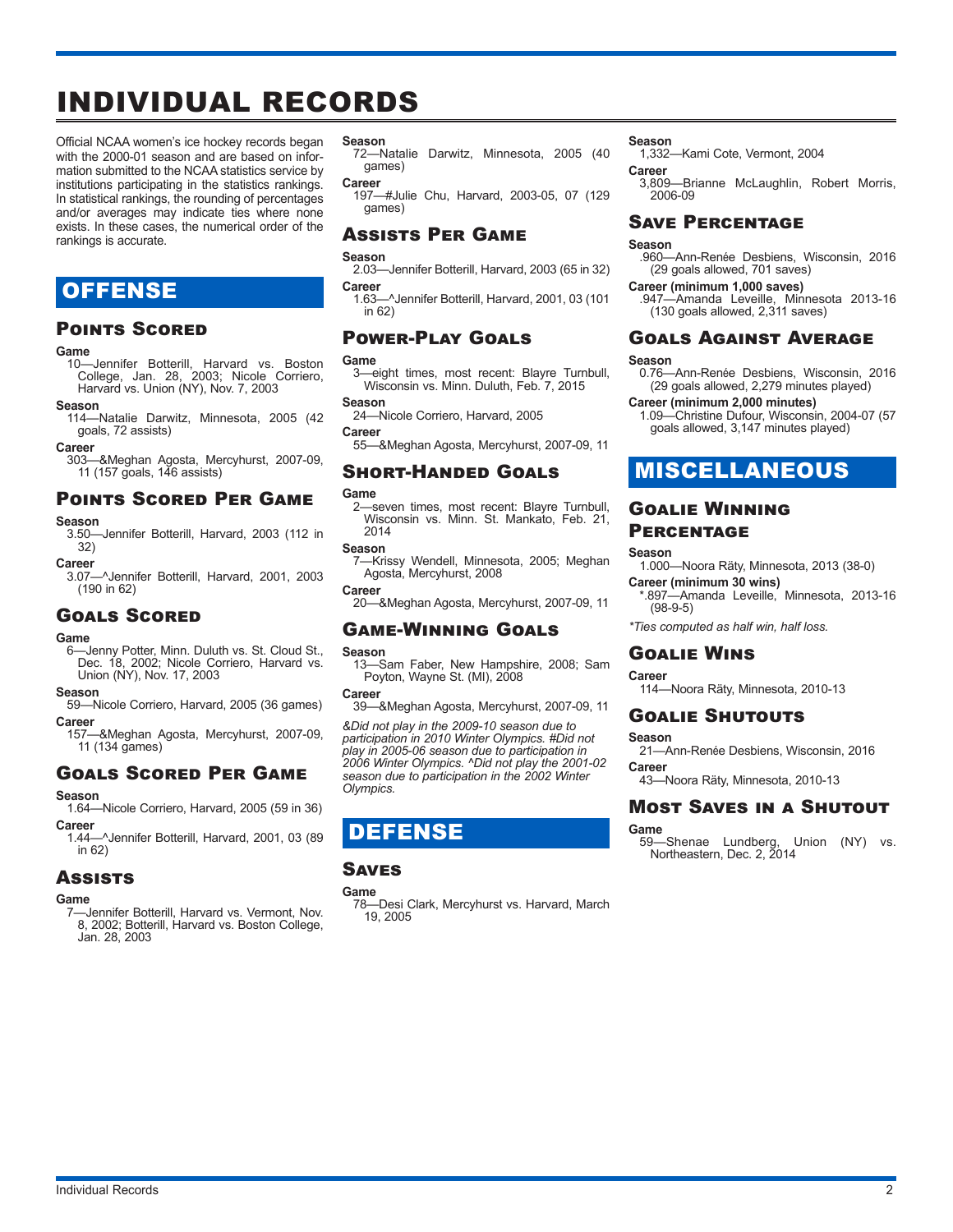## INDIVIDUAL LEADERS

## SINGLE-GAME RECORDS

## **OFFENSE**

#### **POINTS**

| No. | Player, Team vs. Opponent                            | <b>Date</b>   |
|-----|------------------------------------------------------|---------------|
| 10  | Jennifer Botterill, Harvard vs. Boston College       | Jan. 28, 2003 |
| 10  | Nicole Corriero, Harvard vs. Union (NY)              | Nov. 7, 2003  |
| 9   | Meghan Hunter, Wisconsin vs. Boston College          | Jan. 26, 2002 |
| 9   | Jennifer Botterill, Harvard vs. Vermont              | Nov. 8. 2002  |
| 9   | Gina Kingsbury, St. Lawrence vs. Union (NY)          | March 6, 2004 |
| 8   | Rebecca Russell, St. Lawrence vs. Union (NY)         | March 6, 2004 |
| 8   | Julie Chu, Harvard vs. Rensselaer                    | Oct. 28, 2007 |
| 8   | Sarah Vaillancourt, Harvard vs. Rensselaer           | Oct. 28, 2007 |
| 8   | Monique Lamoureux-Kolls, North Dakota vs. Lindenwood | Jan. 4, 2012  |
|     | Many with 7                                          |               |

#### **GOALS**

| No. | Player, Team vs. Opponent                    | Date           |
|-----|----------------------------------------------|----------------|
| 6   | Jenny Potter, Minn. Duluth vs. St. Cloud St. | Dec. 18, 2002  |
| 6   | Nicole Corriero, Harvard vs. Union (NY)      | Nov. 17, 2003  |
| 5   | Katie Guay, Brown vs. Yale                   | Jan. 11, 2002  |
| 5   | Angela Ruggiero, Harvard vs. Wayne St. (MI). | Jan. 4, 2003   |
| 5   | Angela Ruggiero, Harvard vs. Cornell         | March 7, 2003  |
| 5   | Jenny Potter, Minn. Duluth vs. St. Cloud St. | Jan. 25, 2004  |
| 5   | Nicole Corriero, Harvard vs. Dartmouth       | Feb. 5, 2005   |
| 5   | Megan Picinic, Robert Morris vs. Chatham     | Oct. 27, 2006  |
| 5   | Sarah Vaillancourt, Harvard vs. Cornell      | Feb. 9, 2007   |
| 5   | Melissa Boal, Wayne St. (MI) vs. Union (NY)  | Oct. 19, 2007  |
| 5   | Hilary Knight, Wisconsin vs. Quinnipiac      | Sept. 27, 2008 |
| 5   | Rebecca Vint, Robert Morris vs. Penn St.     | Nov. 10, 2012  |
| 5   | Hannah Brandt, Minnesota vs. Bemidji St.     | Nov. 14, 2015  |

### **Assists**

| No. | Player, Team vs. Opponent                         | <b>Date</b>   |
|-----|---------------------------------------------------|---------------|
|     | Jennifer Botterill, Harvard vs. Vermont           | Nov. 8, 2002  |
|     | Jennifer Botterill, Harvard vs. Boston College    | Jan. 28, 2003 |
| 6   | Meghan Hunter, Wisconsin vs. Bemidji St.          | Nov. 18, 2000 |
| 6   | Lauren Scarpa, UConn vs. Salve Regina             | Nov. 18, 2000 |
| 6   | Jenny Potter, Minn. Duluth vs. St. Cloud St.      | Feb. 1, 2003  |
| 6   | Julie Chu, Harvard vs. Cornell                    | March 3, 2003 |
| 6   | Caroline Ouellette, Minn. Duluth vs. North Dakota | Oct. 15, 2004 |
| 6   | Kim Pearce, Princeton vs. Cornell                 | Dec. 2, 2005  |
| 6   | Maria Olausson, Robert Morris vs. Chatham         | Oct. 27, 2006 |
| 6   | Julie Chu, Harvard vs. Rensselaer                 | Oct. 28, 2006 |
| 6   | Jocelyne Lamoureux, North Dakota vs. Bemidji St.  | Feb. 9, 2013  |
| 6   | Hannah Brandt, Minnesota vs. St. Cloud St.        | Dec. 5, 2014  |
| 6   | Dani Cameranesi, Minnesota vs. St. Cloud St.      | Dec. 5, 2014  |
|     |                                                   |               |

### Power-Play Goals

| No. | Player, Team vs. Opponent                            | Date          |
|-----|------------------------------------------------------|---------------|
| 3   | Laura Slominski, Minnesota vs. St. Cloud St.         | Oct. 15, 2000 |
| 3   | Emma Laaksonen, Ohio St. vs. Wayne St. (MI)          | March 2, 2001 |
| 3   | Melanie Salatino, Minn. St. Mankato vs. North Dakota | Oct. 17, 2003 |
| 3   | Jenny Potter, Minn. Duluth vs. St. Cloud St.         | Dec. 8, 2003  |
| 3   | Bobbi Ross, Minnesota vs. Ohio St.                   | Nov. 4. 2005  |
|     |                                                      |               |

#### **No.** Player, Team vs. Opponent **Date Date**

| Hilary Knight, Wisconsin vs. North Dakota   | Feb. 2, 2008  |
|---------------------------------------------|---------------|
| Rebecca Vint, Robert Morris vs. Mercyhurst  | Jan. 25, 2014 |
| Blayre Turnbull, Wisconsin vs. Minn. Duluth | Feb. 7, 2015  |

#### Short-Handed Goals

| No.            | Player, Team vs. Opponent                         | Date          |
|----------------|---------------------------------------------------|---------------|
| 2              | Caroline Ouellette, Minn. Duluth vs. North Dakota | Nov. 14, 2003 |
| 2              | Krissy Wendell, Minnesota vs. Mercyhurst          | Jan. 16, 2004 |
| 2              | Natalie Darwitz, Minnesota vs. Minnesota St.      | Oct. 30, 2004 |
| 2              | Bobbi Ross, Minnesota vs. Minn. Duluth            | Oct. 26, 2007 |
| 2              | Marie-Philip Poulin, Boston U. vs. North Dakota   | Oct. 3, 2010  |
| $\overline{2}$ | Meghan Dufault, North Dakota vs. Bemidji St.      | Nov. 1, 2013  |
| $\overline{2}$ | Blayre Turnbull, Wisconsin vs. Minn. St. Mankato  | Feb. 21, 2014 |

## DEFENSE

#### Goalie Saves

| No. | Player, Team vs. Opponent                        | Date           |
|-----|--------------------------------------------------|----------------|
| 78  | Desi Clark, Mercyhurst vs. Harvard (3 OT)        | March 19, 2005 |
| 73  | Molly Schaus, Boston College vs. Harvard (3 OT)  | Feb. 6, 2007   |
| 72  | Rebecca Lahar, Colgate vs. Mercyhurst            | Jan. 12, 2003  |
| 72  | Rebecca Lahar, Colgate vs. Harvard               | March 1, 2003  |
| 72  | Brittany Ott, Maine vs. Boston College (OT)      | March 1, 2013  |
| 70  | Stephanie Boulay, Sacred Heart vs. Maine         | Jan. 8, 2005   |
| 69  | Brittany Ott, Maine vs. Mercyhurst               | Oct. 9. 2010   |
| 69  | Nicole Hensley, Lindenwood (MO) vs. North Dakota | Oct. 5, 2013   |
| 69  | Elaine Chuli, UConn vs. New Hampshire            | Feb. 27, 2016  |
| 68  | Stephanie Boulay, Sacred Heart vs. Quinnipiac    | Feb. 28, 2004  |
| 67  | Brittany Martin, Harvard vs. Wisconsin (4 OT)    | March 10, 2007 |
| 66  | Kami Cote, Vermont vs. Wisconsin                 | Oct. 10, 2003  |
| 66  | Nicole Stock, Brown vs. Mercyhurst               | Jan. 19, 2008  |
| 66  | Lovisa Selander, Rensselaer vs. Quinnipiac       | Feb. 27, 2016  |

*Note: Nicole Hensley of Lindenwood (MO) recorded 90 saves vs. Robert Morris March 1, 2013. Taylor Fairchild, also of Lindenwood (MO), made 67 saves vs. Mercyhurst Oct. 29, 2011. Lindenwood (MO) was a reclassifying institution at the time.*

## SEASON RECORDS

## **OFFENSE**

#### Points Per Game

*(Minimum 50 Points)*

| Player, Team                | <b>Year Games</b> |    | G  | А  | Pts. | <b>PPG</b> |
|-----------------------------|-------------------|----|----|----|------|------------|
| Jennifer Botterill, Harvard | 2003              | 32 | 47 | 65 | 112  | 3.50       |
| Natalie Darwitz, Minnesota  | 2005              | 40 | 42 | 72 | 114  | 2.85       |
| Julie Chu, Harvard          | 2003              | 34 | 42 | 51 | 93   | 2.74       |
| Amanda Kessel, Minnesota    | 2013              | 37 | 46 | 55 | 101  | 2.73       |
| Jennifer Botterill, Harvard | 2001              | 30 | 42 | 36 | 78   | 2.60       |
| Krissy Wendell, Minnesota   | 2005              | 40 | 43 | 61 | 104  | 2.60       |
| Meghan Agosta, Mercyhurst   | 2011              | 34 | 38 | 48 | 86   | 2.53       |
| Nicole Corriero, Harvard    | 2005              | 36 | 59 | 32 | 91   | 2.53       |
| Natalie Darwitz, Minnesota  | 2004              | 26 | 27 | 37 | 64   | 2.46       |
| Jenny Potter, Minn. Duluth  | 2003              | 36 | 31 | 57 | 88   | 2.44       |
| Angela Ruggiero, Harvard    | 2003              | 34 | 29 | 54 | 83   | 2.44       |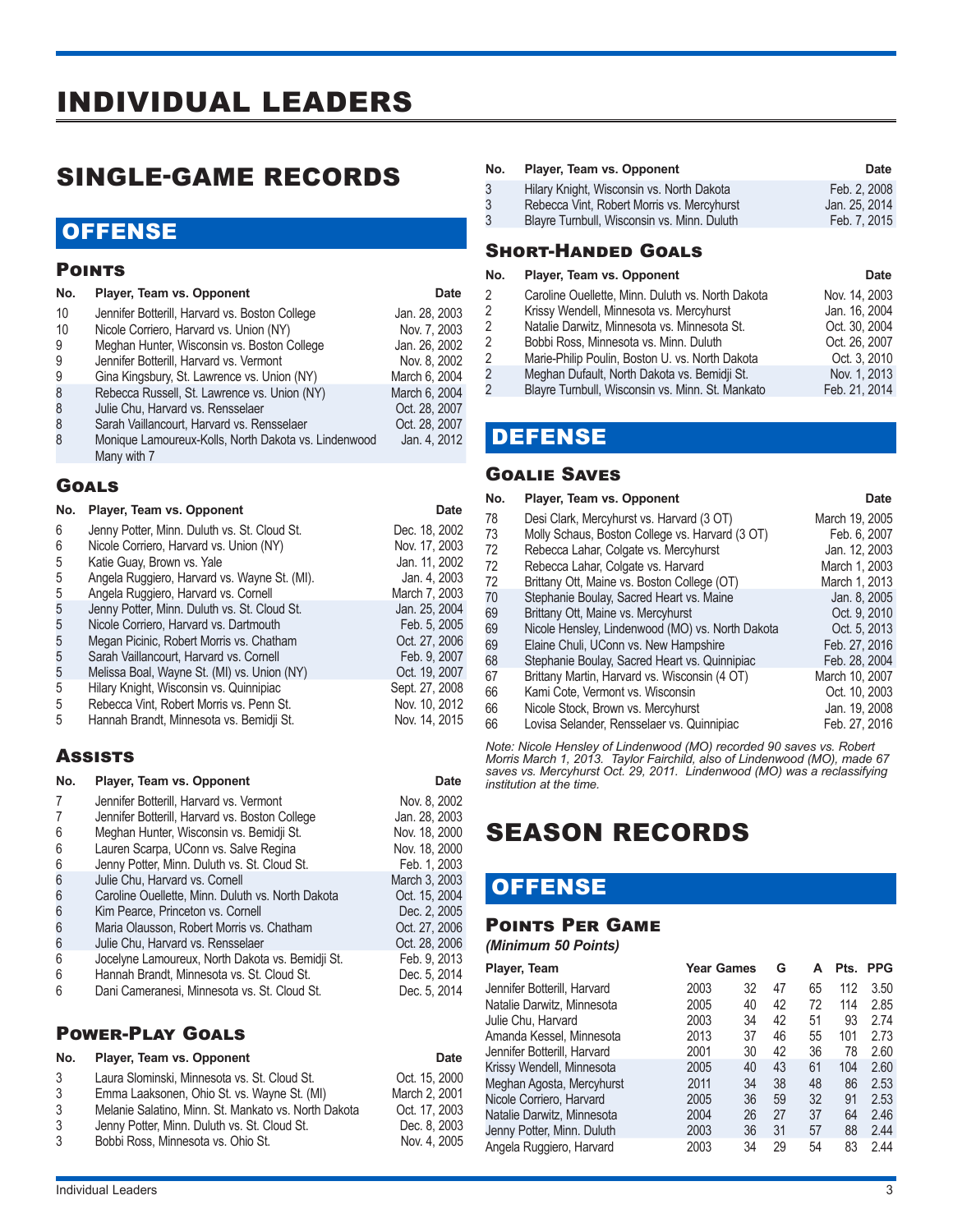| Player, Team                                                                                                                                                                                                                                                                                                                                                                                                         | <b>Year Games</b>                                                                                            |                | G                                                                                                    | A                                      | Pts.                                                                             | <b>PPG</b>                                                                                                   |
|----------------------------------------------------------------------------------------------------------------------------------------------------------------------------------------------------------------------------------------------------------------------------------------------------------------------------------------------------------------------------------------------------------------------|--------------------------------------------------------------------------------------------------------------|----------------|------------------------------------------------------------------------------------------------------|----------------------------------------|----------------------------------------------------------------------------------|--------------------------------------------------------------------------------------------------------------|
| Meghan Agosta, Mercyhurst<br>Caroline Ouellette, Minn. Duluth<br>Tammy Shewchuk, Harvard                                                                                                                                                                                                                                                                                                                             | 2009<br>2005<br>2001                                                                                         | 32<br>33<br>31 | 41<br>32<br>29                                                                                       | 37<br>48<br>46<br>47                   | 78<br>80<br>75<br>76                                                             | 2.44<br>2.42<br>2.42                                                                                         |
| Caroline Ouellette, Minn. Duluth<br><b>POINTS</b>                                                                                                                                                                                                                                                                                                                                                                    | 2004                                                                                                         | 32             | 29                                                                                                   |                                        |                                                                                  | 2.38                                                                                                         |
| Player, Team                                                                                                                                                                                                                                                                                                                                                                                                         | Year                                                                                                         | Games          |                                                                                                      | G                                      | А                                                                                | Pts.                                                                                                         |
| Natalie Darwitz, Minnesota<br>Jennifer Botterill, Harvard<br>Krissy Wendell, Minnesota<br>Amanda Kessel, Minnesota<br>Julie Chu, Harvard<br>Nicole Corriero, Harvard<br>Jenny Potter, Minn. Duluth                                                                                                                                                                                                                   | 2005<br>2003<br>2005<br>2013<br>2003<br>2005<br>2003                                                         |                | 40<br>32<br>40<br>37<br>34<br>36<br>36                                                               | 42<br>47<br>43<br>46<br>42<br>59<br>31 | 72<br>65<br>61<br>55<br>51<br>32<br>57                                           | 114<br>112<br>104<br>101<br>93<br>91<br>88                                                                   |
| Alex Carpenter, Boston College<br>Meghan Duggan, Wisconsin<br>Meghan Agosta, Mercyhurst<br>Kendall Coyne, Northeastern                                                                                                                                                                                                                                                                                               | 2016<br>2011<br>2011<br>2016                                                                                 |                | 41<br>41<br>34<br>37                                                                                 | 43<br>39<br>38<br>50                   | 45<br>48<br>48<br>34                                                             | 88<br>87<br>86<br>84                                                                                         |
| Angela Ruggiero, Harvard<br>Hilary Knight, Wisconsin<br>Brianna Decker, Wisconsin<br>Jocelyne Lamoureux, North Dakota<br>Hannah Brandt, Minnesota                                                                                                                                                                                                                                                                    | 2003<br>2009<br>2012<br>2012<br>2013                                                                         |                | 34<br>39<br>40<br>37<br>41                                                                           | 29<br>45<br>37<br>34<br>33             | 54<br>38<br>45<br>48<br>49                                                       | 83<br>83<br>82<br>82<br>82                                                                                   |
| Hilary Knight, Wisconsin<br>Jocelyne Lamoureux, North Dakota<br>Alex Carpenter, Boston College<br>Amanda Kessel, Minnesota<br>Brianna Decker, Wisconsin                                                                                                                                                                                                                                                              | 2011<br>2013<br>2015<br>2012<br>2011                                                                         |                | 41<br>39<br>37<br>41<br>41                                                                           | 47<br>35<br>37<br>32<br>34             | 34<br>46<br>44<br>48<br>46                                                       | 81<br>81<br>81<br>80<br>80                                                                                   |
| Caroline Ouellette, Minn. Duluth                                                                                                                                                                                                                                                                                                                                                                                     | 2005                                                                                                         |                | 33                                                                                                   | 32                                     | 48                                                                               | 80                                                                                                           |
| <b>GOALS PER GAME</b><br>(Minimum 25 Goals)                                                                                                                                                                                                                                                                                                                                                                          |                                                                                                              |                |                                                                                                      |                                        |                                                                                  |                                                                                                              |
| Player, Team                                                                                                                                                                                                                                                                                                                                                                                                         | Year                                                                                                         | Games          |                                                                                                      | Goals                                  |                                                                                  | <b>GPG</b>                                                                                                   |
| Nicole Corriero, Harvard<br>Jennifer Botterill, Harvard<br>Jennifer Botterill, Harvard<br>Kendall Coyne, Northeastern<br>Maria Rooth, Minn. Duluth<br>Meghan Agosta, Mercyhurst<br>Julie Chu, Harvard<br>Amanda Kessel, Minnesota<br>Katie Weatherston, Dartmouth<br>Meghan Agosta, Mercyhurst<br>Meghan Hunter, Wisconsin<br>Nicole Corriero, Harvard<br>Michelle Panella, Sacred Heart<br>Carly Haggard, Dartmouth | 2005<br>2003<br>2001<br>2016<br>2001<br>2009<br>2003<br>2013<br>2005<br>2008<br>2001<br>2004<br>2005<br>2002 |                | 36<br>32<br>30<br>37<br>32<br>32<br>34<br>37<br>31<br>33<br>35<br>35<br>25<br>32                     |                                        | 59<br>47<br>42<br>50<br>41<br>41<br>42<br>46<br>38<br>40<br>42<br>42<br>29<br>37 | 1.64<br>1.47<br>1.40<br>1.35<br>1.28<br>1.28<br>1.24<br>1.24<br>1.23<br>1.21<br>1.20<br>1.20<br>1.16<br>1.16 |
| <b>GOALS</b>                                                                                                                                                                                                                                                                                                                                                                                                         |                                                                                                              |                |                                                                                                      |                                        |                                                                                  |                                                                                                              |
| Player, Team<br>Nicole Corriero, Harvard<br>Kendall Coyne, Northeastern<br>Jennifer Botterill, Harvard<br>Hilary Knight, Wisconsin<br>Amanda Kessel, Minnesota<br>Hilary Knight, Wisconsin<br>Krissy Wendell, Minnesota<br>Alex Carpenter, Boston College<br>Jennifer Botterill, Harvard<br>Megan Hunter, Wisconsin<br>Julie Chu, Harvard<br>Nicole Corriero, Harvard<br>Natalie Darwitz, Minnesota                  |                                                                                                              |                | Year<br>2005<br>2016<br>2003<br>2011<br>2013<br>2009<br>2005<br>2016<br>2001<br>2001<br>2003<br>2004 |                                        |                                                                                  | Goals<br>59<br>50<br>47<br>47<br>46<br>45<br>43<br>43<br>42<br>42<br>42<br>42<br>42                          |

| Player, Team                | Year | Goals |
|-----------------------------|------|-------|
| Meghan Agosta, Mercyhurst   | 2008 | 40    |
| Monique Lamoureux Minnesota | 2009 | 39    |
| Meghan Duggan, Wisconsin    | 2011 | 39    |

## Assists Per Game

*(Minimum 35 Assists)*

| Player, Team                      | Year | Games | Assists | APG            |
|-----------------------------------|------|-------|---------|----------------|
| Jennifer Botterill, Harvard       | 2003 | 32    | 65      | 2.03           |
| Natalie Darwitz, Minnesota        | 2005 | 40    | 72      | 1.80           |
| Julie Chu, Harvard                | 2005 | 33    | 57      | 1.73           |
| Julie Chu, Harvard                | 2007 | 30    | 48      | 1.60           |
| Angela Ruggiero, Harvard          | 2003 | 34    | 54      | 1.59           |
| Jenny Potter, Minn. Duluth        | 2003 | 36    | 57      | 1.58           |
| Krissy Wendell, Minnesota         | 2005 | 40    | 61      | 1.53           |
| Julie Chu, Harvard                | 2003 | 34    | 51      | 1.51           |
| Amanda Kessel, Minnesota          | 2013 | 37    | 55      | 1.49           |
| Tammy Shewchuk, Harvard           | 2001 | 31    | 46      | 1.48           |
| Jennifer Botterill, Harvard       | 2003 | 32    | 47      | 1.47           |
| Caroline Ouellette, Minn. Duluth  | 2004 | 32    | 47      | 1.47           |
| Caroline Ouellette, Minn. Duluth  | 2005 | 33    | 48      | 1.45           |
| Sarah Vaillancourt, Harvard       | 2005 | 29    | 42      | 1.45           |
| <b>ASSISTS</b>                    |      |       |         |                |
| Player, Team                      |      | Year  |         | <b>Assists</b> |
| Natalie Darwitz, Minnesota        |      | 2005  |         | 72             |
| Jennifer Botterill. Harvard       |      | 2003  |         | 65             |
| Krissy Wendell, Minnesota         |      | 2005  |         | 61             |
| Jenny Potter, Minn. Duluth        |      | 2003  |         | 57             |
| Julie Chu, Harvard                |      | 2005  |         | 57             |
| Amanda Kessel, Minnesota          |      | 2013  |         | 55             |
| Angela Ruggiero, Harvard          |      | 2003  |         | 54             |
| Julie Chu, Harvard                |      | 2003  |         | 51             |
| Hannah Brandt, Minnesota          |      | 2013  |         | 49             |
| Caroline Ouellette, Minn. Duluth  |      | 2005  |         | 48             |
| Sara Bauer, Wisconsin             |      | 2007  |         | 48             |
| Julie Chu, Harvard                |      | 2007  |         | 48             |
| Lindsay DiPietro, Wayne St. (MI)  |      | 2008  |         | 48             |
| Meghan Agosta, Mercyhurst         |      | 2011  |         | 48             |
| Meghan Duggan, Wisconsin          |      | 2011  |         | 48             |
| Amanda Kessel, Minnesota          |      | 2012  |         | 48             |
| Jocelyne Lamoureux, North Dakota  |      | 2012  |         | 48             |
| <b>POWER-PLAY GOALS</b>           |      |       |         |                |
| Player, Team                      |      | Year  |         | <b>PPG</b>     |
| Nicole Corriero, Harvard          |      | 2005  |         | 24             |
| Emma Laaksonen, Ohio St.          |      | 2001  |         | 17             |
| Valerie Chouinard, Mercyhurst     |      | 2007  |         | 17             |
| Noemie Marin, Minn. Duluth        |      | 2005  |         | 16             |
| Kelly Stephens, Minnesota         |      | 2005  |         | 16             |
| Meghan Agosta, Mercyhurst         |      | 2007  |         | 16             |
| Jenny Brine, Harvard              |      | 2007  |         | 16             |
| Hilary Knight, Wisconsin          |      | 2009  |         | 16             |
| Jeni Creary, Ohio St.             |      | 2005  |         | 15             |
| Katie Weatherston, Dartmouth      |      | 2005  |         | 15             |
| Jennifer Hitchcock, New Hampshire |      | 2007  |         | 15             |
| Felicia Nelson, St. Cloud St.     |      | 2010  |         | 15             |
| Meghan Agosta, Mercyhurst         |      | 2011  |         | 15             |
| Sarah Vaillancourt, Harvard       |      | 2005  |         | 14             |
| Krissy Wendell, Minnesota         |      | 2005  |         | 14             |
| Jennifer Hitchcock, New Hampshire |      | 2006  |         | 14             |
| Sarah Vaillancourt, Harvard       |      | 2007  |         | 14             |
| Jennifer Hitchcock, New Hampshire |      | 2008  |         | 14             |
| Meghan Agosta, Mercyhurst         |      | 2009  |         | 14             |
|                                   |      |       |         |                |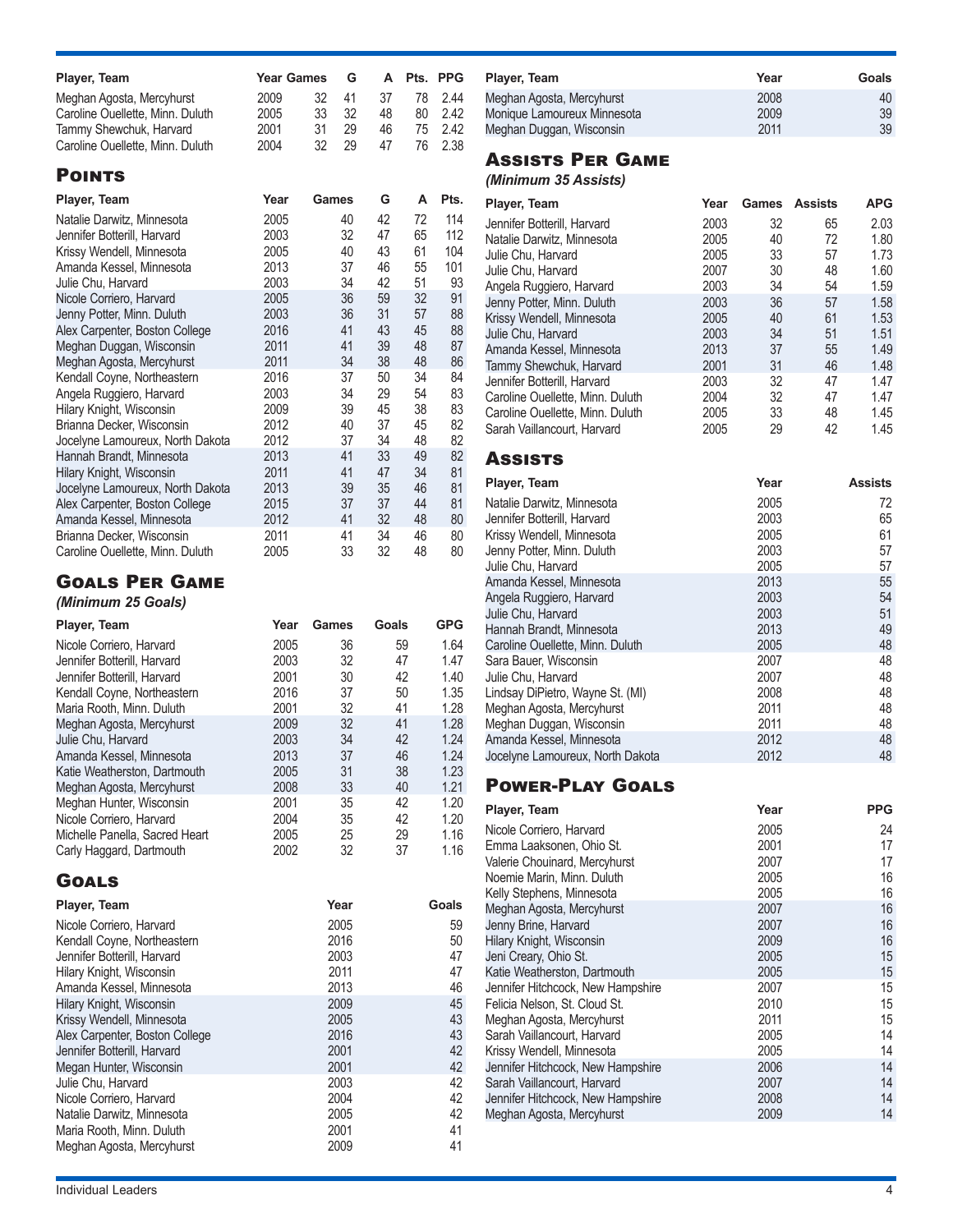### Short-Handed Goals

| Player, Team                    | Year | <b>SHG</b> |
|---------------------------------|------|------------|
| Krissy Wendell, Minnesota       | 2005 | 7          |
| Meghan Agosta, Mercyhurst       | 2008 | 7          |
| Krissy Wendell, Minnesota       | 2004 | 6          |
| Ashley Riggs, Niagara           | 2005 | 6          |
| Jana Harrigan, Ohio St.         | 2006 | 6          |
| Meghan Agosta, Mercyhurst       | 2007 | 6          |
| Allie Thunstrom, Boston College | 2007 | 6          |
| Natalie Darwitz, Minnesota      | 2005 | 5          |
| Monique Lamoureux Minnesota     | 2009 | 5          |
| Vicki Bendus, Mercyhurst        | 2010 | 5          |
| Bailey Bram, Mercyhurst         | 2010 | 5          |
| Amanda Kessel, Minnesota        | 2013 | 5          |
| Christine Bestland, Mercyhurst  | 2014 | 5          |
| Blayre Turnbull, Wisconsin      | 2014 | 5          |
| Kendall Coyne, Northeastern     | 2016 | 5          |
| Rebecca Leslie, Boston U.       | 2016 | 5          |
| Many with 4                     |      |            |

## Game-Winning Goals

| Player, Team                     | Year | <b>GWG</b>      |
|----------------------------------|------|-----------------|
| Sam Faber, New Hampshire         | 2008 | 13              |
| Sam Poyton, Wayne St. (MI)       | 2008 | 13              |
| Brianna Decker, Wisconsin        | 2011 | 12              |
| Jennifer Botterill, Harvard      | 2003 | 11              |
| Nicole Corriero, Harvard         | 2005 | 11              |
| Meghan Agosta, Mercyhurst        | 2007 | 11              |
| Nicole Corriero, Harvard         | 2004 | 10              |
| Jenny Potter, Minnesota          | 2004 | 10              |
| Meghan Agosta, Mercyhurst        | 2009 | 10              |
| Emmanuelle Blais, Minn. Duluth   | 2010 | 10 <sup>1</sup> |
| Emily West, Minnesota            | 2010 | 10              |
| Kelly Babstock, Quinnipiac       | 2011 | 10              |
| Hilary Knight, Wisconsin         | 2012 | 10              |
| Brooke Whitney, Northeastern     | 2002 | 9               |
| Erika Holst, Minn. Duluth        | 2003 | 9               |
| Krissy Wendell, Minnesota        | 2004 | 9               |
| Natalie Darwitz, Minnesota       | 2005 | 9               |
| Caroline Ouellette, Minn. Duluth | 2005 | 9               |
| Krissy Wendell, Minnesota        | 2005 | 9               |
| Meghan Agosta, Mercyhurst        | 2008 | 9               |
| Jenn Wakefield, New Hampshire    | 2009 | 9               |
| Bailey Bram, Mercyhurst          | 2010 | 9               |
| Meghan Agosta, Mercyhurst        | 2011 | 9               |
| Jocelyne Lamoureux, North Dakota | 2013 | 9               |
| Jamie Lee Rattray, Clarkson      | 2013 | 9               |
| Alex Carpenter, Boston College   | 2015 | 9               |
| Haley Skarupa, Boston College    | 2016 | $\overline{9}$  |

## DEFENSE

#### Goalie Saves

| Player, Team                    | Year | <b>Saves</b> |
|---------------------------------|------|--------------|
| Kami Cote, Vermont              | 2004 | 1,332        |
| Marisa Hourihan, Northeastern   | 2005 | 1,235        |
| Nicole Hensley, Lindenwood (MO) | 2014 | 1,198        |
| Lundy Day, Union (NY)           | 2009 | 1,181        |
| Jennifer Harss, Minn. Duluth    | 2010 | 1,138        |
| Melissa Black, Union (NY)       | 2016 | 1,111        |
| Shenae Lundberg, Union (NY)     | 2015 | 1,110        |
| Allison Rutledge, Niagara       | 2006 | 1,103        |
| Kami Cote, Vermont              | 2005 | 1,092        |
| Lisa Steffes, Ohio St.          | 2011 | 1,085        |
| Rebecca Lahar, Colgate          | 2003 | 1,083        |

#### **Player, Team Year Saves** Britni Kehler, Minn. St. Mankato 2007 1,083 Emily Brookshaw, Bemidji St. 2008 1,072 Lundy Day, Union (NY) 1,066<br>
Lovisa Selander, Rensselaer 1,058<br>
2016 1,058 Lovisa Selander, Rensselaer 2016 1,058 Jaimie Leonoff, Yale 2014 1,053<br>Danielle Butters, Minn. St. Mankato 2014 2014 1,052 Danielle Butters, Minn. St. Mankato 2014 1,052 Alex Rigsby, Wisconsin 2012 1,044<br>Brianna Quade, Minnesota St. 2016 2016 1,031 Brianna Quade, Minnesota St. Shari Vogt, Minn. St. Mankato 2004 2004 1,030

#### Save Percentage

*(Minimum 100 Saves, Played 33 percent of team's minutes)*

| Player, Team                       | Year | <b>GA</b> | <b>Saves</b> | Pct. |
|------------------------------------|------|-----------|--------------|------|
| Ann-Renée Desbiens, Wisconsin      | 2016 | 29        | 701          | .960 |
| Noora Räty, Minnesota              | 2013 | 36        | 776          | .956 |
| Christine Dufour, Wisconsin        | 2007 | 15        | 316          | .955 |
| Jessie Vetter, Wisconsin           | 2007 | 21        | 423          | .953 |
| Christina Kessler, Harvard         | 2008 | 34        | 679          | .952 |
| Shelby Amsley-Benzie, North Dakota | 2015 | 35        | 688          | .952 |
| Victoria Vigilanti, Quinnipiac     | 2010 | 47        | 901          | .950 |
| Florence Schelling, Northeastern   | 2012 | 43        | 818          | .950 |
| Chanda Gunn, Northeastern          | 2002 | 41        | 772          | .950 |
| Alex Rigsby, Wisconsin             | 2012 | 56        | 1,044        | .949 |
| Laura Bellamy, Harvard             | 2013 | 13        | 241          | .949 |
| Leah Sulyma, Northeastern          | 2010 | 21        | 389          | .949 |
| Florence Schelling, Northeastern   | 2010 | 29        | 537          | .949 |
| Sydney Rossman, Quinnipiac         | 2016 | 35        | 647          | .949 |
| Noora Räty, Minnesota              | 2010 | 36        | 663          | .948 |
| Kim Martin, Minn. Duluth           | 2008 | 46        | 843          | .948 |
| Celine Whitlinger, Penn St.        | 2016 | 35        | 630          | .947 |
| Kim Martin, Minn. Duluth           | 2011 | 27        | 485          | .947 |
| Jody Horak, Minnesota              | 2002 | 26        | 464          | .947 |
| Amanda Leveille, Minnesota         | 2015 | 39        | 689          | .946 |
| Amanda Leveille, Minnesota         | 2014 | 49        | 850          | .945 |
| Brittni Mowat, Bemidji St.         | 2015 | 55        | 949          | .945 |
| Brenda Reinen, Minnesota           | 2002 | 25        | 429          | .945 |
| Alex Rigsby, Wisconsin             | 2014 | 35        | 596          | .945 |

### Goals Against Average

*(Minimum 500 Minutes)*

| Player, Team                                                 | Year         | Min.           | <b>GA</b> | <b>GAA</b>   |
|--------------------------------------------------------------|--------------|----------------|-----------|--------------|
| Ann-Renée Desbiens, Wisconsin                                | 2016         | 2,279          | 29        | 0.76         |
| Jessie Vetter, Wisconsin                                     | 2007         | 1,511          | 21        | 0.83         |
| Christine Dufour, Wisconsin                                  | 2007         | 1,026          | 15        | 0.88         |
| Sydney Rossman, Quinnipiac                                   | 2016         | 2,342          | 35        | 0.90         |
| Laura Bellamy, Harvard                                       | 2013         | 845            | 13        | 0.92         |
| Noora Räty, Minnesota                                        | 2013         | 2.240          | 36        | 0.96         |
| Lauren Dahm, Clarkson                                        | 2008         | 816            | 14        | 1.03         |
| Christina Kessler, Harvard                                   | 2008         | 1.921          | 34        | 1.06         |
| Kayley Herman, New Hampshire                                 | 2008         | 2,026          | 36        | 1.07         |
| Erica Howe, Clarkson                                         | 2014         | 2.460          | 45        | 1.10         |
| Katie Burt, Boston College                                   | 2015         | 2.062          | 38        | 1.11         |
| Kim Hanlon, Minnesota                                        | 2006         | 1.017          | 19        | 1.12         |
| Amanda Mazzotta, Cornell                                     | 2011         | 1.019          | 19        | 1.12         |
| Lauren Slebodnick, Cornell                                   | 2011         | 890            | 17        | 1.15         |
| Ann-Renée Desbiens, Wisconsin                                | 2015         | 2,237          | 43        | 1.15         |
| Amanda Leveille, Minnesota                                   | 2015         | 1.984          | 39        | 1.18         |
| Melissa Bourdon, New Hampshire                               | 2006         | 1.924          | 38        | 1.18         |
| Chelsea Laden, Quinnipiac                                    | 2015         | 2.122          | 42        | 1.19         |
| Shelby Amsley-Benzie, North Dakota                           | 2015<br>2014 | 1.731          | 35<br>49  | 1.21<br>1.22 |
| Amanda Leveille, Minnesota                                   | 2016         | 2,415<br>2.097 | 43        | 1.23         |
| Katie Burt, Boston College<br>Victoria Vigilanti, Quinnipiac | 2010         | 2,265          | 47        | 1.25         |
| Desirae Clark, Mercyhurst                                    | 2005         | 1,538          | 32        | 1.25         |
|                                                              |              |                |           |              |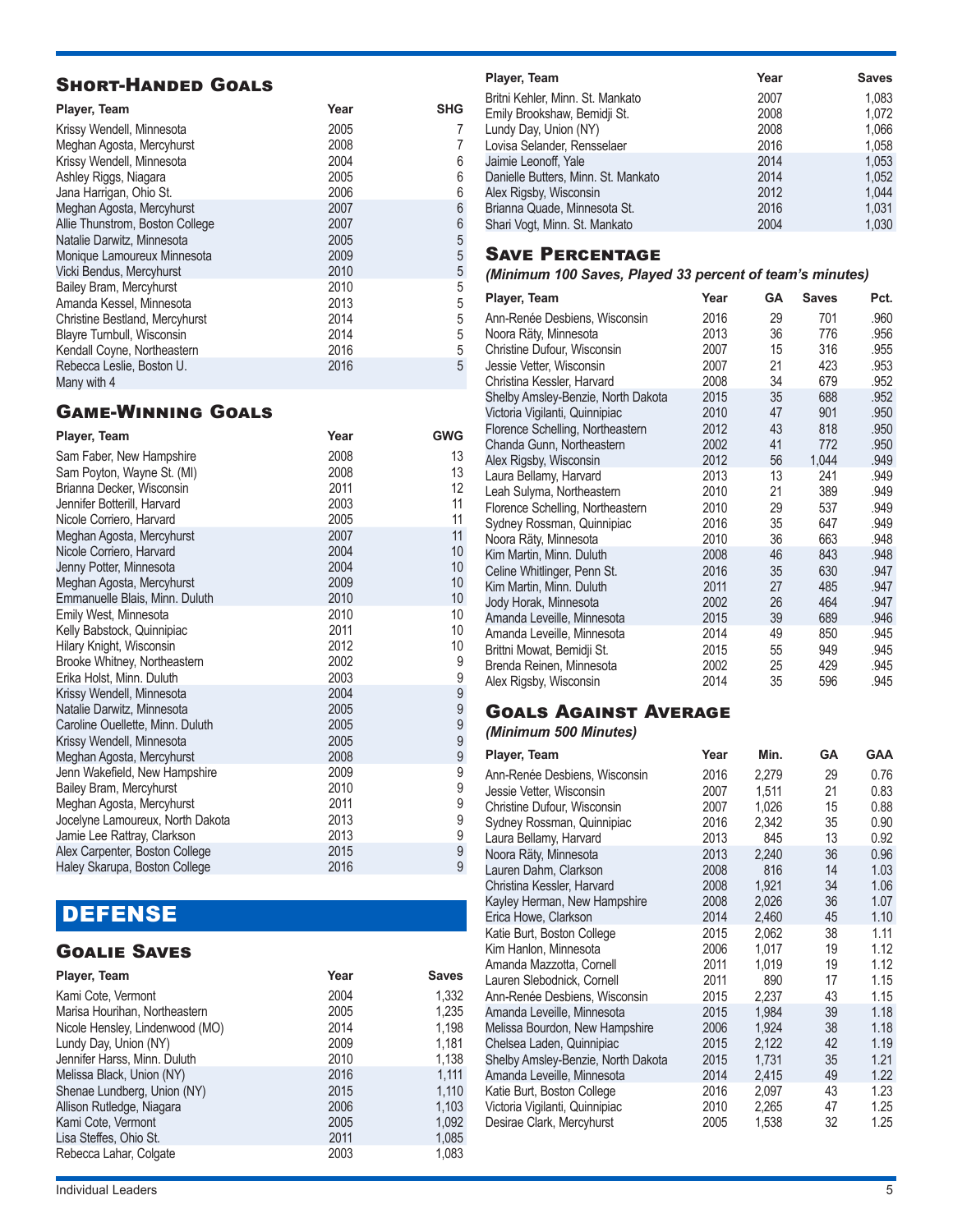## MISCELLANEOUS

#### Goalie Winning Percentage

*(Minimum 33 percent of team's minutes played)*

| Player, Team                   | Year | W-L-T        | Pct.* |
|--------------------------------|------|--------------|-------|
| Noora Räty, Minnesota          | 2013 | $38 - 0 - 0$ | 1.000 |
| Katie Burt, Boston College     | 2016 | $35 - 1 - 0$ | .972  |
| Christine Dufour, Wisconsin    | 2007 | $16 - 0 - 1$ | .971  |
| Amanda Leveille, Minnesota     | 2014 | $38 - 2 - 1$ | .939  |
| Christina Kessler, Harvard     | 2008 | $30 - 2 - 0$ | .938  |
| Lauren Slebodnick, Cornell     | 2012 | $15 - 1 - 0$ | .938  |
| Alex Rigsby, Wisconsin         | 2011 | $27-1-2$     | .933  |
| Stephanie Ciampa, Mercyhurst   | 2013 | $20 - 2 - 0$ | .909  |
| Laura Hosier, Mercyhurst       | 2007 | $27 - 2 - 2$ | .903  |
| Jessie Vetter, Wisconsin       | 2007 | $20 - 1 - 3$ | .896  |
| Kayley Herman, New Hampshire   | 2008 | $29 - 3 - 1$ | .894  |
| Jody Horak, Minnesota          | 2005 | $24 - 2 - 2$ | .893  |
| Lauren Slebodnick, Cornell     | 2011 | $21 - 1 - 1$ | .893  |
| Laura Bellamy, Harvard         | 2013 | $21 - 1 - 1$ | .893  |
| Melissa Bourdon, New Hampshire | 2006 | $28 - 3 - 1$ | .891  |
| Hillary Pattenden, Mercyhurst  | 2009 | $24 - 3 - 0$ | .889  |
| Amanda Mazzotta, Cornell       | 2011 | $16 - 2 - 0$ | .889  |
| Jessie Vetter, Wisconsin       | 2009 | $33 - 2 - 5$ | .888  |
| Katie Burt, Boston College     | 2015 | $30 - 3 - 2$ | .886  |
| Jessica Ruddock, Harvard       | 2003 | $26 - 3 - 1$ | .883  |
| Ann-Renée Desbiens, Wisconsin  | 2016 | $33 - 4 - 1$ | .882  |
| Kim Martin, Minn. Duluth       | 2008 | $31 - 4 - 1$ | .875  |

*\*Ties computed as half win, half loss.*

### **GOALIE SHUTOUTS**

| Player, Team                   | Year | <b>SHO</b> |
|--------------------------------|------|------------|
| Ann-Renée Desbiens             | 2016 | 21         |
| Noora Räty, Minnesota          | 2013 | 17         |
| Sydney Rossman, Quinnipiac     | 2016 | 16         |
| Chelsea Laden, Quinnipiac      | 2015 | 16         |
| Jessie Vetter, Wisconsin       | 2009 | 14         |
| Erica Howe, Clarkson           | 2014 | 14         |
| Ann-Renée Desbiens, Wisconsin  | 2015 | 14         |
| Amanda Leveille, Minnesota     | 2014 | 13         |
| Katie Burt, Boston College     | 2016 | 13         |
| Christina Kessler, Harvard     | 2008 | 12         |
| Amanda Mazzotta, Cornell       | 2010 | 11         |
| Melissa Bourdon, New Hampshire | 2006 | 10         |
| Kira Hurley, Clarkson          | 2006 | 10         |
| Jessie Vetter, Wisconsin       | 2007 | 10         |
| Jessie Vetter, Wisconsin       | 2008 | 10         |
| Molly Schaus, Boston College   | 2009 | 10         |
| Noora Räty, Minnesota          | 2012 | 10         |
| Kayla Black, Minn. Duluth      | 2015 | 10         |
| Katie Burt, Boston College     | 2015 | 10         |
| Amanda Leveille, Minnesota     | 2016 | 10         |

## CAREER RECORDS

## **OFFENSE**

#### Points Per Game

*(Minimum two seasons played; 100 Points scored)*

| Player, Team                             |         | <b>Years Games</b> | Pts. | <b>PPG</b> |
|------------------------------------------|---------|--------------------|------|------------|
| <sup>^</sup> Jennifer Botterill, Harvard | 2001.03 | 62                 | 190  | 3.07       |
| Natalie Darwitz, Minnesota               | 2003-05 | 99                 | 246  | 2.49       |

| Player, Team                                   |                   | Years Games | Pts.       | <b>PPG</b> |
|------------------------------------------------|-------------------|-------------|------------|------------|
| Caroline Ouellette, Minn. Duluth               | 2003-05           | 97          | 229        | 2.36       |
| Krissy Wendell, Minnesota                      | 2003-05           | 101         | 237        | 2.35       |
| Jenny Potter, Minn. Duluth                     | 2002-04           | 70          | 163        | 2.33       |
| & Meghan Agosta, Mercyhurst                    | 2007-09, 11       | 134         | 303        | 2.26       |
| #Julie Chu, Harvard                            | 2003-05, 07       | 129         | 285        | 2.21       |
| Angela Ruggiero, Harvard                       | 2002-04           | 66          | 138        | 2.09       |
| #Sarah Vaillancourt, Harvard                   | 2005, 07-09       | 119         | 237        | 1.99       |
| @Amanda Kessel, Minnesota                      | 2011-13, 16       | 127         | 248        | 1.95       |
| &Jocelyne Lamoureux,<br>Minnesota/North Dakota | 2008-09, 10-13    | 149         | 265        | 1.91       |
| @Kendall Coyne, Northeastern                   | 2012-13, 15-16    | 133         | 249        | 1.87       |
| @Alex Carpenter, Boston College                | 2012-13, 15-16    | 150         | 278        | 1.85       |
| Brianne Jenner, Cornell                        | 2011-14           | 98          | 178        | 1.82       |
| Hannah Brandt, Minnesota                       | 2013-16           | 158         | 286        | 1.80       |
| Maria Rooth, Minn. Duluth                      | 2000-03           | 92          | 164        | 1.79       |
| Carly Haggard, Dartmouth                       | 2000-03           | 94          | 163        | 1.73       |
| Brianna Decker, Wisconsin                      | 2010-13           | 143         | 244        | 1.71       |
| Haley Skarupa, Boston College                  | 2013-16           | 144         | 244        | 1.69       |
| Melissa Boal, Wayne St. (MI)                   | 2006-09           | 133         | 220        | 1.65       |
| &Hillary Knight, Wisconsin                     | 2008-09, 11-12    | 161         | 262        | 1.63       |
| Marie-Philip Poulin, Boston U.                 | 2011-14           | 79          | 127        | 1.61       |
| Jesse Scanzano, Mercyhurst                     | 2008-11           | 141         | 226        | 1.60       |
| <b>POINTS</b>                                  |                   |             |            |            |
|                                                |                   |             |            |            |
| Player, Team                                   | Years             | Gm          | G<br>А     | Pts.       |
| &Meghan Agosta, Mercyhurst                     | 2007-09, 11       | 134         | 157<br>146 | 303        |
| Hannah Brandt, Minnesota                       | 2013-16           | 158         | 116<br>170 | 286        |
| #Julie Chu, Harvard                            | 2003-05, 07       | 129         | 88<br>197  | 285        |
| &Jocelyne Lamoureux,                           | 2009, 11-13       | 149         | 125<br>160 | 285        |
| Minnesota/North Dakota                         | 2012-13,          |             | 133<br>145 | 278        |
| @Alex Carpenter, Boston College                | 15-16             | 150         |            |            |
| Nicole Corriero, Harvard                       | 2002-05           | 136         | 115<br>150 | 265        |
| &Monique Lamoureux-Kolls,                      | 2009, 11-13       | 149         | 113<br>152 | 265        |
| Minnesota/North Dakota                         |                   |             |            |            |
| &Hilary Knight, Wisconsin                      | 2007-09.<br>11-12 | 161         | 143<br>119 | 262        |
| @Kendall Coyne, Northeastern                   | 2012-13,          | 133         | 141<br>108 | 249        |
|                                                | 15-16             |             |            |            |
| @Amanda Kessel, Minnesota                      | 2011-13, 16       | 127         | 108<br>140 | 248        |
| Natalie Darwitz, Minnesota                     | 2003-05           | 99          | 102<br>144 | 246        |
| Brianna Decker, Wisconsin                      | 2010-13           | 143         | 115<br>129 | 244        |
| Haley Skarupa, Boston College                  | 2013-16           | 144         | 115<br>129 | 244        |
| &Meghan Duggan, Wisconsin                      | 2007-09, 11       | 159         | 108<br>130 | 238        |
| Krissy Wendell, Minnesota                      | 2003-05           | 101         | 106<br>131 | 237        |
| #Sarah Vaillancourt, Harvard                   | 2005, 07-09       | 119         | 106<br>131 | 237        |
| Caroline Ouellette, Minn. Duluth               | 2003-05           | 97          | 92<br>137  | 229        |
| Jesse Scanzano, Mercyhurst                     | 2008-11           | 141         | 85<br>141  | 226        |
| Christine Bestland, Mercyhurst                 | 2011-14           | 143         | 92<br>134  | 226        |
| Melissa Boal, Wayne St. (MI)                   | 2006-09           | 133         | 118<br>102 | 220        |
| <b>GOALS PER GAME</b>                          |                   |             |            |            |
| <b>Player Team</b>                             | Voars             | Games       |            | <b>GPG</b> |

| Player, Team                                | Years          | <b>Games</b> | G   | <b>GPG</b> |
|---------------------------------------------|----------------|--------------|-----|------------|
| <sup>^</sup> Jennifer Botterill, Harvard    | 2001, 03       | 62           | 89  | 1.44       |
| &Meghan Agosta, Mercyhurst                  | 2007-09.11     | 134          | 157 | 1.17       |
| Nicole Corriero, Harvard                    | 2002-05        | 136          | 150 | 1.10       |
| @Kendall Coyne, Northeastern                | 2012-13, 15-16 | 133          | 141 | 1.06       |
| Krissy Wendell, Minnesota                   | 2003-05        | 101          | 106 | 1.05       |
| Natalie Darwitz, Minnesota                  | 2003-05        | 99           | 102 | 1.03       |
| Carly Haggard, Dartmouth                    | 2000-03        | 94           | 90  | 0.96       |
| Jenny Potter, Minn. Duluth                  | 2002-04        | 70           | 67  | 0.96       |
| Caroline Ouellette, Minn. Duluth            | 2003-05        | 97           | 92  | 0.95       |
| #Katie Weatherston, Dartmouth               | 2003-05, 07    | 124          | 113 | 0.91       |
| Jenn Wakefield, New Hampshire/<br>Boston U. | 2008-09.11-12  | 134          | 120 | 0.90       |
| Maria Rooth, Minn. Duluth                   | 2000-03        | 92           | 82  | 0.89       |
| #Sarah Vaillancourt. Harvard                | 2005.07-09     | 119          | 106 | 0.89       |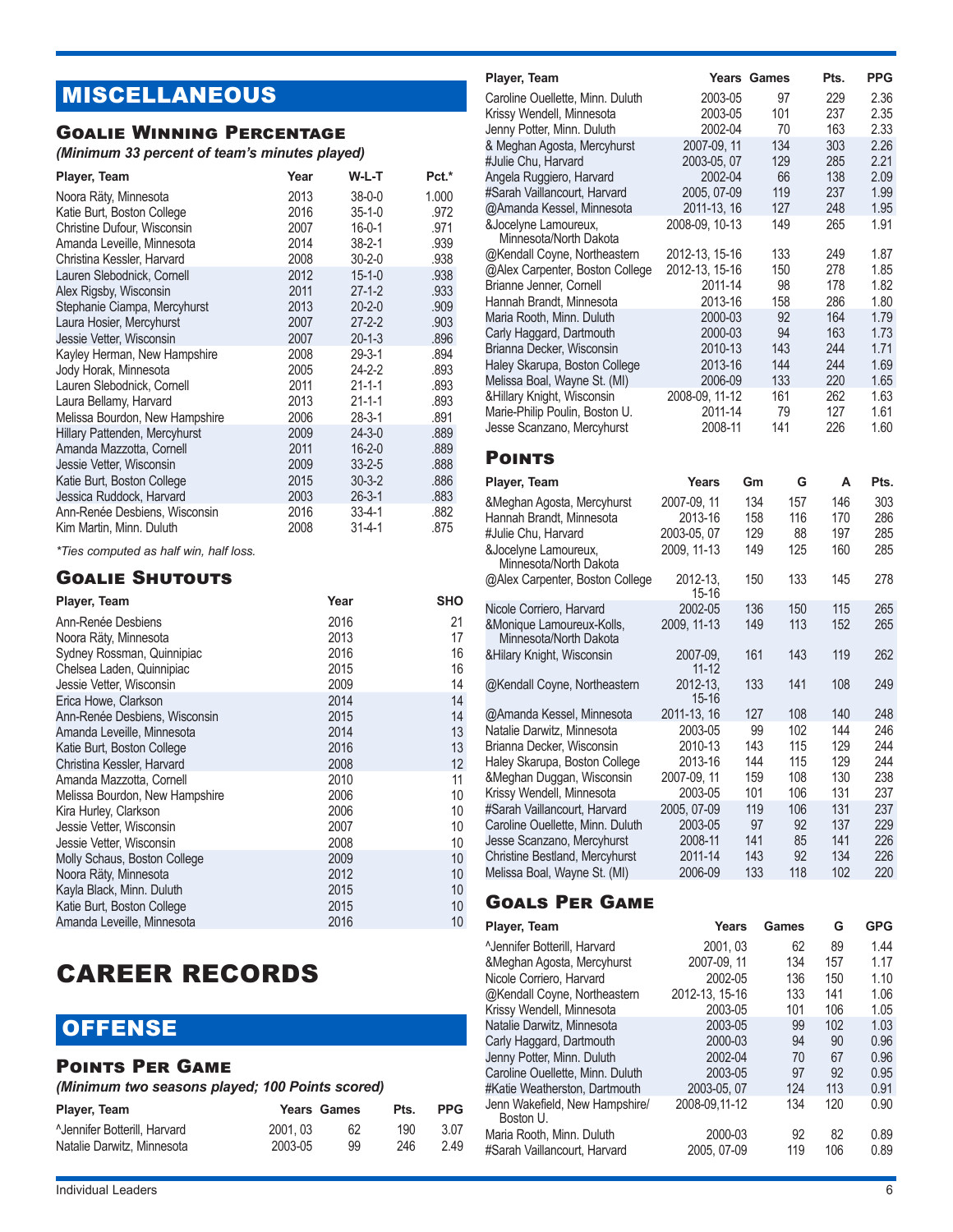| Player, Team                                                    | Years                            | Games              | G            | GPG          |
|-----------------------------------------------------------------|----------------------------------|--------------------|--------------|--------------|
| &Hilary Knight, Wisconsin                                       | 2008-09, 10-11                   | 161                | 143          | 0.89         |
| Melissa Boal, Wayne St. (MI)                                    | 2006-09<br>2012-13, 15-16        | 133<br>150         | 118<br>133   | 0.89<br>0.89 |
| @Alex Carpenter, Boston College<br>@Amanda Kessel, Minnesota    | 2011-13, 16                      | 114                | 97           | 0.85         |
| &Jocelyne Lamoureux,                                            | 2008-09, 10-13                   | 149                | 125          | 0.84         |
| Minnesota/North Dakota                                          |                                  | 118                |              |              |
| &Rebecca Johnston, Cornell<br>Angela Ruggiero, Harvard          | 2008-09, 11-12<br>2002-04        | 66                 | 97<br>54     | 0.82<br>0.82 |
| Gretchen Anderson, Princeton                                    | 2001-04                          | 107                | 87           | 0.81         |
| Brianna Decker, Wisconsin                                       | 2010-13                          | 143                | 115          | 0.80         |
| #Gillian Apps, Dartmouth<br>Brianne Jenner, Cornell             | 2003-05, 07<br>2011-14           | 113<br>98          | 90<br>78     | 0.80<br>0.80 |
| Haley Skarupa, Boston College                                   | 2013-16                          | 144                | 115          | 0.80         |
| <b>GOALS</b>                                                    |                                  |                    |              |              |
| Player, Team                                                    |                                  | Years              | <b>Games</b> | Goals        |
| &Meghan Agosta, Mercyhurst                                      | 2007-09, 11                      |                    | 134          | 157          |
| Nicole Corriero, Harvard                                        |                                  | 2002-05            | 136          | 150          |
| &Hilary Knight, Wisconsin                                       | 2008-09, 11-12                   |                    | 161          | 143          |
| @Kendall Coyne, Northeastern<br>@Alex Carpenter, Boston College | 2012-13, 15-16<br>2012-13, 15-16 |                    | 133<br>150   | 141<br>133   |
| &Jocelyne Lamoureux, Minnesota/                                 | 2009, 11-13                      |                    | 149          | 125          |
| North Dakota<br>&Jenn Wakefield, New Hampshire/                 | 2008-09, 11-12                   |                    | 134          | 120          |
| Boston U.                                                       |                                  |                    |              |              |
| Melissa Boal, Wayne St. (MI)<br>Brianna Decker, Wisconsin       |                                  | 2006-09<br>2010-13 | 133<br>143   | 118<br>115   |
| Hannah Brandt, Minnesota                                        |                                  | 2013-16            | 158          | 115          |
| Haley Skarupa, Boston College                                   |                                  | 2013-16            | 144          | 115          |
| #Katie Weatherston, Dartmouth                                   | 2003-05, 07                      |                    | 124          | 113          |
| &Monique Lamoureux-Kolls,<br>Minnesota/North Dakota             | 2009, 11-13                      |                    | 149          | 113          |
| &Meghan Duggan, Wisconsin                                       | 2007-09,11                       |                    | 159          | 108          |
| @Amanda Kessel, Minnesota<br>Sam Poyton, Wayne St. (MI)         | 2011-13, 16                      | 2006-09            | 127<br>135   | 108<br>107   |
| Krissy Wendell, Minnesota                                       |                                  | 2003-05            | 101          | 106          |
| #Sarah Vaillancourt, Harvard                                    | 2005, 07-09                      |                    | 119          | 106          |
| Natalie Darwitz, Minnesota                                      |                                  | 2003-05            | 99           | 102          |
| Carson Duggan, St. Lawrence<br>Natalie Spooner, Ohio St.        |                                  | 2006-09<br>2009-12 | 153<br>128   | 101<br>100   |
|                                                                 |                                  |                    |              |              |
| <b>ASSISTS PER GAME</b>                                         |                                  |                    |              | <b>APG</b>   |
| Player, Team                                                    | Years                            | Games              | Α            |              |
| <sup>^</sup> Jennifer Botterill, Harvard<br>#Julie Chu, Harvard | 2001, 03<br>2003-05, 07          | 62<br>129          | 101<br>197   | 1.63<br>1.53 |
| Natalie Darwitz, Minnesota                                      | 2003-05                          | 99                 | 144          | 1.45         |
| Caroline Ouellette, Minn. Duluth                                | 2003-05                          | 97                 | 137          | 1.41         |
| Jenny Potter, Minn. Duluth                                      | 2002-04                          | 70                 | 96<br>131    | 1.37         |
| Krissy Wendell, Minnesota<br>Angela Ruggiero, Harvard           | 2003-05<br>2002-04               | 101<br>66          | 84           | 1.30<br>1.27 |
| #Sarah Vaillancourt, Harvard                                    | 2005, 07-09                      | 119                | 131          | 1.10         |
| @Amanda Kessel, Minnesota                                       | 2011-13, 16                      | 127                | 140          | 1.10         |
| &Meghan Agosta, Mercyhurst                                      | 2007-09, 11                      | 134                | 146          | 1.09         |
| Hannah Brandt, Minnesota<br>&Jocelyne Lamoureux,                | 2013-16<br>2009, 10-13           | 158<br>149         | 170<br>160   | 1.08<br>1.07 |
| Minnesota/North Dakota                                          |                                  |                    |              |              |
| Brianne Jenner, Cornell                                         | 2011-14                          | 98                 | 100          | 1.02         |
| &Monique Lamoureux-Kolls,<br>Minnesota/North Dakota             | 2009, 11-13                      | 149                | 152          | 1.02         |
| Jesse Scanzano, Mercyhurst                                      | 2008-11                          | 141                | 141          | 1.00         |
| @Alex Carpenter, Boston College                                 | 2012-13,                         | 150                | 145          | 0.97         |
|                                                                 | 15-16<br>2006-09                 | 135                | 130          | 0.96         |
| Lindsay DiPietro, Wayne St. (MI)<br>Vicki Bendus, Mercyhurst    | 2008-11                          | 103                | 99           | 0.96         |
| &Haley Irwin, Minn. Duluth                                      | 2008-09.                         | 134                | 127          | 0.95         |
|                                                                 | 11-12                            |                    |              |              |
| <b>Christine Bestland, Mercyhurst</b>                           | 2011-14                          | 143                | 134          | 0.94         |

| Player, Team                                                                                                         | Years                                    | Games                   | А                       | APG                          |
|----------------------------------------------------------------------------------------------------------------------|------------------------------------------|-------------------------|-------------------------|------------------------------|
| Marie-Philip Poulin, Boston U.<br>Jillian Saulnier, Cornell<br>Sara Bauer, Wisconsin<br>Sabrina Harbec, St. Lawrence | 2011-14<br>2012-15<br>2004-07<br>2005-08 | 79<br>125<br>152<br>148 | 73<br>115<br>138<br>134 | 0.92<br>0.92<br>0.91<br>0.91 |
| Brianna Decker, Wisconsin                                                                                            | 2010-13                                  | 143                     | 129                     | 0.90                         |
| Haley Skarupa, Boston College                                                                                        | 2013-16                                  | 144                     | 129                     | 0.90                         |
| <b>ASSISTS</b>                                                                                                       |                                          |                         |                         |                              |
| Player, Team                                                                                                         | Years                                    |                         | Games                   | <b>Assists</b>               |
| #Julie Chu, Harvard                                                                                                  | 2003-05.07                               |                         | 129                     | 197                          |
| Hannah Brandt, Minnesota                                                                                             | 2013-16                                  |                         | 158                     | 170                          |
| &Jocelyne Lamoureux,<br>Minnesota/North Dakota                                                                       | 2009, 11-13                              |                         | 149                     | 160                          |
| &Monique Lamoureux-Koll,<br>Minnesota/North Dakota                                                                   | 2009, 11-13                              |                         | 149                     | 152                          |
| &Meghan Agosta, Mercyhurst                                                                                           | 2007-09, 11                              |                         | 134                     | 146                          |
| @Alex Carpenter, Boston College                                                                                      | 2012-13, 15-16                           |                         | 150                     | 145                          |
| Natalie Darwitz, Minnesota                                                                                           | 2003-05                                  |                         | 99                      | 144                          |
| Jesse Scanzano, Mercyhurst                                                                                           | 2008-11                                  |                         | 141                     | 141                          |
| @Amanda Kessel, Minnesota                                                                                            | 2011-13, 16                              |                         | 127                     | 140                          |
| Sara Bauer, Wisconsin                                                                                                | 2004-07                                  |                         | 152                     | 138                          |
| Caroline Ouellette, Minn. Duluth                                                                                     | 2003-05                                  |                         | 97                      | 137                          |
| Sabrina Harbec, St. Lawrence                                                                                         | 2005-08                                  |                         | 148                     | 134                          |
| Amanda Kessel, Minnesota                                                                                             | 2011-13                                  |                         | 114                     | 134                          |
| Christine Bestland, Mercyhurst                                                                                       | 2011-14                                  |                         | 143                     | 134                          |
| Krissy Wendell, Minnesota                                                                                            | 2003-05                                  |                         | 101                     | 131                          |
| #Sarah Vaillancourt, Harvard                                                                                         | 2005, 07-09                              |                         | 119                     | 131                          |
| Lindsay DiPietro, Wayne St. (MI)                                                                                     | 2006-09                                  |                         | 135                     | 130                          |
| &Meghan Duggan, Wisconsin                                                                                            | 2007-09, 11                              |                         | 159                     | 130                          |
| Brianna Decker, Wisconsin                                                                                            | 2010-13                                  |                         | 143                     | 129                          |
| Haley Skarupa, Boston College                                                                                        | 2013-16                                  |                         | 144                     | 129                          |
| &Haley Irwin, Minn. Duluth                                                                                           | 2008-09, 11-12<br>2009-12                |                         | 134                     | 127<br>123                   |
| Laura McIntosh, Ohio St.<br>Kelly Stephens, Minnesota                                                                | 2002-05                                  |                         | 138<br>148              | 122                          |
|                                                                                                                      |                                          |                         |                         |                              |

## Power-Play Goals

| Player, Team                                         | Years          | <b>PPG</b> |
|------------------------------------------------------|----------------|------------|
| &Meghan Agosta, Mercyhurst                           | 2007-09, 11    | 55         |
| Jennifer Hitchcock, New Hampshire                    | 2005-08        | 49         |
| Nicole Corriero, Harvard                             | 2002-05        | 47         |
| Melissa Boal, Wayne St. (MI)                         | 2006-09        | 44         |
| Valerie Chouinard, Mercyhurst                        | 2006-09        | 44         |
| #Katie Weatherston, Dartmouth                        | 2003-05, 07    | 42         |
| Jenny Brine, Harvard                                 | 2006-09        | 41         |
| #Sarah Vaillancourt, Harvard                         | 2005, 07-09    | 41         |
| Jeni Creary, Ohio St.                                | 2002-05        | 39         |
| Sam Poyton, Wayne St. (MI)                           | 2006-09        | 38         |
| &Hilary Knight, Wisconsin                            | 2008-09, 11-12 | 37         |
| Jenn Wakefield, New Hampshire/Boston U.              | 2008-09, 11-12 | 37         |
| &Jocelyne Lamoureux, Minnesota/North<br>Dakota       | 2009, 11-13    | 37         |
| Noemie Marin, Minn. Duluth                           | 2004-07        | 36         |
| Natalie Spooner, Ohio St.                            | 2009-12        | 35         |
| Krissy Wendell, Minnesota                            | 2003-05        | 33         |
| Bailey Bram, Mercyhurst                              | 2009-12        | 33         |
| Kelly Stephens, Minnesota                            | 2002-05        | 32         |
| &Monique Lamoureux-Kolls, Minnesota/<br>North Dakota | 2009, 11-13    | 32         |
| <b>Christine Bestland, Mercyhurst</b>                | 2011-14        | 32         |
| Rush Zimmerman, Providence                           | 2002-05        | 31         |
| Gigi Marvin, Minnesota                               | 2006-09        | 31         |
| &Meghan Duggan, Wisconsin                            | 2007-09, 11    | 31         |
| Melissa Waldie, Clarkson                             | 2008-11        | 31         |
| Brooke Ammerman, Wisconsin                           | 2009-12        | 31         |
|                                                      |                |            |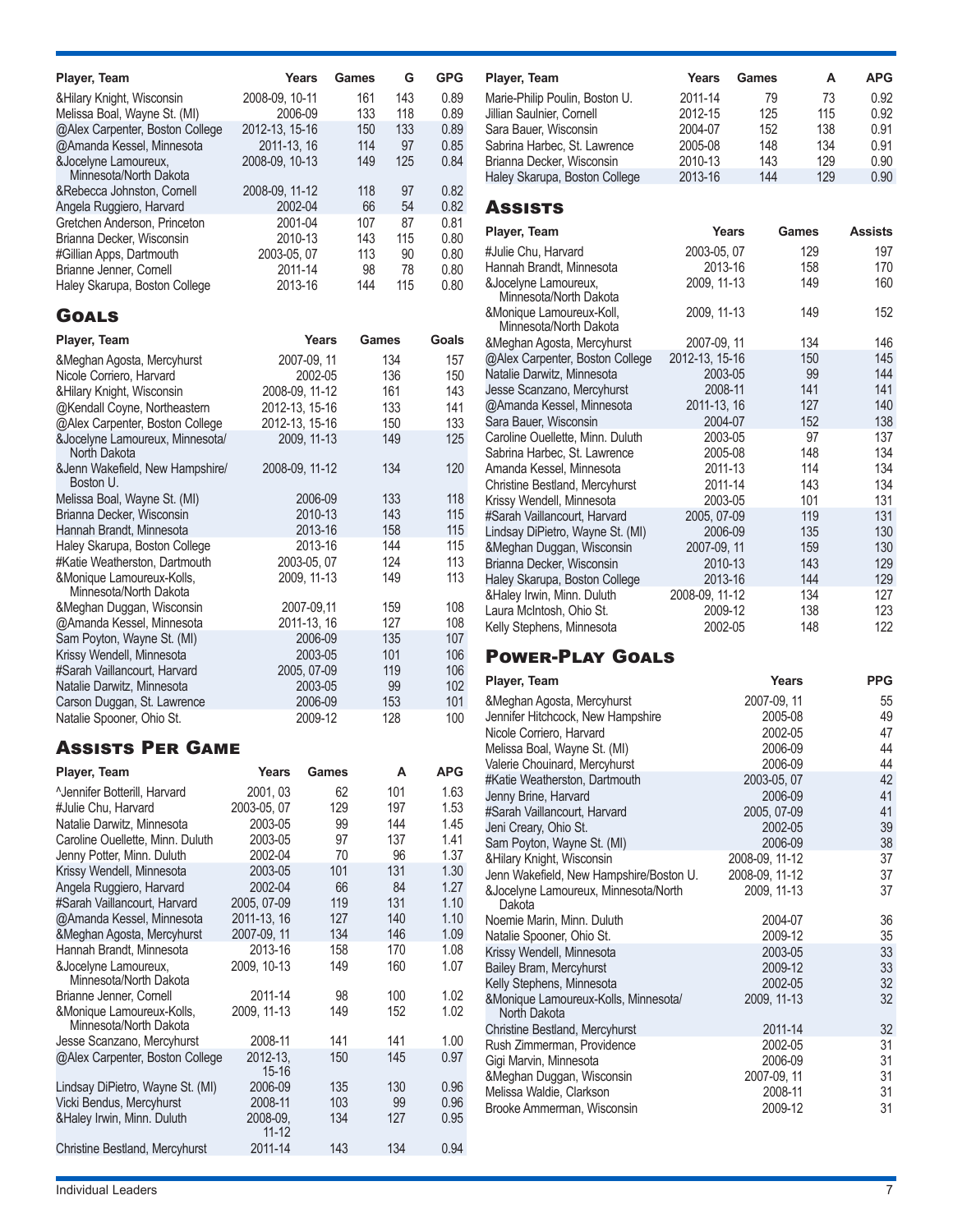### Short-Handed Goals

| Player, Team                                         | Years          | <b>SHG</b>    |
|------------------------------------------------------|----------------|---------------|
| &Meghan Agosta, Mercyhurst                           | 2007-09, 11    | 20            |
| Krissy Wendell, Minnesota                            | 2003-05        | 16            |
| @Kendall Coyne, Northeastern                         | 2012-13, 15-16 | 14            |
| Allie Thunstrom, Boston College                      | 2007-10        | 12            |
| &Kelli Stack, Boston College                         | 2007-09, 11    | 11            |
| @Amanda Kessel, Minnesota                            | 2011-13, 16    | 11            |
| Caroline Ouellette, Minn. Duluth                     | 2003-05        | 10            |
| Bobbi Ross, Minnesota                                | 2005-08        | 10            |
| Jenn Wakefield, New Hampshire/Boston U.              | 2008-09; 11-12 | 10            |
| \$Amanda Kessel, Minnesota                           | 2011-13        | 10            |
| @Alex Carpenter, Boston College                      | 2012-13, 15-16 | 10            |
| Haley Skarupa, Boston College                        | 2013-16        | 10            |
| Sam Hunt, Colgate                                    | 2006-09        | 9             |
| Holly Roberts, St. Cloud St.                         | 2007-10        | 9             |
| &Monique Lamoureux-Kolls, Minnesota/<br>North Dakota | 2009. 11-13    | 9             |
| Jenny Potter, Minn. Duluth                           | 2002-04        | 8             |
| Karen Thatcher, Brown/Providence                     | 2003, 04-06    | 8             |
| Sabrina Harbec, St. Lawrence                         | 2005-08        | 8             |
| Melissa Boal, Wayne St. (MI)                         | 2006-09        | $\frac{8}{8}$ |
| Sam Faber, New Hampshire                             | 2006-09        |               |
| Vicki Bendus, Mercyhurst                             | 2008-11        | $\frac{8}{8}$ |
| Jesse Scanzano, Mercyhurst                           | 2008-11        |               |
| Laura Fridfinnson, Minn. Duluth                      | 2008-11        | $\frac{8}{8}$ |
| &Hilary Knight, Wisconsin                            | 2008-09, 11-12 |               |
| Brianna Decker, Wisconsin                            | 2010-13        | 8             |
| <b>Christine Bestland, Mercyhurst</b>                | 2011-14        | 8             |
| Blayre Turnbull, Wisconsin                           | 2012-15        | 8             |

## Game-Winning Goals

| Player, Team                                                                                                                                                                                                 | Years                                                                                | <b>GWG</b>                       |
|--------------------------------------------------------------------------------------------------------------------------------------------------------------------------------------------------------------|--------------------------------------------------------------------------------------|----------------------------------|
| &Meghan Agosta, Mercyhurst<br>&Hilary Knight, Wisconsin<br>Nicole Corriero, Harvard<br>Sam Poyton, Wayne St. (MI)<br>@Alex Carpenter, Boston College<br>&Monique Lamoureux-Kolls, Minnesota/<br>North Dakota | 2007-09, 11<br>2008-09, 11-12<br>2002-05<br>2006-09<br>2012-13, 15-16<br>2009. 11-13 | 39<br>30<br>27<br>27<br>27<br>25 |
| Brianna Decker, Wisconsin                                                                                                                                                                                    | 2010-13                                                                              | 25                               |
| Krissy Wendell, Minnesota<br>Stephanie Jones, New Hampshire<br>Sam Faber, New Hampshire                                                                                                                      | 2003-05<br>2002-05<br>2006-09                                                        | 24<br>23<br>23                   |
| Jenn Wakefield, New Hampshire/Boston U.<br>Haley Skarupa, Boston College<br>Jinelle Zaugg, Wisconsin                                                                                                         | 2008-09,11-12<br>2013-16<br>2005-08                                                  | 23<br>23<br>22                   |
| &Kelli Stack, Boston College<br>Emily West, Minnesota                                                                                                                                                        | 2007-09.11<br>2007-12                                                                | 22<br>22                         |
| Kelly Babstock, Quinnipiac<br>#Katie Weatherston, Dartmouth<br>#Sarah Vaillancourt, Harvard<br>Brooke Ammerman, Wisconsin<br>&Jocelyne Lamoureux, Minnesota/North<br>Dakota                                  | 2011-14<br>2003-05, 07<br>2005, 07-09<br>2009-12<br>2009, 11-13                      | 22<br>21<br>21<br>21<br>21       |
| Hannah Brandt, Minnesota<br>Rebecca Russell, St. Lawrence<br>Bobbi Ross, Minnesota<br><b>Christine Bestland, Mercyhurst</b><br>Jamie-Lee Rattray, Clarkson                                                   | 2013-16<br>2002-05<br>2005-08<br>2011-14<br>2011-14                                  | 21<br>20<br>20<br>20<br>20       |
| Kendall Coyne, Northeastern                                                                                                                                                                                  | 2012-13, 15-16                                                                       | 20                               |

## **DEFENSE**

#### Goalie Saves

| Player, Team                        | Years       | <b>Saves</b> |
|-------------------------------------|-------------|--------------|
| Brianne McLaughlin, Robert Morris   | 2006-09     | 3,809        |
| Shari Vogt, Minn. St. Mankato       | 2001-04     | 3,590        |
| Zuzana Tomcikova, Bemidji St.       | 2009-12     | 3,518        |
| Genevieve Lacasse, Providence       | 2009-12     | 3,482        |
| Elaine Chuli, UConn                 | 2013-16     | 3,468        |
| &Molly Schaus, Boston College       | 2007-09, 11 | 3,428        |
| Allison Rutledge, Niagara           | 2004-07     | 3,405        |
| Kerrin Sperry, Boston U.            | 2011-14     | 3,329        |
| Noora Räty, Minnesota               | 2010-13     | 3,250        |
| Carmen MacDonald, St. Lawrence      | 2012-15     | 3,188        |
| Kami Cote, Vermont                  | 2002-05     | 3,175        |
| Britni Kehler, Minn. St. Mankato    | 2005-08     | 3,175        |
| Alex Rigsby, Wisconsin              | 2011-14     | 3,126        |
| Jaimie Leonoff, Yale                | 2012-15     | 3,107        |
| Kimberly Newell, Princeton          | 2013-16     | 3,096        |
| Sarah Love, Yale                    | 2003-06     | 3,088        |
| Emily Brookshaw, Bemidji St.        | 2005-08     | 3,075        |
| Rachel Barrie, St. Lawrence         | 2001-04     | 3,059        |
| Victoria Vigilanti, Quinnipiac      | 2010-13     | 3,035        |
| Rebecca Lahar, Colgate              | 2002-05     | 3,028        |
| Shenae Lundberg, Union (NY)         | 2012-15     | 3,023        |
| Alexius Schutt, Sacred Heart        | 2011-14     | 3,015        |
| %Nicole Hensley, Lindenwood<br>(MO) | 2014-16     | 3,011        |

*%Nicole Hensley of Lindenwood (MO) had 4,094 saves 2013-16 but Lindenwood (MO) was provisional in 2013.*

### Save Percentage

*(Minimum 1,000 Saves)*

| Player, Team                     | Years      | <b>Shots</b> | <b>Saves</b> | Avg. |
|----------------------------------|------------|--------------|--------------|------|
| Amanda Leveille, Minnesota       | 2013-16    | 2,181        | 2,311        | .947 |
| Noora Räty, Minnesota            | 2010-13    | 3,435        | 3,250        | .946 |
| &Kim Martin, Minn. Duluth        | 2007-09.11 | 2.447        | 2.308        | .943 |
| Christina Kessler, Harvard       | 2007-10    | 1,979        | 1,863        | .941 |
| Jessie Vetter, Wisconsin         | 2006-09    | 2,312        | 2,175        | .941 |
| Alex Rigsby, Wisconsin           | 2011-14    | 3,323        | 3,126        | .941 |
| Florence Schelling, Northeastern | 2009-12    | 2,851        | 2,681        | .940 |
| Emerance Maschmeyer, Harvard     | 2013-16    | 2,377        | 2,538        | .940 |
| Laura Chamberlain, RIT           | 2011-14    | 1.161        | 1.089        | .938 |
| Ali Binnington, RIT              | 2012-15    | 2,446        | 2,292        | .937 |
| Brenda Reinen, Minnesota         | 2001-05    | 1,107        | 1,034        | .934 |
| &Molly Schaus, Boston College    | 2007-09.11 | 3.672        | 3.428        | .934 |
| Genevieve Lacasse, Providence    | 2009-12    | 3,731        | 3,482        | .933 |
| Celine Whitlinger, Penn St.      | 2013-16    | 2.156        | 2,323        | .933 |
| Riitta Schaublin, Minn. Duluth   | 2004-07    | 2,675        | 2,494        | .932 |
| Erica Howe, Clarkson             | 2011-14    | 3.197        | 2.979        | .932 |
| Jody Horak, Minnesota            | 2002-05    | 2,402        | 2,238        | .932 |
| Desirae Clark, Mercyhurst        | 2002-05    | 1,917        | 1,786        | .932 |
| Chanda Gunn, Northeastern        | 2001-04    | 2,627        | 2,447        | .931 |
| Victoria Vigilanti, Quinnipiac   | 2010-13    | 3,259        | 3,035        | .931 |
| Jackee Snikeris, Yale            | 2008-11    | 2,247        | 2,092        | .931 |

*Note: Christine Dufour of Wisconsin completed her career with a save percentage of .941, but finished with 907 saves.*

#### Goals Against Average

*(Minimum 2,000 Minutes)*

| Player, Team                | Years   |     | <b>GA Minutes</b> | <b>GAA</b> |
|-----------------------------|---------|-----|-------------------|------------|
| Christine Dufour. Wisconsin | 2004-07 | 5/  | 3.147             | 1.09       |
| Jessie Vetter, Wisconsin    | 2006-09 | 137 | 6.911             | 1.19       |
| Noora Räty, Minnesota       | 2010-13 | 185 | 8.261             | 1.34       |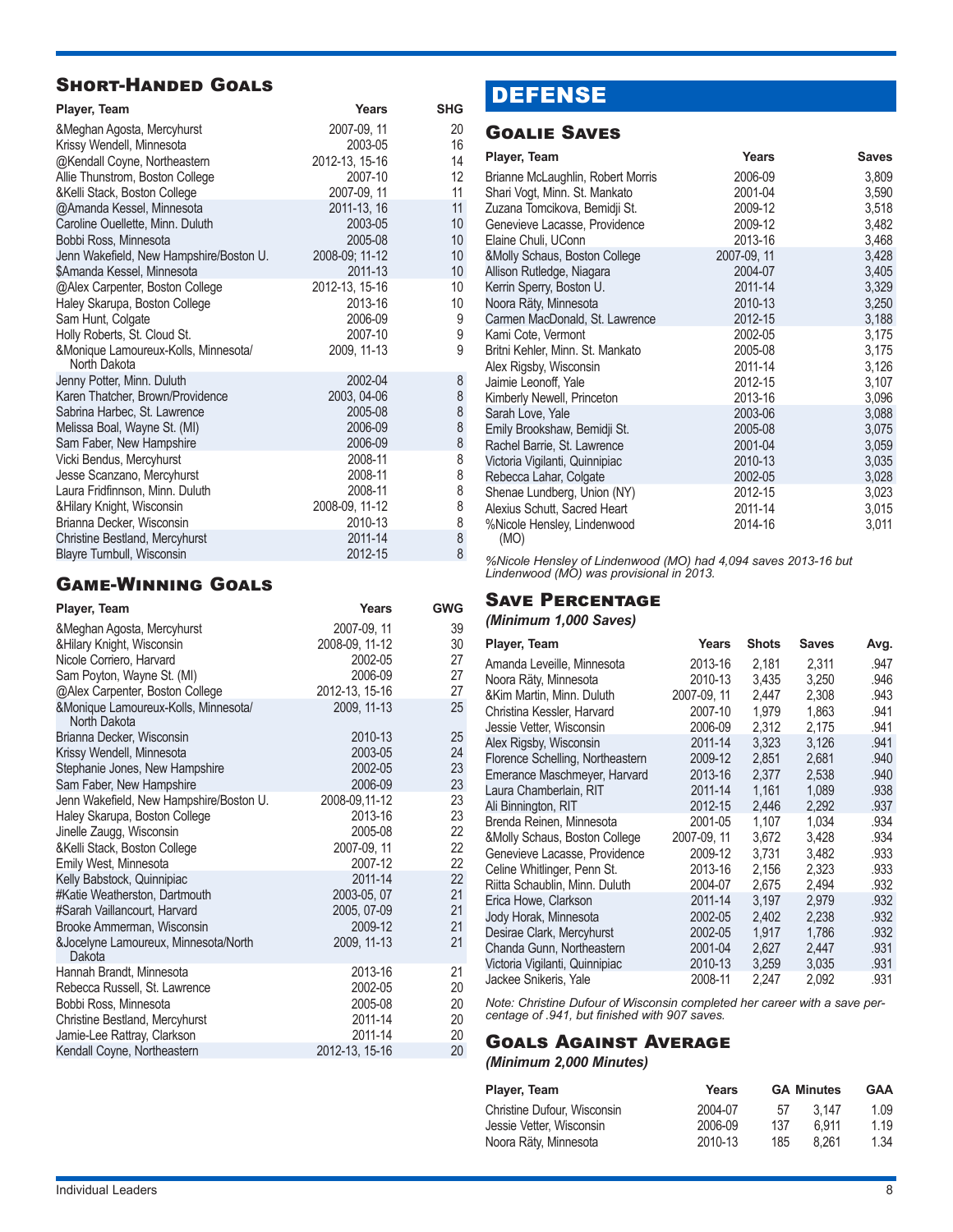| Player, Team                     | Years       |     | <b>GA Minutes</b> | <b>GAA</b> |
|----------------------------------|-------------|-----|-------------------|------------|
| Christina Kessler, Wisconsin     | 2007-10     | 116 | 5,137             | 1.36       |
| Laura Chamberlain, RIT           | 2011-14     | 72  | 3,107             | 1.39       |
| Desirae Clark, Mercyhurst        | 2002-05     | 131 | 5,340             | 1.47       |
| Alex Rigsby, Wisconsin           | 2011-14     | 197 | 7,881             | 1.50       |
| Laura Hosier, Mercyhurst         | 2004-07     | 106 | 4,224             | 1.51       |
| &Kim Martin, Minn. Duluth        | 2007-09, 11 | 139 | 5,461             | 1.53       |
| Amanda Mazzotta, Cornell         | 2009-12     | 122 | 4,704             | 1.56       |
| Krista Manzanares, Holy Cross    | 2012-15     | 65  | 2,505             | 1.56       |
| Chelsea Laden, Quinnipiac        | 2012-15     | 131 | 5.044             | 1.56       |
| Erica Howe, Clarkson             | 2011-14     | 218 | 8.317             | 1.57       |
| Tiffany Ribble, Mercyhurst       | 2000-03     | 92  | 3,488             | 1.58       |
| Brenda Reinen, Minnesota         | 2001-05     | 73  | 2,770             | 1.58       |
| Meghan Horras, Wisconsin         | 2003-06     | 105 | 3.927             | 1.60       |
| Brittany Martin, Harvard         | 2006-09     | 56  | 2,094             | 1.60       |
| Jess Moffatt, St. Lawrence       | 2005-06     | 60  | 2,238             | 1.61       |
| Jody Horak, Minnesota            | 2002-05     | 164 | 6,117             | 1.61       |
| Melissa Bourdon, New Hampshire   | 2004-07     | 190 | 7,022             | 1.62       |
| Patricia Sautter, Minn. Duluth   | 2001-03     | 79  | 2,894             | 1.64       |
| Lauren Slebodnick, Cornell       | 2011-14     | 138 | 5,003             | 1.66       |
| Alexandra Stevenson, Holy Cross  | 2012-15     | 94  | 3,366             | 1.68       |
| Victoria Vigilanti, Quinnipiac   | 2010-13     | 224 | 7,970             | 1.69       |
| Tania Pinelli, Niagara           | 2000-02     | 110 | 3.911             | 1.69       |
| Roxanne Gaudiel, Princeton       | 2003-06     | 121 | 4,269             | 1.70       |
| Lauren Dahm, Clarkson            | 2008-11     | 161 | 5,670             | 1.70       |
| Amanda Makela, Mercyhurst        | 2012-15     | 136 | 4,755             | 1.72       |
| Kayley Herman, New Hampshire     | 2008-11     | 152 | 5,287             | 1.72       |
| Ali Binnington, RIT              | 2012-15     | 154 | 5.347             | 1.73       |
| Florence Schelling, Northeastern | 2009-12     | 170 | 5,878             | 1.74       |

## MISCELLANEOUS

#### Goalie Wins

| Player, Team                       | Years      | Wins |
|------------------------------------|------------|------|
| Noora Räty, Minnesota              | 2010-13    | 114  |
| Hillary Pattenden, Mercyhurst      | 2009-12    | 100  |
| Alex Rigsby, Wisconsin             | 2011-14    | 100  |
| Amanda Leveille, Minnesota         | 2013-16    | 98   |
| Jessie Vetter, Wisconsin           | 2006-09    | 91   |
| Erica Howe, Clarkson               | 2011-14    | 90   |
| Melissa Bourdon, New Hampshire     | 2004-07    | 86   |
| Kerrin Sperry, Boston U.           | 2011-14    | 85   |
| Jody Horak, Minnesota              | 2002-05    | 83   |
| &Molly Schaus, Boston College      | 2007-09.11 | 80   |
| Rachel Barrie, St. Lawrence        | 2001-04    | 78   |
| Laura Hosier, Mercyhurst           | 2004-07    | 78   |
| Meaghan Guckian, St. Lawrence      | 2005-08    | 73   |
| Victoria Vigilanti, Quinnipiac     | 2010-13    | 71   |
| *Ann-Renée Desbiens, Wisconsin     | 2014-16    | 70   |
| Lauren Slebodnick, Cornell         | 2011-14    | 68   |
| &Kim Martin, Minn. Duluth          | 2007-09.11 | 67   |
| Shelby Amsley-Benzie, North Dakota | 2013-16    | 67   |
| Riitta Schaublin, Minn. Duluth     | 2004-07    | 65   |
| Carmen MacDonald, St. Lawrence     | 2012-15    | 65   |
| *Katie Burt, Boston College        | 2015-16    | 65   |

*\*Active player.*

### Goalie Winning Percentage

#### *(Minimum 30 wins)*

| Player, Team                   | Years   | W-L-T          | *Pct. |
|--------------------------------|---------|----------------|-------|
| Amanda Leveille, Minnesota     | 2013-16 | $98-9-5$       | .897  |
| Christine Dufour, Wisconsin    | 2004-07 | $45 - 5 - 2$   | .885  |
| Brenda Reinen, Minnesota       | 2001-05 | $36 - 3 - 5$   | .875  |
| Patricia Sautter, Minn. Duluth | 2001-03 | $41 - 4 - 5$   | .870  |
| Lauren Slebodnick, Cornell     | 2011-14 | 68-10-5        | .849  |
| Noora Räty, Minnesota          | 2010-13 | $114 - 17 - 8$ | .849  |
|                                |         |                |       |

| Player, Team                    | Years       | W-L-T          | *Pct. |
|---------------------------------|-------------|----------------|-------|
| Jessie Vetter, Wisconsin        | 2006-09     | $91 - 13 - 10$ | .842  |
| Jody Horak, Minnesota           | 2002-05     | 83-14-6        | .835  |
| Hillary Pattenden, Mercyhurst   | 2009-12     | 100-20-6       | .817  |
| Laura Hosier, Mercyhurst        | 2004-07     | $53-10-7$      | .807  |
| Tuula Puputti, Minn. Duluth     | 2000-02     | $37 - 8 - 4$   | .796  |
| Alex Rigsby, Wisconsin          | 2011-14     | 100-23-8       | .794  |
| Laura Chamberlain, RIT          | 2011-14     | $40 - 9 - 4$   | .792  |
| Melissa Bourdon, New Hampshire  | 2004-07     | 86-19-11       | .789  |
| Christina Kessler, Harvard      | 2007-10     | 64-16-6        | .779  |
| Amy Ferguson, Dartmouth         | 2000-03     | 58-16-2        | .776  |
| Jessica Ruddock, Harvard        | 2000-03     | 48-14-1        | .770  |
| Meghan Horras, Wisconsin        | 2003-06     | 48-13-4        | .769  |
| Desirae Clark, Mercyhurst       | 2002-05     | 63-18-7        | .756  |
| Kim Hanlon, Minnesota           | 2006-09     | 43-14-2        | .746  |
| Ali Boe, Harvard                | 2003-06     | 63-21-5        | .736  |
| Amanda Mazzotta, Cornell        | 2009-12     | $53-17-8$      | .731  |
| &Kim Martin, Minn. Duluth       | 2007-09, 11 | 67-23-6        | .729  |
| Meaghan Guckian, St. Lawrence   | 2005-08     | 73-25-8        | .726  |
| Kayley Herman, New Hampshire    | 2008-11     | 57-19-11       | .718  |
| Erica Howe, Clarkson            | 2011-14     | 90-32-15       | .712  |
| Amy Thomas, Providence          | 2002-05     | $36 - 15 - 1$  | .702  |
| Alexandra Stevenson, Holy Cross | 2012-15     | $34 - 12 - 9$  | .700  |

*\*Ties computed as half win, half loss.*

### **GOALIE SHUTOUTS**

| Player, Team                       | Years       | <b>SO</b> |
|------------------------------------|-------------|-----------|
| Noora Räty, Minnesota              | 2010-13     | 43        |
| Jessie Vetter, Wisconsin           | 2006-09     | 39        |
| *Ann-Renée Desbiens, Wisconsin     | 2014-16     | 38        |
| Amanda Leveille, Minnesota         | 2013-16     | 32        |
| Melissa Bourdon, New Hampshire     | 2004-07     | 30        |
| Alex Rigsby, Wisconsin             | 2011-14     | 30        |
| Erica Howe, Clarkson               | 2011-14     | 29        |
| Christina Kessler, Harvard         | 2007-10     | 25        |
| Victoria Vigilanti, Quinnipiac     | 2010-13     | 25        |
| Chelsea Laden, Quinnipiac          | 2012-15     | 25        |
| Desirae Clark, Mercyhurst          | 2002-05     | 24        |
| *Katie Burt, Boston College        | 2014-16     | 23        |
| Amanda Mazzotta, Cornell           | 2009-12     | 22        |
| Shelby Amsley-Benzie, North Dakota | 2013-16     | 22        |
| &Molly Schaus, Boston College      | 2007-09, 11 | 21        |
| Jody Horak, Minnesota              | 2002-05     | 20        |
| Kira Hurley, Clarkson              | 2004-07     | 20        |
| Lauren Dahm, Clarkson              | 2008-11     | 20        |
| Genevieve Lacasse, Providence      | 2009-12     | 20        |
| Kayla Black, Minn. Duluth          | 2013-16     | 20        |
| *Active player.                    |             |           |

*^Did not play the 2001-02 season due to participation in the 2002 Winter Olympics.*

*#Did not play in the 2005-06 season due to participation in 2006 Winter Olympics.*

*&Did not play in the 2009-10 season due to participation in 2010 Winter Olympics.*

*@Did not play in the 2013-14 season due to participation in the 2014 Winter Olympics.*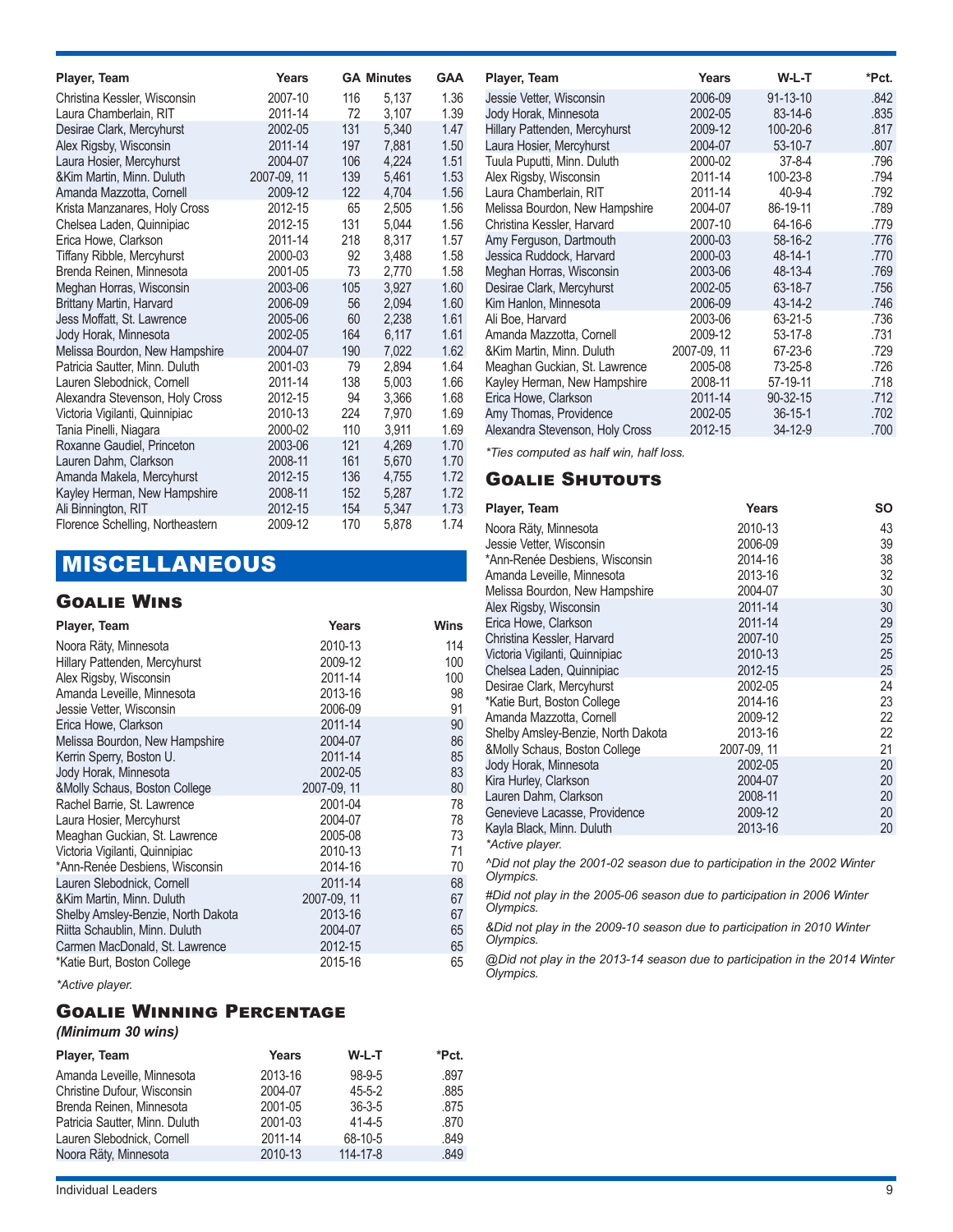## ANNUAL INDIVIDUAL CHAMPIONS

## **OFFENSE**

#### Points Per Game Year Player, Team **Games** Points Avg. 2001 Jennifer Botterill, Harvard 30 78 2.60<br>2002 Carly Haggard, Dartmouth 32 71 2.22 Carly Haggard, Dartmouth 32 71 2.22 Jennifer Botterill, Harvard 32 112 3.50 Caroline Ouellette, Minn. Duluth 32 76 2.38 114 Darwitz, Minnesota 10 40 114 2.85<br>
1.78 Jennifer Hitchcock, New Hampshire 37 66 1.78 2006 Jennifer Hitchcock, New Hampshire 37 66 1.78<br>2007 Julie Chu, Harvard 30 66 2.20 2007 Julie Chu, Harvard Melissa Boal, Wayne St. (MI) 32 69 2.16 Meghan Agosta, Mercyhurst 32 78 2.44 Jesse Scanzano, Mercyhurst 33 65 1.97 Meghan Agosta, Mercyhurst 34 86 2.53 Jocelyne Lamoureux, North Dakota 37 82 2.22 Amanda Kessel, Minnesota 2014 Julian Saulnier, Cornell 34 56 1.65<br>2015 Alex Carpenter, Boston College 37 81 2.19 2015 Alex Carpenter, Boston College 37 81 2.19<br>2016 Kendall Coyne, Northeastern 37 84 2.27 Kendall Coyne, Northeastern

#### Goals Per Game

| Year | Player, Team                   | Games | Goals | Avg. |
|------|--------------------------------|-------|-------|------|
| 2001 | Jennifer Botterill, Harvard    | 30    | 42    | 1.40 |
| 2002 | Carly Haggard, Dartmouth       | 32    | 37    | 1.16 |
| 2003 | Jennifer Botterill, Harvard    | 32    | 47    | 1.47 |
| 2004 | Nicole Corriero, Harvard       | 35    | 42    | 1.20 |
| 2005 | Nicole Corriero, Harvard       | 36    | 59    | 1.64 |
| 2006 | Gina Arnone, Sacred Heart      | 24    | 23    | 0.96 |
| 2007 | Meghan Agosta, Mercyhurst      | 35    | 38    | 1.09 |
| 2008 | Meghan Agosta, Mercyhurst      | 33    | 40    | 1.21 |
| 2009 | Meghan Agosta, Mercyhurst      | 32    | 41    | 1.28 |
| 2010 | Felicia Nelson, St. Cloud St.  | 34    | 31    | 0.91 |
| 2011 | Hilary Knight, Wisconsin       | 41    | 47    | 1.15 |
| 2012 | Kelley Steadman, Mercyhurst    | 34    | 33    | 0.97 |
| 2013 | Amanda Kessel, Minnesota       | 37    | 46    | 1.24 |
| 2014 | Sarah Lefort, Boston U.        | 38    | 32    | 0.84 |
| 2015 | Alex Carpenter, Boston College | 37    | 37    | 1.00 |
| 2016 | Kendall Coyne, Northeastern    | 37    | 50    | 1.35 |

### Assists Per Game

| Year | Player, Team                     | Games | Asst. | Avg. |
|------|----------------------------------|-------|-------|------|
| 2001 | Tammy Shewchuk, Harvard          | 31    | 46    | 1.48 |
| 2002 | Kalen Ingram, Harvard            | 31    | 34    | 1.10 |
| 2003 | Jennifer Botterill, Harvard      | 32    | 65    | 2.03 |
| 2004 | Caroline Ouellette, Minn. Duluth | 32    | 47    | 1.47 |
| 2005 | Natalie Darwitz, Minnesota       | 40    | 72    | 1.80 |
| 2006 | Sabrina Harbec, St. Lawrence     | 36    | 36    | 1.00 |
| 2007 | Julie Chu, Harvard               | 30    | 48    | 1.60 |
| 2008 | Lindsay DiPietro, Wayne St. (MI) | 34    | 48    | 1.41 |
| 2009 | Meghan Agosta, Mercyhurst        | 32    | 37    | 1.16 |
| 2010 | Jesse Scanzano, Mercyhurst       | 33    | 45    | 1.36 |
| 2011 | Meghan Agosta, Mercyhurst        | 34    | 48    | 1.41 |
| 2012 | Jocelyne Lamoureux, North Dakota | 37    | 48    | 1.30 |
| 2013 | Amanda Kessel, Minnesota         | 37    | 55    | 1.49 |
| 2014 | Hannah Brandt, Minnesota         | 41    | 42    | 1.02 |
| 2015 | Alex Carpenter, Boston College   | 37    | 44    | 1.19 |
| 2016 | Alex Carpenter, Boston College   | 41    | 45    | 1.10 |

#### Power-Play Goals

| Year | Player, Team                      | Games | <b>PPG</b> |
|------|-----------------------------------|-------|------------|
| 2001 | Emma Laaksonen, Ohio St.          | 34    | 17         |
| 2002 | Valerie Hall, Niagara             | 34    | 13         |
| 2003 | Julie Chu, Harvard                | 34    | 11         |
| 2004 | Nicole Corriero, Harvard          | 35    | 13         |
| 2005 | Nicole Corriero, Harvard          | 36    | 24         |
| 2006 | Jennifer Hitchcock, New Hampshire | 37    | 14         |
| 2007 | Valerie Chouinard, Mercyhurst     | 35    | 17         |
| 2008 | Jennifer Hitchcock, New Hampshire | 38    | 14         |
| 2009 | Hilary Knight, Wisconsin          | 39    | 16         |
| 2010 | Felicia Nelson, St. Cloud St.     | 34    | 15         |
| 2011 | Meghan Agosta, Mercyhurst         | 34    | 15         |
| 2012 | Bailey Bram, Mercyhurst           | 32    | 12         |
|      | Natalie Spooner, Ohio St.         | 34    | 12         |
|      | Kelley Steadman, Mercyhurst       | 34    | 12         |
|      | Brooke Ammerman, Wisconsin        | 40    | 12         |
| 2013 | Jocelyne Lamoureux, North Dakota  | 39    | 12         |
| 2014 | Jamie Lee Rattray, Clarkson       | 41    | 10         |
| 2015 | Emily Janiga, Mercyhurst          | 35    | 11         |
|      | Melissa Piacentini, Syracuse      | 36    | 11         |
| 2016 | Dani Cameranesi, Minnesota        | 40    | 13         |

#### Short-Handed Goals

| Year         | Player, Team                                                                           | Games          | <b>SHG</b>                                   |
|--------------|----------------------------------------------------------------------------------------|----------------|----------------------------------------------|
| 2001         | Jennifer Botterill, Harvard<br>Brooke Whitney, Northeastern                            | 30<br>32<br>34 | 3                                            |
| 2002         | Amber Fryklund, Bemidji St.<br>Brooke Bradburn, Niagara<br>Kimberly Berry, UConn       | 30<br>35       | $\begin{array}{c}\n3 \\ 3 \\ 3\n\end{array}$ |
| 2003         | Brooke Whitney, Northeastern<br>Jenny Potter, Minn. Duluth                             | 35<br>36       | 4                                            |
| 2004         | Krissy Wendell, Minnesota                                                              | 36             | $\,$ 6 $\,$                                  |
| 2005         | Krissy Wendell, Minnesota                                                              | 40             | $\overline{7}$                               |
| 2006         | Jana Harrigan, Ohio St.                                                                | 36             | $6\phantom{a}$                               |
| 2007         | Meghan Agosta, Mercyhurst                                                              | 35             | 6                                            |
|              | Allie Thunstrom, Boston College                                                        | 36             | 6                                            |
| 2008         | Meghan Agosta, Mercyhurst                                                              | 33             | $\overline{7}$                               |
| 2009         | Monique Lamoureux-Kolls, Minnesota                                                     | 40             | 5                                            |
| 2010         | Vicki Bendus, Mercyhurst                                                               | 36             | 5                                            |
| 2011         | Bailey Bram, Mercyhurst                                                                | 33             | 5                                            |
|              | Meghan Agosta, Mercyhurst                                                              | 34             | $\overline{4}$                               |
|              | Kelli Stack, Boston College                                                            | 36             | $\overline{4}$                               |
| 2012         | Casey Pickett, Northeastern                                                            | 33             | $\overline{4}$                               |
|              | Kelley Steadman, Mercyhurst                                                            | 34             | $\overline{4}$                               |
| 2013<br>2014 | Hilary Knight, Wisconsin<br>Amanda Kessel, Minnesota<br>Christine Bestland, Mercyhurst | 40<br>37<br>37 | 4<br>5<br>5                                  |
| 2015         | <b>Blayre Turnbull, Wisconsin</b>                                                      | 38             | 5                                            |
|              | Kendall Coyne, Northeastern                                                            | 31             | $\overline{4}$                               |
| 2016         | Kendall Coyne, Northeastern                                                            | 37             | 5                                            |
|              | Rebecca Leslie, Boston U.                                                              | 39             | 5                                            |

#### Game-Winning Goals

| Player, Team                 | Games | <b>GWG</b> |
|------------------------------|-------|------------|
| Jennifer Botterill, Harvard  | 30    |            |
| Brooke Whitney, Northeastern | 32    | 7          |
| Brooke Whitney, Northeastern | 35    | 9          |
| Jennifer Botterill, Harvard  | 32    | 11         |
| Nicole Corriero, Harvard     | 35    | 10         |
| Nicole Corriero, Harvard     | 36    | 11         |
|                              |       |            |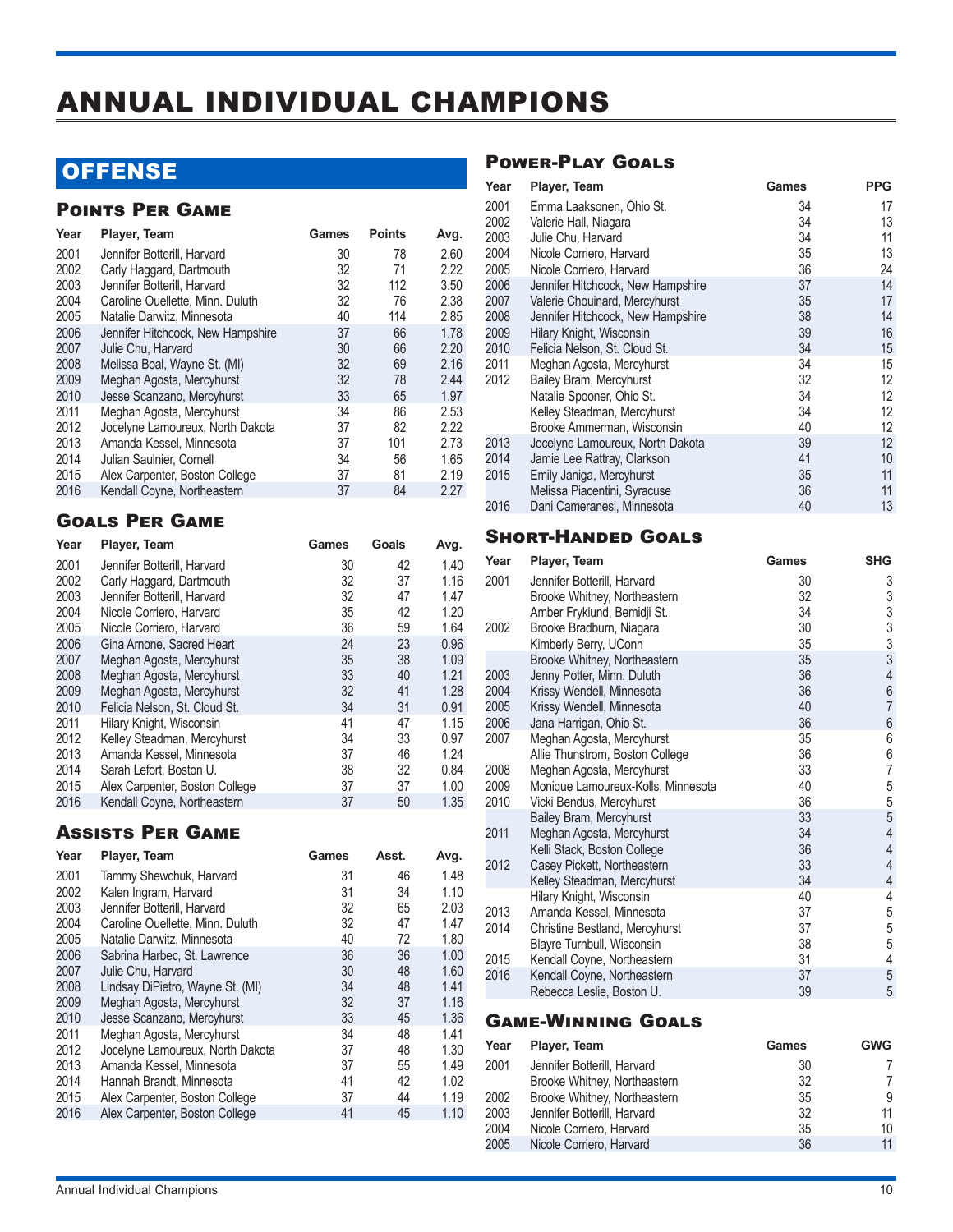| Year | Player, Team                     | Games | <b>GWG</b> |
|------|----------------------------------|-------|------------|
| 2006 | Erica McKenzie, Minnesota        | 41    | 8          |
|      | Jinelle Zaugg, Wisconsin         | 41    | 8          |
| 2007 | Meghan Agosta, Mercyhurst        | 35    | 11         |
| 2008 | Sam Poyton, Wayne St. (MI)       | 34    | 13         |
|      | Sam Faber, New Hampshire         | 38    | 13         |
| 2009 | Meghan Agosta, Mercyhurst        | 32    | 10         |
| 2010 | Emmanuelle Blais, Minn. Duluth   | 41    | 10         |
|      | Emily West, Minnesota            | 38    | 10         |
| 2011 | Brianna Decker, Wisconsin        | 41    | 12         |
| 2012 | Hilary Knight, Wisconsin         | 40    | 10         |
| 2013 | Jocelyne Lamoureux, North Dakota | 39    | 9          |
|      | Jamie Lee Rattray, Clarkson      | 36    | 9          |
| 2014 | Sarah Lefort, Boston U.          | 38    | 8          |
| 2015 | Alex Carpenter, Boston College   | 37    | 9          |
| 2016 | Haley Skarupa, Boston College    | 41    | 9          |

## **DEFENSE**

### Save Percentage

| Year | Player, Team                       | Gm | <b>GA Saves</b> |     | Pct. |
|------|------------------------------------|----|-----------------|-----|------|
| 2001 | Pam Dreyer, Brown                  | 25 | 39              | 624 | .941 |
| 2002 | Chanda Gunn, Northeastern          | 31 | 41              | 772 | .950 |
| 2003 | Tiffany Ribble, Mercyhurst         | 23 | 33              | 449 | .932 |
| 2004 | Chanda Gunn. Northeastern          | 27 | 56              | 842 | .938 |
| 2005 | Riitta Schaublin, Minn. Duluth     | 26 | 39              | 638 | .942 |
| 2006 | Kim Hanlon, Minnesota              | 19 | 19              | 314 | .943 |
| 2007 | Christine Dufour, Wisconsin        | 17 | 15              | 316 | .955 |
| 2008 | Christina Kessler, Harvard         | 32 | 34              | 679 | .952 |
| 2009 | Jessie Vetter, Wisconsin           | 40 | 49              | 801 | .942 |
| 2010 | Victoria Vigilanti, Quinnipiac     | 37 | 47              | 901 | .950 |
| 2011 | Kim Martin, Minn. Duluth           | 20 | 27              | 485 | .947 |
| 2012 | Florence Schelling, Northeastern   | 30 | 43              | 818 | .950 |
| 2013 | Noora Räty, Minnesota              | 38 | 36              | 776 | .956 |
| 2014 | Amanda Leveille, Minnesota         | 41 | 49              | 850 | .945 |
| 2015 | Shelby Amsley-Benzie, North Dakota | 28 | 35              | 688 | .952 |
| 2016 | Ann-Renée Desbiens, Wisconsin      | 38 | 29              | 701 | .960 |

#### Goals Against Average

| Year | Player, Team                      | Gm | Min.  | GA | <b>GAA</b> |
|------|-----------------------------------|----|-------|----|------------|
| 2001 | Meaghan Cahill, Dartmouth         | 18 | 1.050 | 24 | 1.37       |
| 2002 | Jackie MacMillan, Wisconsin       | 35 | 1.980 | 43 | 1.30       |
| 2003 | <b>Tiffany Ribble, Mercyhurst</b> | 23 | 1.340 | 33 | 1.48       |
| 2004 | Meghan Horras, Wisconsin          | 18 | 1.072 | 25 | 1.40       |
| 2005 | Desirae Clark, Mercyhurst         | 25 | 1.538 | 32 | 1.25       |
| 2006 | Kim Hanlon, Minnesota             | 19 | 1.017 | 19 | 1.12       |
| 2007 | Jessie Vetter, Wisconsin          | 24 | 1.511 | 21 | 0.83       |
| 2008 | Lauren Dahm, Clarkson             | 14 | 816   | 14 | 1.03       |
| 2009 | Jessie Vetter, Wisconsin          | 40 | 2,342 | 49 | 1.26       |
| 2010 | Victoria Vigilanti, Quinnipiac    | 37 | 2.265 | 47 | 1.25       |
| 2011 | Amanda Mazzotta, Cornell          | 18 | 1.019 | 19 | 1.12       |
| 2012 | Noora Räty, Minnesota             | 40 | 2.361 | 53 | 1.35       |
| 2013 | Laura Bellamy, Harvard            | 15 | 845   | 13 | 0.92       |
| 2014 | Erica Howe, Clarkson              | 41 | 2,460 | 45 | 1.10       |
| 2015 | Katie Burt, Boston College        | 35 | 2.062 | 38 | 1.11       |
| 2016 | Ann-Renée Desbiens, Wisconsin     | 38 | 2.279 | 29 | 0.76       |

## MISCELLANEOUS

## Goalie Winning Percentage

| Year | Player, Team                   | W-L-T        | Pct.* |
|------|--------------------------------|--------------|-------|
| 2001 | Amy Ferguson, Dartmouth        | $13 - 2 - 0$ | .867  |
| 2002 | Patricia Sautter, Minn. Duluth | $15 - 1 - 3$ | .868  |
| 2003 | Jessica Ruddock, Harvard       | $26 - 3 - 1$ | .883  |
| 2004 | Ali Boe, Harvard               | $22 - 4 - 1$ | .833  |
|      | Christine Dufour, Wisconsin    | $12 - 2 - 1$ | .833  |
| 2005 | Jody Horak, Minnesota          | $24 - 2 - 2$ | .893  |
| 2006 | Melissa Bourdon, New Hampshire | $28 - 3 - 1$ | .891  |
| 2007 | Christine Dufour, Wisconsin    | $16 - 0 - 1$ | .971  |
| 2008 | Christina Kessler, Harvard     | $30 - 2 - 0$ | .938  |
| 2009 | Hillary Pattenden, Mercyhurst  | $24 - 3 - 0$ | .889  |
| 2010 | Hillary Pattenden, Mercyhurst  | $29 - 3 - 3$ | .871  |
| 2011 | Alex Rigsby, Wisconsin         | $27-1-2$     | .933  |
| 2012 | Lauren Slebodnick, Cornell     | $15 - 1 - 0$ | .938  |
| 2013 | Noora Räty, Minnesota          | $38 - 0 - 0$ | 1.000 |
| 2014 | Amanda Leveille, Minnesota     | $38 - 2 - 1$ | .939  |
| 2015 | Katie Burt, Boston College     | $30 - 3 - 2$ | .886  |
| 2016 | Katie Burt, Boston College     | $35 - 1 - 0$ | .972  |

*\*Ties computed as half win, half loss.*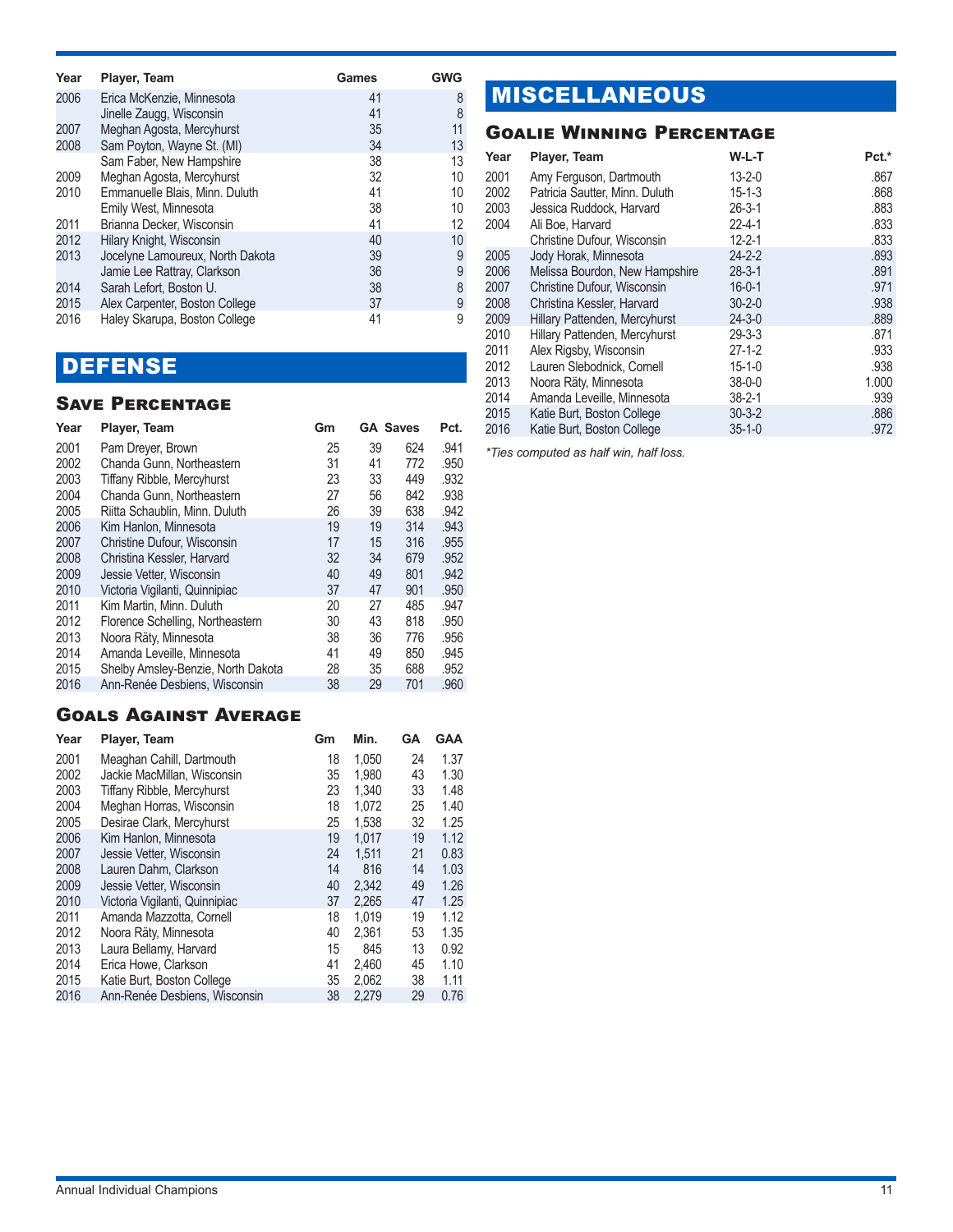## TEAM RECORDS

Official NCAA women's ice hockey records began with the 2000-01 season and are based on information submitted to the NCAA statistics service by institutions participating in the statistics rankings. In statistical rankings, the rounding of percentages and/or averages may indicate ties where none exists. In these cases, the numerical order of the rankings is accurate.

## **OFFENSE**

#### Goals Scored

#### **Period**

8—Minnesota vs. St. Cloud St., Oct. 10, 2015 (2nd) **Game**

17—Harvard vs. Boston College (2), Jan. 28, 2003

**Game, Both Teams** 19—Harvard (17) vs. Boston College (2), Jan. 28, 2003

**Season**

226—Minn. Duluth, 2003 (36 games, 6.28 per game)

#### Goals Scored Per Game

**Season**

6.47—Harvard, 2003 (34 games, 220 goals)

### Most Assists

Game<br>
25– 25—Harvard vs. Boston College, Jan. 28, 2003; Harvard vs. Cornell, March 7, 2003

**Game, Both Teams** 28—Harvard (25) vs. Boston College (3), Jan. 28, 2003

**Season**

379—Boston College, 2016 (41 games, 9.24 per game)

#### Fewest Assists

#### **Season**

13—Vermont, 2003 (30 games, 0.43 per game)

#### Points Scored

#### **Game**

42—Harvard vs. Boston College, Jan. 28, 2003 (17 goals, 25 assists) **Game, Both Teams**

47—Harvard (42) vs. Boston College (5), Jan. 28, 2003

#### **Season**

592—Boston College, 2016 (41 games, 14.4 per game)

### Power-Play Goals

## Game

6—Wisconsin vs. Bemidji St., Nov. 18, 2000; Harvard vs. Brown, Nov. 17, 2006; Harvard vs. Cornell, Feb. 9, 2007; Dartmouth vs. Rensselaer, Jan. 30, 2009

**Season**

70—Minnesota, 2005 (40 games, 1.75 per game)

#### Power-Play Percentage

#### **Game (Minimum 4 Opportunities)**

1.000—Providence (4-4) vs. Boston College, March 10, 2004; Ohio St. (4-4) vs. Northeastern, Oct. 6, 2006; St. Lawrence (4-4) vs. Union (NY), Nov. 9, 2007; Wisconsin (4-4) vs. St. Cloud St., Dec. 11, 2010; Minnesota (4-4) vs. St. Cloud St., Dec. 5, 2014

#### **Season**

.422—Minnesota, 2016 (109 opportunities, 46 goals)

### Short-Handed Goals

#### **Game**

3—Minnesota vs. Minn. Duluth, Feb. 29, 2004; Minnesota vs. St. Cloud St., Oct. 15, 2004; Minnesota vs. Minnesota St., Oct. 30, 2004; Boston U. vs. New Hampshire, Feb. 26, 2012

#### **Season**

21—Mercyhurst, 2010 (36 games, 0.58 per game)

## DEFENSE

#### Fewest Goals Allowed

**Season**

29—Wisconsin, 2016 (40 games)

#### Fewest Goals Allowed Per Game

**Season** 0.72—Wisconsin, 2016 (29 goals allowed, 40 games)

#### Penalty-Kill Percentage

**Season** .958—Wisconsin, 2015 (118 opportunities, five goals allowed)

#### Lowest Goals Against Average

**Season** 0.72—Wisconsin, 2016 (29 goals allowed, 2,428 minutes)

#### Most Goals Allowed

**Season** 183—Bemidji St., 2001 (34 games)

#### Most Goals Allowed Per Game

**Season** 5.90—Union (NY), 2007 (177 goals allowed, 30 games)

## MISCELLANEOUS

#### Largest Margin of Victory

15—Harvard (17) vs. Boston College (2), Jan. 28, 2003

#### Scoring Margin Per Game

**Season** 5.00—Harvard, 2003 (220 goals scored, 50 goals allowed, 34 games)

#### Winning Percentage

\*1.000—Minnesota (41-0-0), 2013 *\*Ties computed as half win, half loss.*

#### Wins

41—Minnesota (41-0-0), 2013

#### Losses

33—St. Cloud St. (1-33-1), 2011

#### Fewest Wins

0—Union (NY) (0-28-6), 2016

#### Fewest Losses

0—Minnesota (41-0-0), 2013

#### Ties

12—Boston U. (17-9-12), 2010

#### Home Wins

23—Minnesota (23-0-0), 2013 (41-0-0 overall)

#### Road Wins

18—Minnesota (18-0-0), 2013 (41-0-0 overall); Minnesota (18-0-0), 2014 (38-2-1 overall)

#### Overtime Games

15—Boston U. (38 games), 2010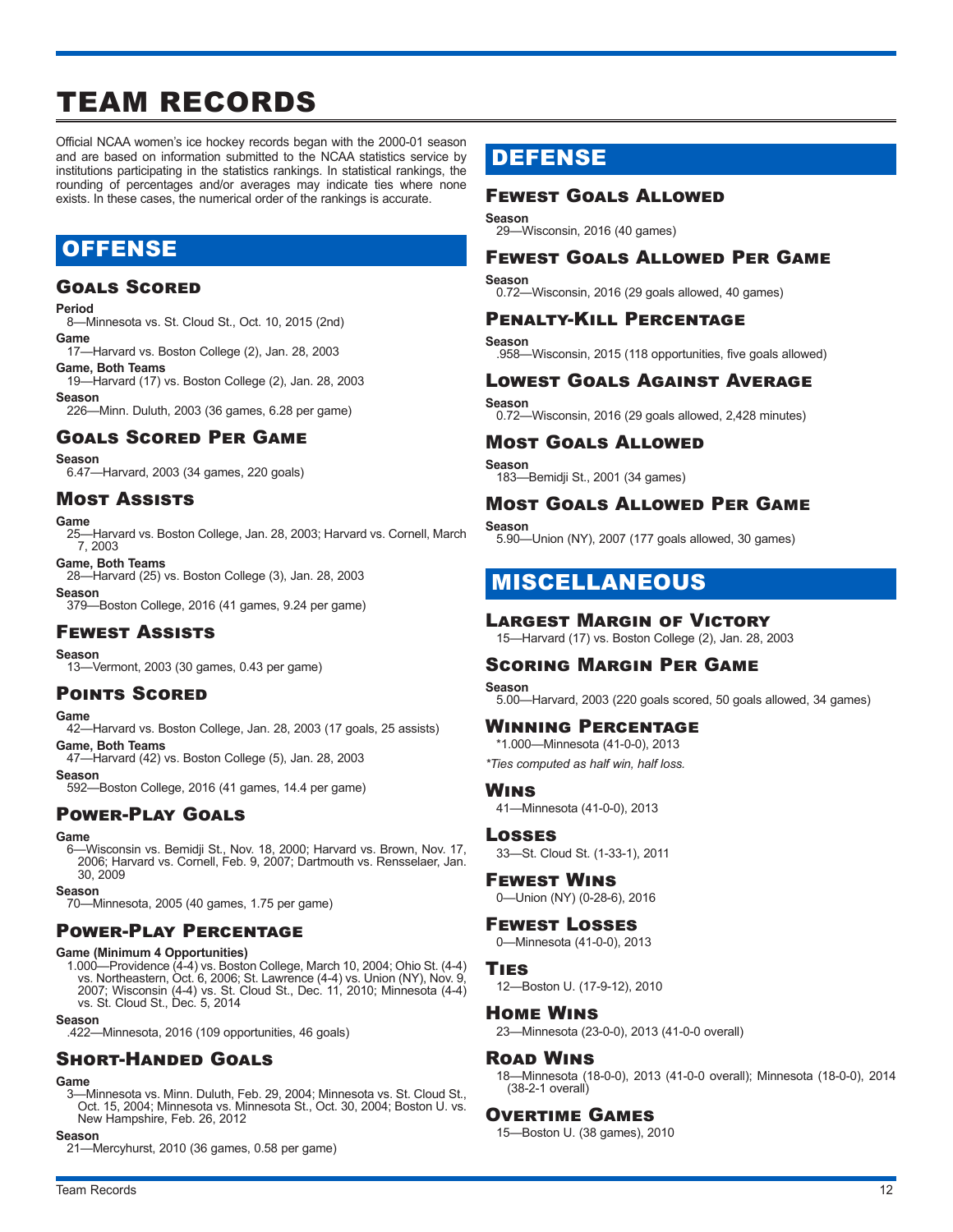#### **OVERTIME WINS**

5—Minnesota, 2002

#### Overall Winning Streak

62—Minnesota, Feb. 18, 2012-Nov. 16, 2013

### Overall Unbeaten Streak

62—Minnesota, Feb. 18, 2012-Nov. 16, 2013

#### Overall Losing Streak

33—Union (NY), Nov. 10, 2006-Nov. 10, 2007

#### Overall Winless Streak

51—Union (NY), Dec. 13, 2014-present

#### Home Winning Streak

45—Boston College, Jan. 17, 2014-present

#### Home Unbeaten Streak

51—Boston College, Oct. 19, 2013-present

#### Home Losing Streak

20—Union (NY), Nov. 25, 2006-Dec. 7, 2007

#### Road Winning Streak

45—Minnesota, Jan. 14, 2012-Oct. 10, 2014

#### Road Unbeaten Streak

56—Minnesota, Jan. 14, 2012-Feb. 6, 2015

#### Road Losing Streak

39—Vermont, Nov. 13, 2005-Feb. 17, 2008

#### Penalty Minutes

#### **Game**

57—Ohio St. vs. Minn. Duluth, Jan. 31, 2003 **Game, Both Teams** 92—Minnesota (49) vs. North Dakota (43), Oct. 15, 2010 **Season** 675—Minnesota, 2009 (40 games, 16.9 per game)

#### Penalties

**Game** 17—Ohio St. vs. Minn. Duluth, Dec. 8, 2006 **Game, Both Teams** 31—Minn. Duluth (16) vs. Minnesota (15), Feb. 29, 2004

#### Fewest Penalty Minutes

162—Quinnipiac, 2015 (38 games, 4.3 per game)

#### Longest Game

145:35—New Hampshire vs. Providence (5 OT), March 10, 1996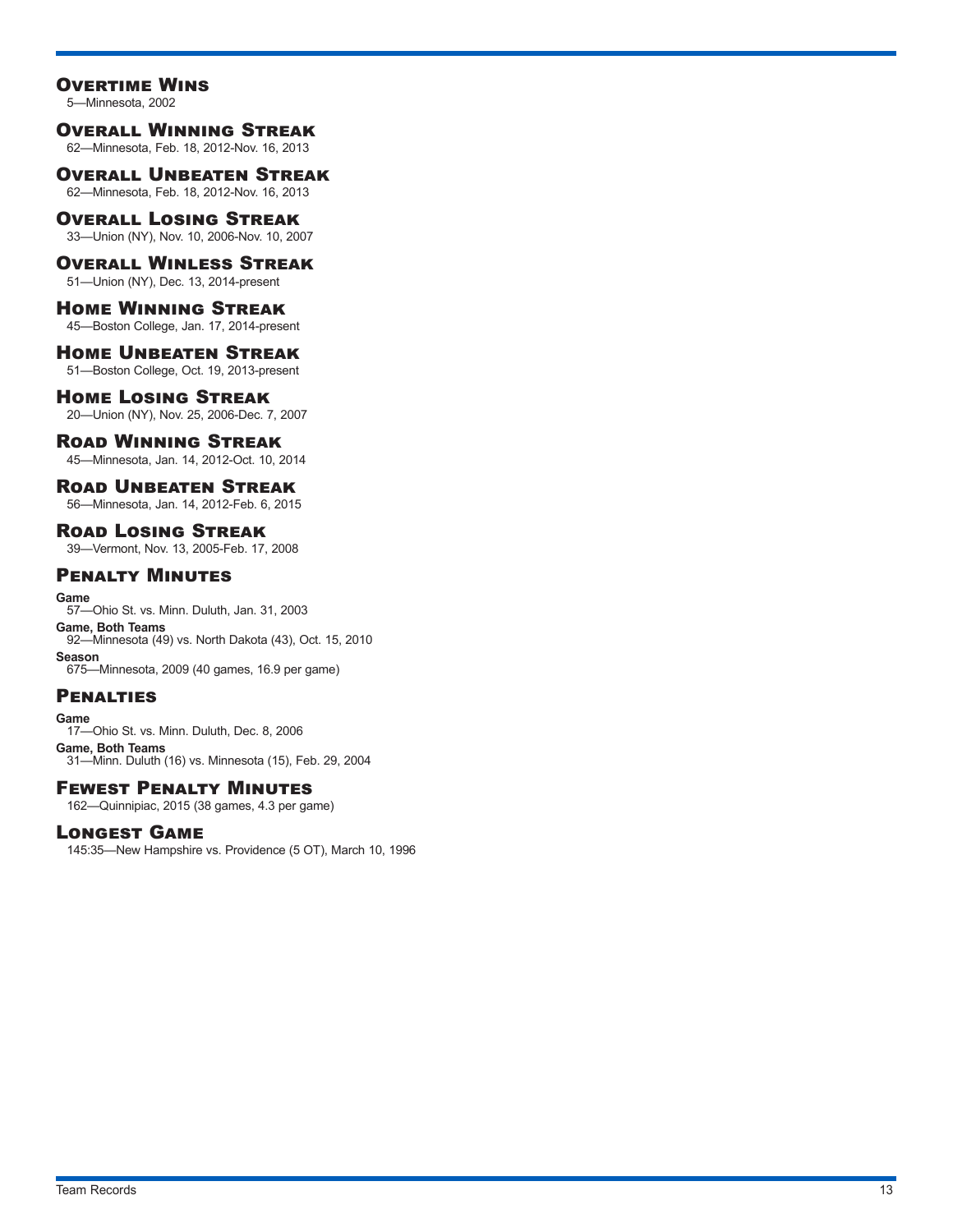## TEAM LEADERS

Official NCAA women's ice hockey records began with the 2000-01 season and are based on information submitted to the NCAA statistics service by institutions participating in the statistics rankings. In statistical rankings, the rounding of percentages and/or averages may indicate ties where none exists, the numerical order of the rankings is accurate.

## SINGLE-GAME RECORDS

## **OFFENSE**

#### Goals

| <b>Period</b>  |                                                                     |                |
|----------------|---------------------------------------------------------------------|----------------|
| No.            | Team vs. Opponent (Period)                                          | Date           |
| 8              | Minnesota vs. St. Cloud St. (2nd)                                   | Oct. 10, 2015  |
| 7              | Wisconsin vs. Bemidji St. (2nd)                                     | Nov. 18, 2000  |
| 7              | Maine vs. Quinnipiac (2nd)                                          | Nov. 26, 2001  |
| 7              | Harvard vs. Vermont (1st)                                           | Nov. 8, 2002   |
| 7              | Harvard vs. Boston College (1st)                                    | Jan. 28, 2003  |
| $\overline{7}$ | Wisconsin vs. St. Cloud St. (2nd)                                   | Feb. 15, 2003  |
| $\overline{7}$ | Cornell vs. Sacred Heart (3rd)                                      | Nov. 21, 2003  |
| 7              | Sacred Heart vs. Saint Michael's (3rd)                              | Jan. 11, 2006  |
| 7              | Wisconsin vs. Lindenwood (2nd)                                      | Sept. 23, 2011 |
| 7              | North Dakota vs. Lindenwood (3rd)                                   | Jan. 4, 2012   |
|                | <b>Single Team</b>                                                  |                |
| No.            | Team vs. Opponent (Goals)                                           | Date           |
| 17             | Harvard vs. Boston College (2)                                      | Jan. 28, 2003  |
| 14             | Wisconsin vs. Bemidji St. (4)                                       | Nov. 18, 2000  |
| 14             | North Dakota vs. Lindenwood (0)                                     | Jan. 4, 2012   |
| 13             | Harvard vs. Boston College (1)                                      | Nov. 19, 2000  |
| 13             | Minn. Duluth vs. North Dakota (0)                                   | Nov. 1, 2002   |
| 13             | Harvard vs. Vermont (0)                                             | Nov. 8, 2002   |
| 13             | Harvard vs. Cornell (1)                                             | March 7, 2003  |
| 13             | Harvard vs. Union (NY) (0)                                          | Nov. 7, 2003   |
| 13             | St. Lawrence vs. Union (NY) (0)                                     | March 6, 2004  |
| 13             | Robert Morris vs. Chatham (0)                                       | Oct. 27, 2006  |
| 13             | Maine vs. Sacred Heart (1)                                          | Nov. 24, 2006  |
| 13             | Robert Morris vs. Sacred Heart (4)                                  | Jan. 23, 2010  |
| 13             | Wisconsin vs. Lindenwood (0)                                        | Sept. 25, 2011 |
| 13             | Yale vs. Sacred Heart (0)                                           | Nov. 21, 2014  |
|                | <b>Combined</b>                                                     |                |
| No.            | Team (Goals) vs. Opponent (Goals)                                   | Date           |
| 19             | Harvard (17) vs. Boston College (2)                                 | Jan. 28, 2003  |
| 18             | Wisconsin (14) vs. Bemidji St. (4)                                  | Nov. 18, 2000  |
| 17             | Robert Morris (13) vs. Sacred Heart (4)                             | Jan. 23, 2010  |
| 14             | Harvard (13) vs. Boston College (1)                                 | Nov. 19, 2000  |
| 14             | St. Cloud St. (8) vs. Bemidji St. (6)                               | Jan. 19, 2001  |
| 14             | Harvard (11) vs. Yale (3)                                           | Feb. 22, 2003  |
| 14             | Minn. Duluth (11) vs. Bemidji St. (3)                               | Feb. 23, 2003  |
| 14             | Harvard (13) vs. Cornell (1)                                        | March 7, 2003  |
| 14             | Dartmouth (8) vs. Providence (6)                                    | Jan. 21, 2004  |
| 14             | Dartmouth (12) vs. Union (NY) (2)                                   | Jan. 7, 2005   |
| 14             | Minnesota (9) vs. Ohio St. (5)                                      | Nov. 4, 2005   |
| 14             | Maine (13) vs. Sacred Heart (1)                                     | Nov. 24, 2006  |
| $\overline{A}$ | $M_{\text{max}}$ Dubith $(40)$ in $M_{\text{max}}$ Of Members $(4)$ | $N = 0.04007$  |

 Minn. Duluth (10) vs. Minn. St. Mankato (4) Nov. 24, 2007 North Dakota (14) vs. Lindenwood (0)

#### **Assists**

#### **Single Team**

| No. | <b>Team vs. Opponent</b>      | <b>Date</b>   |
|-----|-------------------------------|---------------|
| 25  | Harvard vs. Boston College    | Jan. 28, 2003 |
| 25  | Harvard vs. Cornell           | March 7, 2003 |
| 24  | Robert Morris vs. Chatham     | Oct. 27, 2006 |
| 22  | Minn. Duluth vs. Northeastern | Jan. 8, 2001  |
| 22  | Yale vs. Union (NY)           | Nov. 22, 2002 |
| 22  | St. Lawrence vs. Union (NY)   | March 6, 2004 |
| 22  | Maine vs. Sacred Heart        | Nov. 24, 2006 |
| 21  | Minn. Duluth vs. North Dakota | Nov. 1, 2002  |
| 21  | Minnesota vs. Ohio St.        | Oct. 17, 2015 |
| 21  | Minnesota vs. Minnesota St.   | Nov. 27, 2015 |
|     |                               |               |

#### **Combined**

#### **No. Team (Asst.) vs. Opponent (Asst.) Date**  28 Harvard (25) vs. Boston College (3) Jan. 28, 2003 27 Harvard (25) vs. Cornell (2) 25 March 7, 2003<br>25 Minnesota (21) vs. Ohio St. (4) 2015 25 Minnesota (21) vs. Ohio St. (4) Cot. 17, 2015<br>24 Harvard (19) vs. Yale (5) Correspondent Correspondent Correspondent Correspondent Correspondent Corresponden Harvard (19) vs. Yale (5) Feb. 22, 2003 24 Minn. Duluth (19) vs. Bemidji St. (5)<br>24 Febert Morris (24) vs. Chatham (0) 24 Robert Morris (24) vs. Chatham (0) Cot. 27, 2006<br>24 Maine (22) vs. Sacred Heart (2) Correspondent Device 24, 2006 24 Maine (22) vs. Sacred Heart (2) Nov. 24, 2006<br>24 Robert Morris (18) vs. Sacred Heart (6) Jan. 23, 2010 Robert Morris (18) vs. Sacred Heart (6)

#### **POINTS**

### **Single Team**

| No.                              | Team vs. Opponent                                                                                                                                      | Date                                                                                |
|----------------------------------|--------------------------------------------------------------------------------------------------------------------------------------------------------|-------------------------------------------------------------------------------------|
| 42                               | Harvard vs. Boston College                                                                                                                             | Jan. 28, 2003                                                                       |
| 38                               | Harvard vs. Cornell                                                                                                                                    | March 7, 2003                                                                       |
| 37                               | Robert Morris vs. Chatham                                                                                                                              | Oct. 27, 2006                                                                       |
| 35                               | St. Lawrence vs. Union (NY)                                                                                                                            | March 6, 2004                                                                       |
| 35                               | Maine vs. Sacred Heart                                                                                                                                 | Nov. 24, 2006                                                                       |
| 34                               | Minn. Duluth vs. Northeastern                                                                                                                          | Jan. 8, 2001                                                                        |
| 34                               | Minn. Duluth vs. North Dakota                                                                                                                          | Nov. 1, 2002                                                                        |
| 34                               | North Dakota vs. Lindenwood                                                                                                                            | Jan. 4, 2012                                                                        |
| 33                               | Wisconsin vs. Bemidji St.                                                                                                                              | Nov. 18, 2000                                                                       |
| 33                               | Harvard vs. Vermont                                                                                                                                    | Nov. 8, 2002                                                                        |
| 32                               | Minnesota vs. St. Cloud St.                                                                                                                            | Dec. 5, 2014                                                                        |
| 32                               | Minnesota vs. Ohio St.                                                                                                                                 | Oct. 17, 2015                                                                       |
| 32                               | Minnesota vs. Minnesota St.                                                                                                                            | Nov. 27, 2015                                                                       |
| 31                               | Yale vs. Sacred Heart                                                                                                                                  | Jan. 22, 2003                                                                       |
| 31                               | Harvard vs. Yale                                                                                                                                       | Jan. 29, 2005                                                                       |
| 31<br>31<br>31<br>31<br>31<br>31 | Sacred Heart vs. Saint Michael's<br>Quinnipiac vs. Sacred Heart<br>Robert Morris vs. Sacred Heart<br>Wisconsin vs. Lindenwood<br>Minnesota vs. Colgate | Feb. 25, 2006<br>Nov. 28, 2009<br>Jan. 23, 2010<br>Sept. 25, 2011<br>Sept. 29, 2012 |
|                                  | Minnesota vs. St. Cloud St.                                                                                                                            | Oct. 10, 2015                                                                       |

#### **Combined**

#### **No. Team (Points) vs. Opponent (Points) Date**

| 47 | Harvard (42) vs. Boston College (5)      | Jan. 28, 2003  |
|----|------------------------------------------|----------------|
| 41 | Harvard (38) vs. Cornell (3)             | March 7, 2003  |
| 41 | Robert Morris (31) vs. Sacred Heart (10) | Jan. 23, 2010  |
| 39 | Wisconsin (33) vs. Bemidji St. (6)       | Nov. 18, 2000  |
| 39 | Boston U. (20) vs. Cornell (19)          | March 10, 2012 |
| 38 | Harvard (30) vs. Yale (8)                | Feb. 22, 2003  |
| 38 | Minn. Duluth (30) vs. Bemidji St. (8)    | Feb. 23, 2003  |
| 38 | Maine (35) vs. Sacred Heart (3)          | Nov. 24, 2006  |
| 38 | Minnesota (32) vs. Ohio St. (6)          | Oct. 17, 2015  |
|    |                                          |                |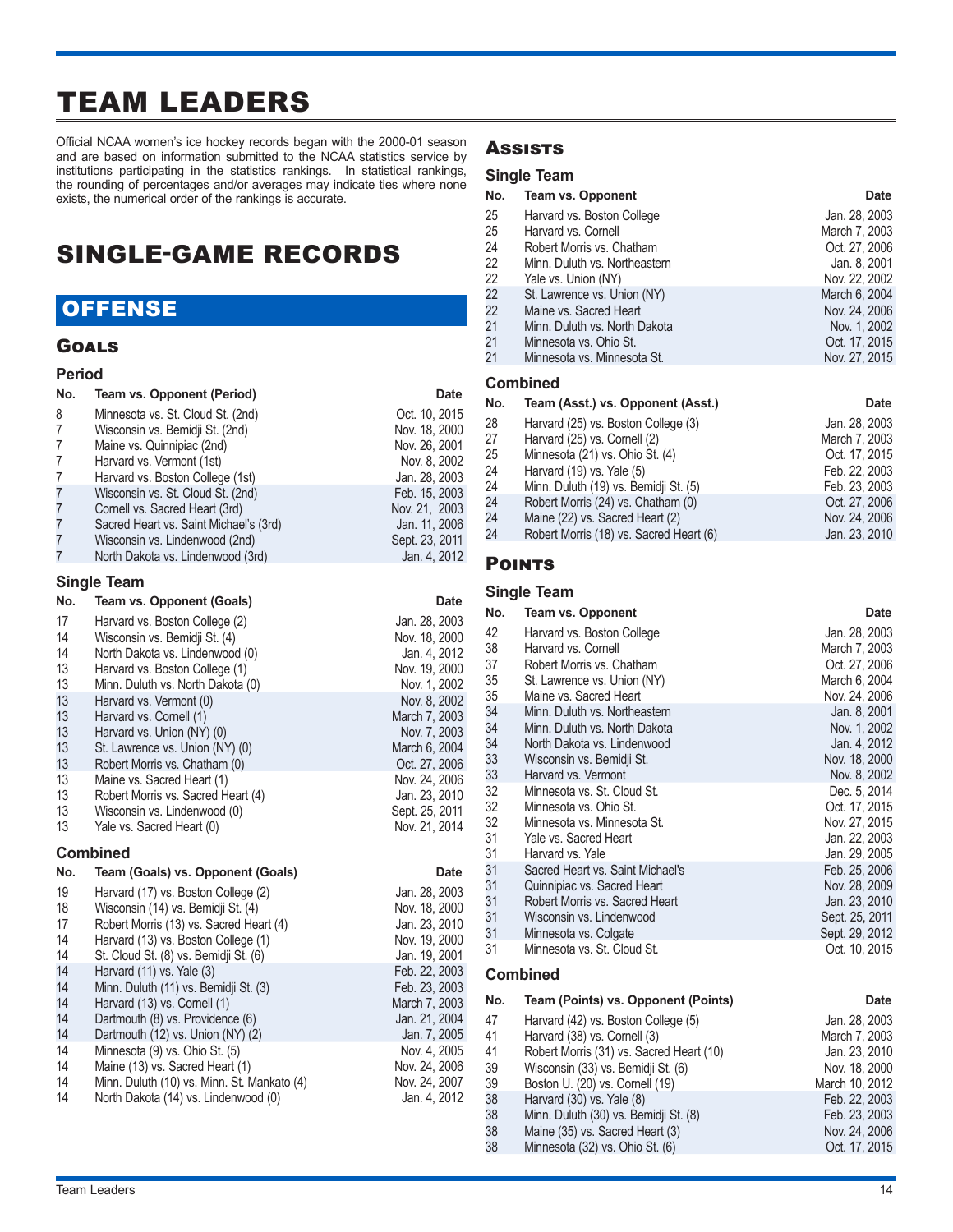| No. | Team (Points) vs. Opponent (Points)         | Date           |
|-----|---------------------------------------------|----------------|
| 37  | Robert Morris (37) vs. Chatham (0)          | Oct. 27, 2006  |
| 36  | Harvard (28) vs. Brown (8)                  | March 15, 2003 |
| 36  | Minnesota (23) vs. Ohio St. (13)            | Nov. 4, 2005   |
| 36  | Minn. Duluth (28) vs. Minn. St. Mankato (8) | Nov. 24, 2007  |
|     | <b>POWER-PLAY GOALS</b>                     |                |
| No. | Team vs. Opponent                           | <b>Date</b>    |
| 6   | Wisconsin vs. Bemidji St.                   | Nov. 18, 2000  |
| 6   | Harvard vs. Brown                           | Nov. 17, 2006  |
| 6   | Harvard vs. Cornell                         | Feb. 9, 2007   |
| 6   | Dartmouth vs. Rensselaer                    | Jan. 30, 2009  |
| 5   | Ohio St. vs. Wayne St. (MI)                 | March 2, 2001  |
| 5   | Ohio St. vs. Minn. St. Mankato              | Oct. 11, 2002  |
| 5   | Minnesota vs. Findlay                       | Oct. 12, 2002  |
| 5   | Dartmouth vs. Union (NY)                    | Jan. 7, 2005   |
| 5   | St. Lawrence vs. Quinnipiac                 | Oct. 28, 2006  |
| 5   | Minnesota vs. Wayne St.                     | Jan. 5, 2008   |
| 5   | Mercyhurst vs. Lindenwood                   | Oct. 29, 2011  |

## Power-Play Percentage

#### *(Minimum 4 opportunities)*

| Pct.                      | Team (Goals-Attempts) vs. Opponent             | <b>Date</b>    |  |
|---------------------------|------------------------------------------------|----------------|--|
|                           | 1.000 Providence (4-4) vs. Boston College      | March 10, 2004 |  |
|                           | 1.000 Ohio St. (4-4) vs. Northeastern          | Oct. 6, 2006   |  |
|                           | 1.000 St. Lawrence (4-4) vs. Union (NY)        | Nov. 9, 2007   |  |
|                           | 1.000 Wisconsin (4-4) vs. St. Cloud St.        | Dec. 11, 2010  |  |
|                           | 1.000 Minnesota (4-4) vs. St. Cloud St.        | Dec. 5, 2014   |  |
| <b>SHORT-HANDED GOALS</b> |                                                |                |  |
|                           | $\mathbf{r}$ and $\mathbf{r}$ and $\mathbf{r}$ | - -            |  |

| No. | Team vs. Opponent           | Date          |
|-----|-----------------------------|---------------|
| 3   | Minnesota vs. Minn. Duluth  | Feb. 29, 2004 |
| 3   | Minnesota vs. St. Cloud St. | Oct. 15, 2004 |
| 3   | Minnesota vs. Minnesota St. | Oct. 30, 2004 |
| 3   | Boston U. vs. New Hampshire | Feb. 26, 2012 |
|     |                             |               |

## MISCELLANEOUS

#### Penalty Minutes

|          | <b>Single Team</b>                                                           |                                |
|----------|------------------------------------------------------------------------------|--------------------------------|
| No.      | <b>Team vs. Opponent</b>                                                     | Date                           |
| 57       | Ohio St. vs. Minn. Duluth                                                    | Jan. 31, 2003                  |
|          | <b>Combined</b>                                                              |                                |
| No.      | Team (Pen. Mins.) vs. Opponent (Pen. Mins.)                                  | Date                           |
| 92<br>83 | Minnesota (49) vs. North Dakota (43)<br>Minn. Duluth (39) vs. Minnesota (44) | Oct. 15, 2010<br>Dec. 14, 2003 |
|          | <b>PENALTIES</b>                                                             |                                |
|          | <b>Single Team</b>                                                           |                                |
|          |                                                                              |                                |
| No.      | <b>Team vs. Opponent</b>                                                     | Date                           |
| 17<br>16 | Ohio St. vs. Minn. Duluth<br>Maine vs. Providence                            | Dec. 8, 2006<br>Nov. 9, 2002   |
| 16       | Minn. Duluth vs. Minnesota                                                   | Feb. 29, 2004                  |
|          | <b>Combined</b>                                                              |                                |
| No.      | Team (Penalties) vs. Opponent (Penalties)                                    | Date                           |
| 31       | Minn. Duluth (16) vs. Minnesota (15)                                         | Feb. 29, 2004                  |
|          | <b>LARGEST MARGIN OF VICTORY</b>                                             |                                |
| No.      | Winner (Score) vs. Loser (Score)                                             | Date                           |

| No. | Winner (Score) vs. Loser (Score)            | Date           |
|-----|---------------------------------------------|----------------|
| 14  | North Dakota (14) vs. Lindenwood (0)        | Jan. 4, 2012   |
| 13  | Minn. Duluth (13) vs. North Dakota (0)      | Nov. 1, 2002   |
| 13  | Harvard (13) vs. Vermont (0)                | Nov. 8, 2002   |
| 13  | Harvard (13) vs. Union (NY) (0)             | Nov. 7, 2003   |
| 13  | St. Lawrence (13) vs. Union (NY) (0)        | March 6, 2004  |
| 13  | Robert Morris (13) vs. Chatham (0)          | Oct. 27, 2006  |
| 13  | Wisconsin (13) vs. Lindenwood (0)           | Sept. 25, 2011 |
| 13  | Yale (13) vs. Sacred Heart (0)              | Nov. 21, 2014  |
| 12  | Harvard (13) vs. Boston College (1)         | Nov. 19, 2000  |
| 12  | Minn. Duluth (12) vs. Northeastern (0)      | Jan. 8, 2001   |
| 12  | Harvard (13) vs. Cornell (1)                | March 7, 2003  |
| 12  | Sacred Heart (12) vs. Saint Michael's (0)   | Feb. 25, 2006  |
| 12  | Maine (13) vs. Sacred Heart (1)             | Nov. 24, 2006  |
| 12  | Minnesota (12) vs. St. Cloud St. (0)        | Dec. 5, 2014   |
| 12  | Minn. Duluth (12) vs. Minn. St. Mankato (0) | Jan. 23, 2015  |
|     |                                             |                |

## SEASON RECORDS

## **OFFENSE**

### Goals Per Game

| Team                  | Year | <b>Games</b> | Goals | Avg. |
|-----------------------|------|--------------|-------|------|
| Harvard               | 2003 | 34           | 220   | 6.47 |
| Minn, Duluth          | 2003 | 36           | 226   | 6.28 |
| Minn. Duluth          | 2001 | 37           | 200   | 5.41 |
| Minnesota             | 2013 | 41           | 216   | 5.27 |
| <b>Boston College</b> | 2016 | 41           | 213   | 5.20 |
| Wisconsin             | 2011 | 41           | 212   | 5.17 |
| Mercyhurst            | 2011 | 35           | 177   | 5.06 |
| Wisconsin             | 2009 | 41           | 207   | 5.05 |
| <b>Boston College</b> | 2015 | 39           | 195   | 5.00 |
| Minnesota             | 2009 | 40           | 198   | 4.95 |
| Minnesota             | 2005 | 40           | 197   | 4.93 |
| New Hampshire         | 2006 | 37           | 178   | 4.81 |
| Dartmouth             | 2003 | 35           | 167   | 4.77 |
| Mercyhurst            | 2009 | 37           | 176   | 4.76 |
| Minnesota             | 2014 | 41           | 195   | 4.76 |
| Dartmouth             | 2002 | 32           | 151   | 4.72 |
| Mercyhurst            | 2010 | 36           | 168   | 4.67 |
| Minnesota             | 2016 | 40           | 187   | 4.67 |

#### **GOALS**

| <b>Team</b>           | Year | No. |
|-----------------------|------|-----|
| Minn, Duluth          | 2003 | 226 |
| Harvard               | 2003 | 220 |
| Minnesota             | 2013 | 216 |
| <b>Boston College</b> | 2016 | 213 |
| Wisconsin             | 2011 | 212 |
| Wisconsin             | 2009 | 207 |
| Minn, Duluth          | 2001 | 200 |
| Minnesota             | 2009 | 198 |
| Minnesota             | 2005 | 197 |
| Minnesota             | 2014 | 195 |
| <b>Boston College</b> | 2015 | 195 |
| Minnesota             | 2016 | 187 |
| Minnesota             | 2015 | 184 |
| Minnesota             | 2012 | 181 |
| Wisconsin             | 2012 | 181 |
| New Hampshire         | 2006 | 178 |
| Mercyhurst            | 2011 | 177 |
| Mercyhurst            | 2009 | 176 |
| Wisconsin             | 2005 | 170 |
|                       |      |     |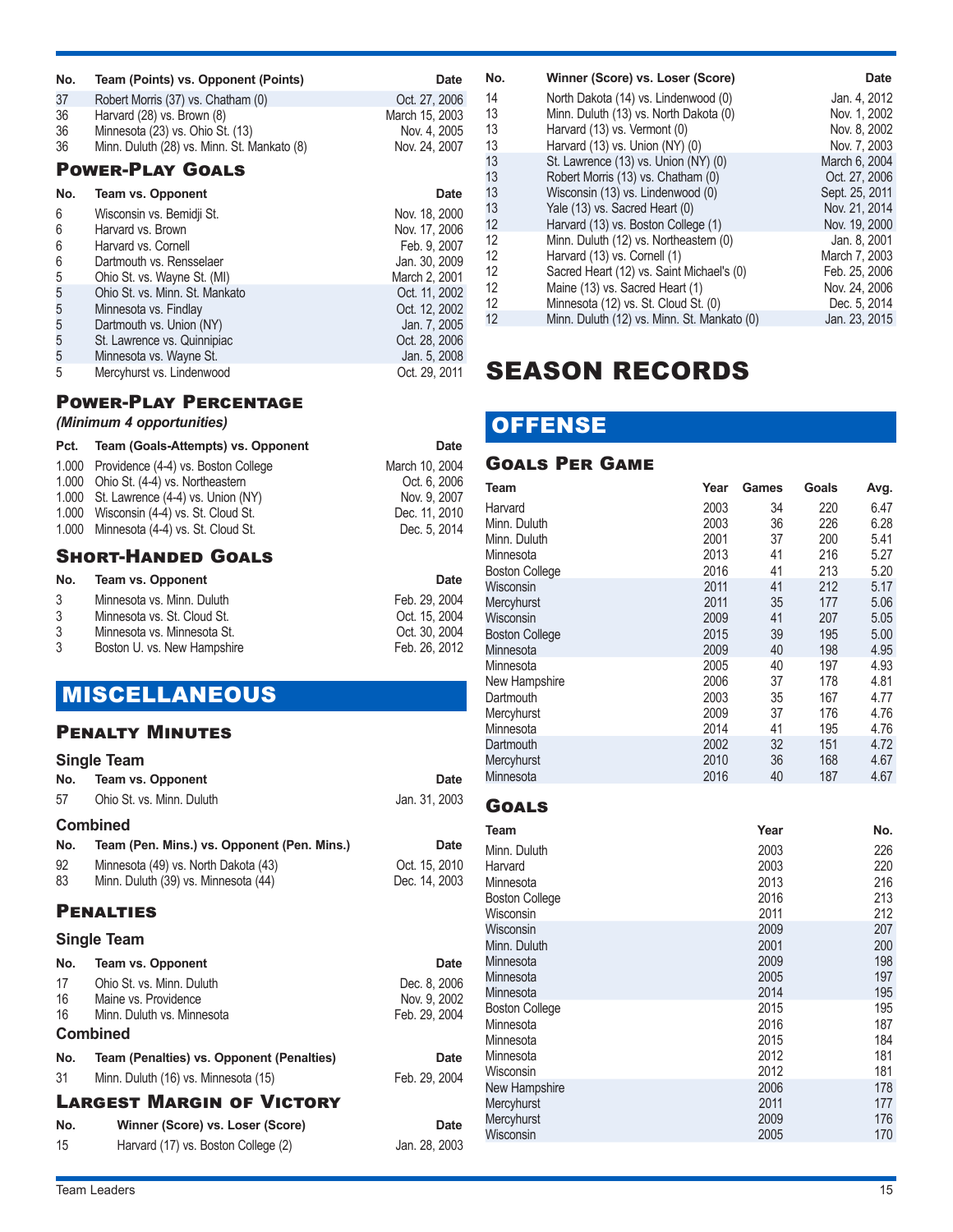#### **Assists**

| Team                  | Year | No. |
|-----------------------|------|-----|
| <b>Boston College</b> | 2016 | 379 |
| Minn. Duluth          | 2003 | 353 |
| Minnesota             | 2013 | 350 |
| Wisconsin             | 2009 | 345 |
| Harvard               | 2003 | 341 |
| Minnesota             | 2014 | 337 |
| <b>Minnesota</b>      | 2016 | 327 |
| <b>Boston College</b> | 2015 | 326 |
| Minnesota             | 2009 | 318 |
| <b>Minnesota</b>      | 2005 | 310 |
| Minnesota             | 2015 | 309 |
| Wisconsin             | 2011 | 300 |
| Minnesota             | 2012 | 299 |
| Mercyhurst            | 2011 | 297 |
| New Hampshire         | 2006 | 294 |
| Minn, Duluth          | 2001 | 290 |
| Wisconsin             | 2012 | 284 |
| Mercyhurst            | 2009 | 282 |
| Cornell               | 2012 | 279 |

### **POINTS**

| Team                  | Year | Goals | Assists. | Pts. |
|-----------------------|------|-------|----------|------|
| <b>Boston College</b> | 2016 | 213   | 379      | 592  |
| Minn, Duluth          | 2003 | 226   | 353      | 579  |
| Minnesota             | 2013 | 216   | 350      | 566  |
| Harvard               | 2003 | 220   | 341      | 561  |
| Wisconsin             | 2009 | 207   | 345      | 552  |
| Minnesota             | 2014 | 195   | 337      | 532  |
| <b>Boston College</b> | 2015 | 195   | 326      | 521  |
| Minnesota             | 2009 | 198   | 318      | 516  |
| Minnesota             | 2016 | 187   | 327      | 514  |
| Wisconsin             | 2011 | 212   | 300      | 512  |
| Minnesota             | 2005 | 197   | 310      | 507  |
| Minnesota             | 2015 | 184   | 309      | 493  |
| Minn, Duluth          | 2001 | 200   | 290      | 490  |
| Minnesota             | 2012 | 181   | 299      | 480  |
| Mercyhurst            | 2011 | 177   | 297      | 474  |
| New Hampshire         | 2006 | 178   | 294      | 472  |
| Wisconsin             | 2012 | 181   | 284      | 465  |
| Mercyhurst            | 2009 | 176   | 282      | 458  |
| Cornell               | 2012 | 161   | 279      | 440  |

### Power-Play Goals

| Team          | Year | No. |
|---------------|------|-----|
| Minnesota     | 2005 | 70  |
| Wisconsin     | 2009 | 67  |
| Harvard       | 2005 | 60  |
| New Hampshire | 2006 | 60  |
| Mercyhurst    | 2007 | 60  |
| Minn. Duluth  | 2003 | 59  |
| Harvard       | 2007 | 59  |
| Minnesota     | 2013 | 59  |
| Mercyhurst    | 2009 | 56  |
| Minnesota     | 2009 | 56  |
| Dartmouth     | 2005 | 55  |
| Dartmouth     | 2007 | 55  |
| St. Lawrence  | 2007 | 55  |
| St. Lawrence  | 2006 | 54  |
| Minnesota     | 2014 | 53  |

## Power-Play Percentage

| Team                  | Year | <b>PPG</b> | PP Att. | Pct. |
|-----------------------|------|------------|---------|------|
| Minnesota             | 2016 | 46         | 109     | .422 |
| Minnesota             | 2014 | 53         | 162     | .327 |
| Minnesota             | 2013 | 59         | 183     | .322 |
| Minnesota             | 2005 | 70         | 226     | .310 |
| New Hampshire         | 2006 | 60         | 194     | .309 |
| Harvard               | 2003 | 46         | 150     | .307 |
| Minnesota             | 2015 | 42         | 137     | .307 |
| Wisconsin             | 2009 | 67         | 219     | .306 |
| Minnesota             | 2001 | 42         | 139     | .302 |
| <b>Boston College</b> | 2016 | 45         | 153     | .294 |
| Wisconsin             | 2001 | 48         | 165     | .291 |
| Minn, Duluth          | 2001 | 50         | 172     | .291 |
| Minn. Duluth          | 2003 | 59         | 204     | .289 |
| St. Cloud St.         | 2001 | 42         | 146     | .288 |
| North Dakota          | 2013 | 48         | 170     | .282 |
| Mercyhurst            | 2012 | 49         | 175     | .280 |
| <b>Boston College</b> | 2013 | 35         | 126     | .278 |
| New Hampshire         | 2010 | 38         | 137     | .277 |

### Short-Handed Goals

| Team                  | Year | No.               |
|-----------------------|------|-------------------|
| Mercyhurst            | 2010 | 21                |
| Minnesota             | 2005 | 19                |
| Minnesota             | 2013 | 14                |
| <b>Boston College</b> | 2007 | 13                |
| Wisconsin             | 2009 | 13                |
| Wisconsin             | 2011 | 13                |
| Boston U.             | 2012 | 13                |
| Minnesota             | 2003 | $12 \overline{ }$ |
| St. Lawrence          | 2004 | $12 \overline{ }$ |
| <b>Minnesota</b>      | 2009 | 12                |
| <b>Boston College</b> | 2014 | 12                |
| Harvard               | 2001 | 11                |
| Minn. Duluth          | 2003 | 11                |
| Minnesota             | 2004 | 11                |
| Minn. Duluth          | 2005 | 11                |
| Minn, Duluth          | 2008 | 11                |
| New Hampshire         | 2009 | 11                |
| Boston U.             | 2016 | 11                |

## **DEFENSE**

### Scoring Defense

| Team                  | Year | Games | <b>GA</b> | Avg. |
|-----------------------|------|-------|-----------|------|
| Wisconsin             | 2016 | 40    | 29        | 0.72 |
| Wisconsin             | 2007 | 41    | 36        | 0.88 |
| Minnesota             | 2013 | 41    | 36        | 0.88 |
| Quinnipiac            | 2016 | 38    | 35        | 0.92 |
| Harvard               | 2008 | 34    | 34        | 1.00 |
| New Hampshire         | 2008 | 38    | 41        | 1.08 |
| Cornell               | 2011 | 35    | 38        | 1.09 |
| Clarkson              | 2014 | 41    | 46        | 1.12 |
| Wisconsin             | 2015 | 40    | 45        | 1.13 |
| Mercyhurst            | 2005 | 37    | 42        | 1.14 |
| New Hampshire         | 2006 | 37    | 42        | 1.14 |
| Minnesota             | 2015 | 41    | 48        | 1.17 |
| Quinnipiac            | 2015 | 38    | 45        | 1.18 |
| Minnesota             | 2014 | 41    | 49        | 1.20 |
| <b>Boston College</b> | 2015 | 39    | 47        | 1.21 |
| Harvard               | 2013 | 34    | 41        | 1.21 |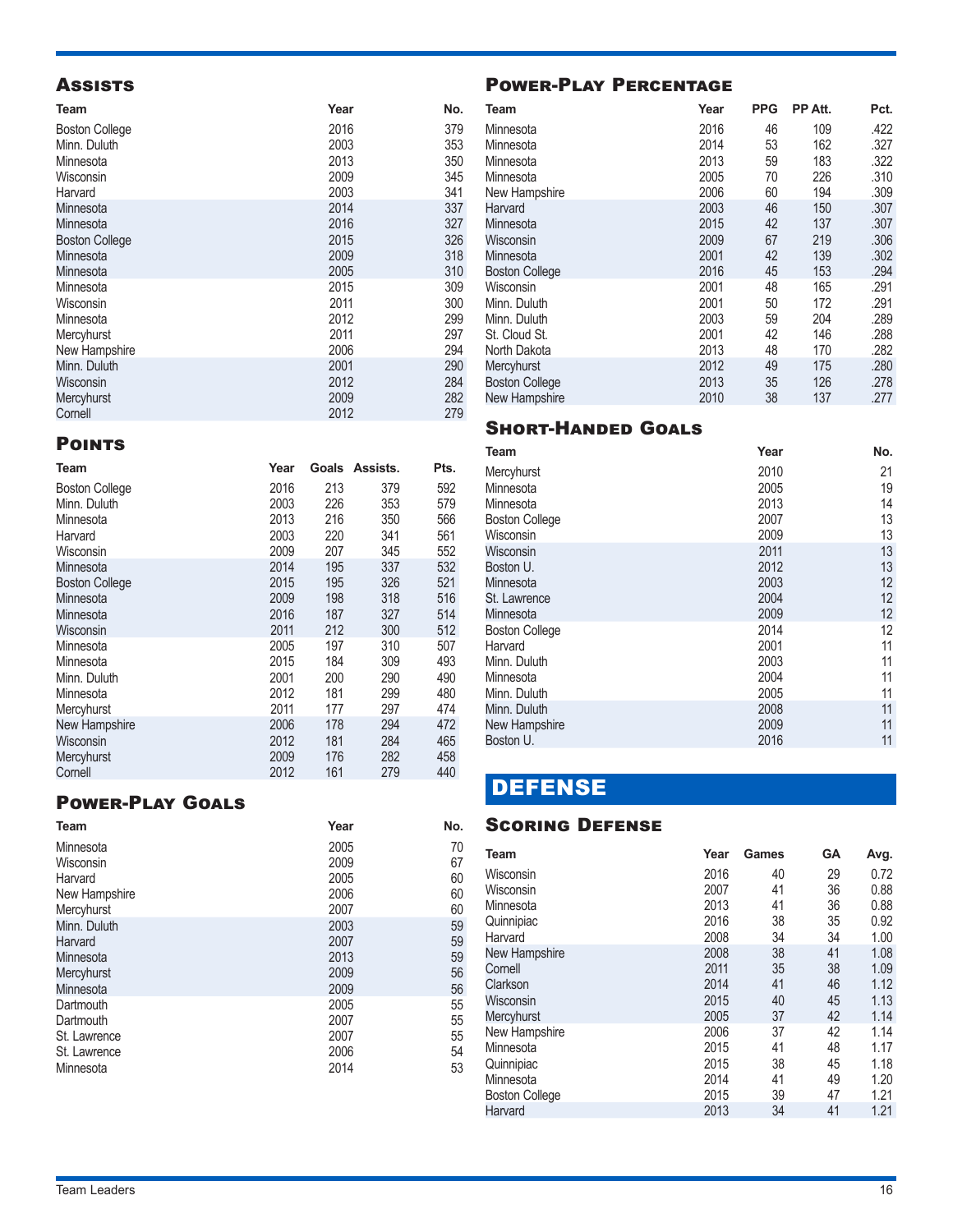| Team                  | Year | Games | GА | Avg. |
|-----------------------|------|-------|----|------|
| Wisconsin             | 2014 | 38    | 47 | 1.24 |
| Wisconsin             | 2006 | 41    | 51 | 1.24 |
| <b>Boston College</b> | 2016 | 41    | 51 | 1.24 |
| St. Lawrence          | 2006 | 38    | 48 | 1.26 |
| Minnesota             | 2016 | 40    | 51 | 1.27 |
| Harvard               | 2004 | 35    | 45 | 1.29 |
| Wisconsin             | 2009 | 41    | 53 | 1.29 |

## Penalty-Kill Percentage

| Team          | Year | Opp. PPG Opp. PPA |     | Pct. |
|---------------|------|-------------------|-----|------|
| Wisconsin     | 2015 | 5                 | 118 | .958 |
| Harvard       | 2003 | 5                 | 117 | .957 |
| Wisconsin     | 2016 | 6                 | 116 | .948 |
| Brown         | 2001 | 7                 | 128 | .945 |
| Mercyhurst    | 2015 | 10                | 155 | .935 |
| New Hampshire | 2008 | 13                | 197 | .934 |
| Cornell       | 2011 | 8                 | 121 | .934 |
| Harvard       | 2013 | 8                 | 121 | .934 |
| Wisconsin     | 2009 | 13                | 194 | .933 |
| Clarkson      | 2006 | 8                 | 115 | .930 |
| Boston U.     | 2011 | 12                | 168 | .929 |
| Harvard       | 2004 | 11                | 150 | .927 |
| Clarkson      | 2014 | 12                | 160 | .925 |
| Wisconsin     | 2007 | 12                | 159 | .925 |
| Quinnipiac    | 2016 | 8                 | 106 | .925 |
| Minn. Duluth  | 2003 | 16                | 211 | .924 |
| Cornell       | 2010 | 10                | 131 | .924 |
| Minn. Duluth  | 2005 | 16                | 206 | .922 |
| Harvard       | 2014 | 12                | 153 | .922 |

### Lowest Goals Against Average

| Team                  | Year | GА | Mins. | Avg. |
|-----------------------|------|----|-------|------|
| Wisconsin             | 2016 | 29 | 2,428 | 0.72 |
| Wisconsin             | 2007 | 36 | 2,550 | 0.85 |
| Minnesota             | 2013 | 36 | 2,524 | 0.86 |
| Quinnipiac            | 2016 | 35 | 2,345 | 0.90 |
| Harvard               | 2008 | 34 | 2,044 | 1.00 |
| New Hampshire         | 2008 | 41 | 2,293 | 1.07 |
| Mercyhurst            | 2005 | 42 | 2,282 | 1.10 |
| Cornell               | 2011 | 39 | 2,108 | 1.11 |
| Wisconsin             | 2015 | 45 | 2,427 | 1.11 |
| New Hampshire         | 2006 | 42 | 2,229 | 1.13 |
| Minnesota             | 2015 | 48 | 2,484 | 1.16 |
| Quinnipiac            | 2015 | 45 | 2,307 | 1.17 |
| Minnesota             | 2014 | 49 | 2,462 | 1.19 |
| Harvard               | 2013 | 41 | 2,057 | 1.20 |
| <b>Boston College</b> | 2015 | 47 | 2,350 | 1.20 |
| Wisconsin             | 2006 | 51 | 2,501 | 1.22 |
| <b>Boston College</b> | 2016 | 51 | 2,463 | 1.24 |
| St. Lawrence          | 2006 | 48 | 2,297 | 1.25 |
| Harvard               | 2004 | 45 | 2,136 | 1.26 |
| Minnesota             | 2016 | 51 | 2,429 | 1.26 |
| Wisconsin             | 2009 | 53 | 2,485 | 1.28 |
| Quinnipiac            | 2010 | 51 | 2,382 | 1.28 |

#### Most Goals Allowed Per Game

| Team                  | Year | Games | GA  | Avg. |
|-----------------------|------|-------|-----|------|
| Union (NY)            | 2007 | 30    | 177 | 5.90 |
| Sacred Heart          | 2010 | 26    | 149 | 5.73 |
| Union (NY)            | 2006 | 28    | 155 | 5.54 |
| Union (NY)            | 2005 | 33    | 182 | 5.52 |
| <b>Boston College</b> | 2001 | 32    | 174 | 5.44 |
| Bemidji St.           | 2001 | 34    | 183 | 5.38 |
| Yale                  | 2012 | 29    | 152 | 5.24 |
| St. Cloud St.         | 2011 | 35    | 176 | 5.03 |
| Sacred Heart          | 2009 | 31    | 155 | 5.00 |

| Team          | Year | Games | GA  | Avg. |
|---------------|------|-------|-----|------|
| Quinnipiac    | 2002 | 32    | 158 | 4.94 |
| St. Cloud St. | 2012 | 36    | 177 | 4.92 |
| Sacred Heart  | 2007 | 28    | 136 | 4.86 |
| Cornell       | 2003 | 27    | 131 | 4.85 |
| Sacred Heart  | 2004 | 24    | 113 | 4.71 |
| Vermont       | 2003 | 30    | 140 | 4.67 |
| Northeastern  | 2007 | 33    | 154 | 4.67 |

## MISCELLANEOUS

#### Scoring Margin Per Game

| Team                       |              | Year Games | GF         | GΑ           |            | Margin Mar./Gm. |
|----------------------------|--------------|------------|------------|--------------|------------|-----------------|
| Harvard                    | 2003         | 34         | 220        | 50           | 170        | 5.00            |
| Minn. Duluth<br>Minnesota  | 2003<br>2013 | 36<br>41   | 226<br>216 | 65<br>36     | 161<br>180 | 4.47<br>4.39    |
| <b>Boston College</b>      | 2016         | 41         | 213        | 51           | 162        | 3.95            |
| <b>Boston College</b>      | 2015         | 39         | 195        | 47           | 148        | 3.79            |
| Wisconsin                  | 2009         | 41         | 207        | 53           | 154        | 3.76            |
| New Hampshire              | 2006         | 37         | 178        | 42           | 136        | 3.68            |
| Minnesota                  | 2005         | 40         | 197        | 53           | 144        | 3.60            |
| Minnesota<br>Wisconsin     | 2014<br>2011 | 41<br>41   | 195<br>212 | 49<br>70     | 146<br>142 | 3.56<br>3.46    |
| Cornell                    | 2011         | 35         | 157        | 38           | 119        | 3.40            |
| Minnesota                  | 2016         | 40         | 187        | 51           | 136        | 3.40            |
| Minnesota                  | 2015         | 41         | 184        | 48           | 136        | 3.32            |
| Minnesota                  | 2009         | 40         | 198        | 69           | 129        | 3.23            |
| Minn. Duluth<br>Wisconsin  | 2001<br>2007 | 37<br>41   | 200<br>166 | 82<br>36     | 118<br>130 | 3.19<br>3.17    |
| Minnesota                  | 2012         | 41         | 181        | 53           | 128        | 3.12            |
| Wisconsin                  | 2016         | 40         | 154        | 29           | 125        | 3.12            |
| Mercyhurst                 | 2011         | 35         | 177        | 68           | 109        | 3.11            |
| New Hampshire              | 2008         | 38         | 158        | 41           | 117        | 3.08            |
| Wisconsin                  | 2012         | 40         | 181        | 58           | 123        | 3.08            |
| <b>WINS</b>                |              |            |            |              |            |                 |
| Team                       |              |            |            | Year         |            | No.             |
| Minnesota                  |              |            |            | 2013         |            | 41              |
| <b>Boston College</b>      |              |            |            | 2016         |            | 40              |
| Minnesota<br>Wisconsin     |              |            |            | 2014<br>2011 |            | 38<br>37        |
| Minnesota                  |              |            |            | 2005         |            | 36              |
| Wisconsin                  |              |            |            | 2006         |            | 36              |
| Wisconsin                  |              |            |            | 2007         |            | 36              |
| Minnesota                  |              |            |            | 2016         |            | 35              |
| Wisconsin                  |              |            |            | 2016<br>2008 |            | 35<br>34        |
| Minn. Duluth<br>Wisconsin  |              |            |            | 2009         |            | 34              |
| Minnesota                  |              |            |            | 2012         |            | 34              |
| <b>Boston College</b>      |              |            |            | 2015         |            | 34              |
| Minnesota                  |              |            |            | 2015         |            | 34              |
| New Hampshire              |              |            |            | 2006         |            | 33              |
| New Hampshire<br>Wisconsin |              |            |            | 2008<br>2012 |            | 33<br>33        |
| Mercyhurst                 |              |            |            | 2007         |            | 32              |
| Harvard                    |              |            |            | 2008         |            | 32              |
| Minnesota                  |              |            |            | 2009         |            | 32              |

#### Winning Percentage

| Team                  | Year | W-L-T        | $Pct.*$ |
|-----------------------|------|--------------|---------|
| Minnesota             | 2013 | $41 - 0 - 0$ | 1.000   |
| <b>Boston College</b> | 2016 | $40 - 1 - 0$ | .976    |
| Harvard               | 2008 | $32 - 2 - 0$ | .941    |
| Minnesota             | 2014 | $38 - 2 - 1$ | .939    |
| Wisconsin             | 2007 | $36 - 1 - 4$ | .927    |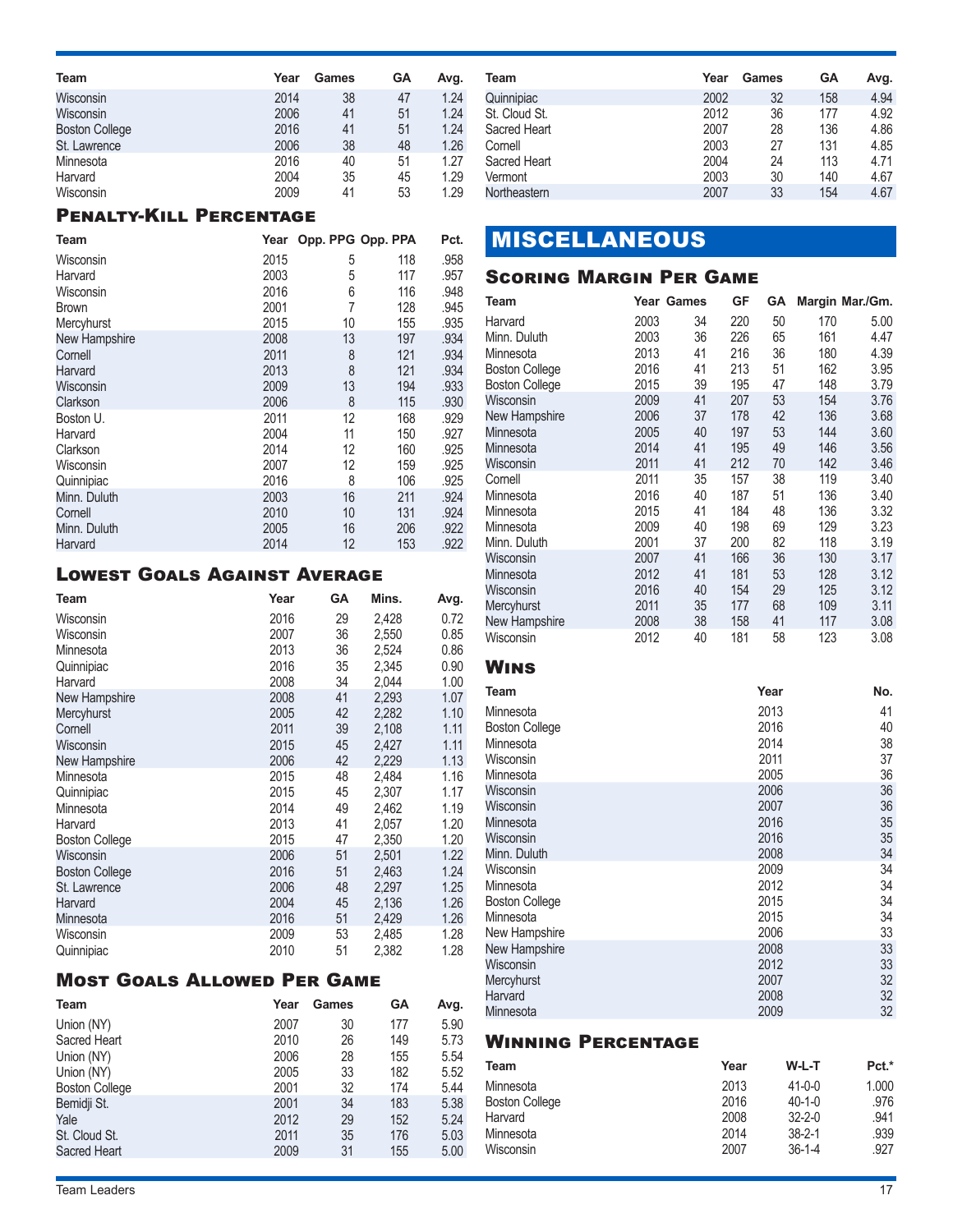| <b>Team</b>           | Year | W-L-T        | Pct.* |
|-----------------------|------|--------------|-------|
| Wisconsin             | 2011 | $37 - 2 - 2$ | .927  |
| Minnesota             | 2005 | $36 - 2 - 2$ | .925  |
| New Hampshire         | 2006 | $33 - 3 - 1$ | .905  |
| Mercyhurst            | 2007 | $32 - 2 - 3$ | .905  |
| Cornell               | 2011 | $31 - 3 - 1$ | .900  |
| <b>Boston College</b> | 2015 | $34 - 3 - 2$ | .897  |
| Harvard               | 2003 | $30 - 3 - 1$ | .897  |
| Wisconsin             | 2006 | $36 - 4 - 1$ | .890  |
| Wisconsin             | 2009 | $34 - 2 - 5$ | .890  |
| Minn. Duluth          | 2003 | $31 - 3 - 2$ | .889  |
| Minnesota             | 2016 | $35 - 4 - 1$ | .888  |
| Wisconsin             | 2016 | $35 - 4 - 1$ | .888  |
| Minn. Duluth          | 2008 | $34 - 4 - 1$ | .885  |
| New Hampshire         | 2008 | $33 - 4 - 1$ | .882  |

*\*Ties computed as half win, half loss.*

#### Losses

| <b>Team</b>                        | Year         | No.            |
|------------------------------------|--------------|----------------|
| St. Cloud St.<br>Minn. St. Mankato | 2011<br>2015 | 33<br>32       |
| North Dakota                       | 2007         | 31             |
| Vermont<br>Bemidji St.             | 2006<br>2008 | 29<br>29       |
| Union (NY)                         | 2009         | 29             |
| Union (NY)                         | 2011<br>2012 | 29<br>29       |
| St. Cloud St.<br><b>UConn</b>      | 2013         | 29             |
| Penn St.                           | 2014         | 29             |
| Minnesota St.<br>Vermont           | 2016<br>2002 | 29<br>28       |
| Union (NY)                         | 2010         | 28             |
| Minn. St. Mankato                  | 2012         | 28             |
| St. Cloud St.<br>Union (NY)        | 2015<br>2016 | 28<br>28       |
| Quinnipiac                         | 2002         | 27             |
| Bemidji St.                        | 2004         | 27             |
| Union (NY)<br>North Dakota         | 2005<br>2006 | 27<br>27       |
| Vermont                            | 2007         | 27             |
| Maine                              | 2008         | 27             |
| Yale<br>St. Cloud St.              | 2012<br>2014 | 27<br>27       |
| <b>RIT</b>                         | 2016         | 27             |
| <b>FEWEST WINS</b>                 |              |                |
| <b>Team</b>                        | Year         | No.            |
| Union (NY)                         | 2016         | 0              |
| Vermont<br>St. Cloud St.           | 2002<br>2011 | 1<br>1         |
| Yale                               | 2012         | $\overline{1}$ |
| Minn. St. Mankato                  | 2001         | $\frac{2}{2}$  |
| Union (NY)<br><b>Brown</b>         | 2009<br>2011 | $\overline{2}$ |
| Union (NY)                         | 2011         | $\overline{2}$ |
| Many with 3                        |              |                |
| <b>FEWEST LOSSES</b>               |              |                |
| <b>Team</b>                        | Year         | No.            |
| Minnesota                          | 2013         | $\mathbf{0}$   |

0

| Team                  | Year | No.            |
|-----------------------|------|----------------|
| Minnesota             | 2013 | 0              |
| Wisconsin             | 2007 | 1              |
| <b>Boston College</b> | 2016 | 1              |
| Minnesota             | 2005 | 2              |
| Mercyhurst            | 2007 | 2              |
| Harvard               | 2008 | $\overline{2}$ |
| Wisconsin             | 2009 | $\overline{2}$ |
|                       |      |                |

| Team                               | Year         | No.                              |
|------------------------------------|--------------|----------------------------------|
| Wisconsin                          | 2011         | $\overline{c}$                   |
| Minnesota<br>Harvard               | 2014<br>2003 | $\overline{c}$<br>3              |
| Minn. Duluth                       | 2003         |                                  |
| New Hampshire                      | 2006         |                                  |
| Mercyhurst                         | 2010         |                                  |
| Cornell<br><b>Boston College</b>   | 2011<br>2015 | 3333333                          |
| Minnesota                          | 2015         |                                  |
| Minnesota                          | 2002         | $\overline{4}$                   |
| Harvard                            | 2004         | $\overline{4}$<br>$\overline{4}$ |
| Minnesota<br>Wisconsin             | 2004<br>2006 | $\overline{4}$                   |
| New Hampshire                      | 2007         | 4                                |
| Minn. Duluth                       | 2008         | $\overline{4}$                   |
| New Hampshire                      | 2008<br>2016 | 4<br>4                           |
| Minnesota<br>Wisconsin             | 2016         | 4                                |
|                                    |              |                                  |
| TIES<br>Team                       | Year         | No.                              |
| Boston U.                          | 2010         | 12                               |
| <b>Boston College</b>              | 2010         | 10                               |
| Syracuse                           | 2015         | 10                               |
| Providence                         | 2010         | 9                                |
| Vermont<br>Quinnipiac              | 2011<br>2014 | 9<br>9                           |
| Bemidji St.                        | 2002         | 8                                |
| Northeastern                       | 2004         | $\overline{8}$                   |
| <b>UConn</b>                       | 2005<br>2010 | 8<br>8                           |
| Quinnipiac<br>Northeastern         | 2011         | 8                                |
| Niagara                            | 2012         | 8                                |
| Union (NY)                         | 2015         | 8                                |
| <b>HOME WINS</b>                   |              |                                  |
| <b>Team</b>                        | Year         | No.                              |
| Minnesota                          | 2013         | 23                               |
| Wisconsin<br>Minn, Duluth          | 2016<br>2008 | 21<br>20                         |
| Cornell                            | 2010         | 20                               |
| Minnesota                          | 2010         | 20                               |
| Minnesota                          | 2005         | 19                               |
| Wisconsin<br>Wisconsin             | 2007<br>2012 | 19<br>19                         |
| <b>Boston College</b>              | 2015         | 19                               |
| Minnesota                          | 2015         | 19                               |
| <b>Boston College</b><br>Minnesota | 2016<br>2016 | 19<br>19                         |
| Harvard                            | 2008         | 18                               |
| Cornell                            | 2012         | 18                               |
| Minnesota                          | 2012         | 18                               |
| <b>ROAD WINS</b>                   |              |                                  |
| Team                               | Year         | No.                              |
| Minnesota                          | 2013         | 18                               |
| Minnesota<br><b>Boston College</b> | 2014<br>2016 | 18<br>16                         |
| Minnesota                          | 2005         | 14                               |
| Minn. Duluth                       | 2008         | 14                               |
| New Hampshire<br>Mercyhurst        | 2008<br>2011 | 14<br>14                         |
| Wisconsin                          | 2011         | 14                               |
| Minnesota                          | 2015         | 14                               |
| Harvard                            | 2003         | 13                               |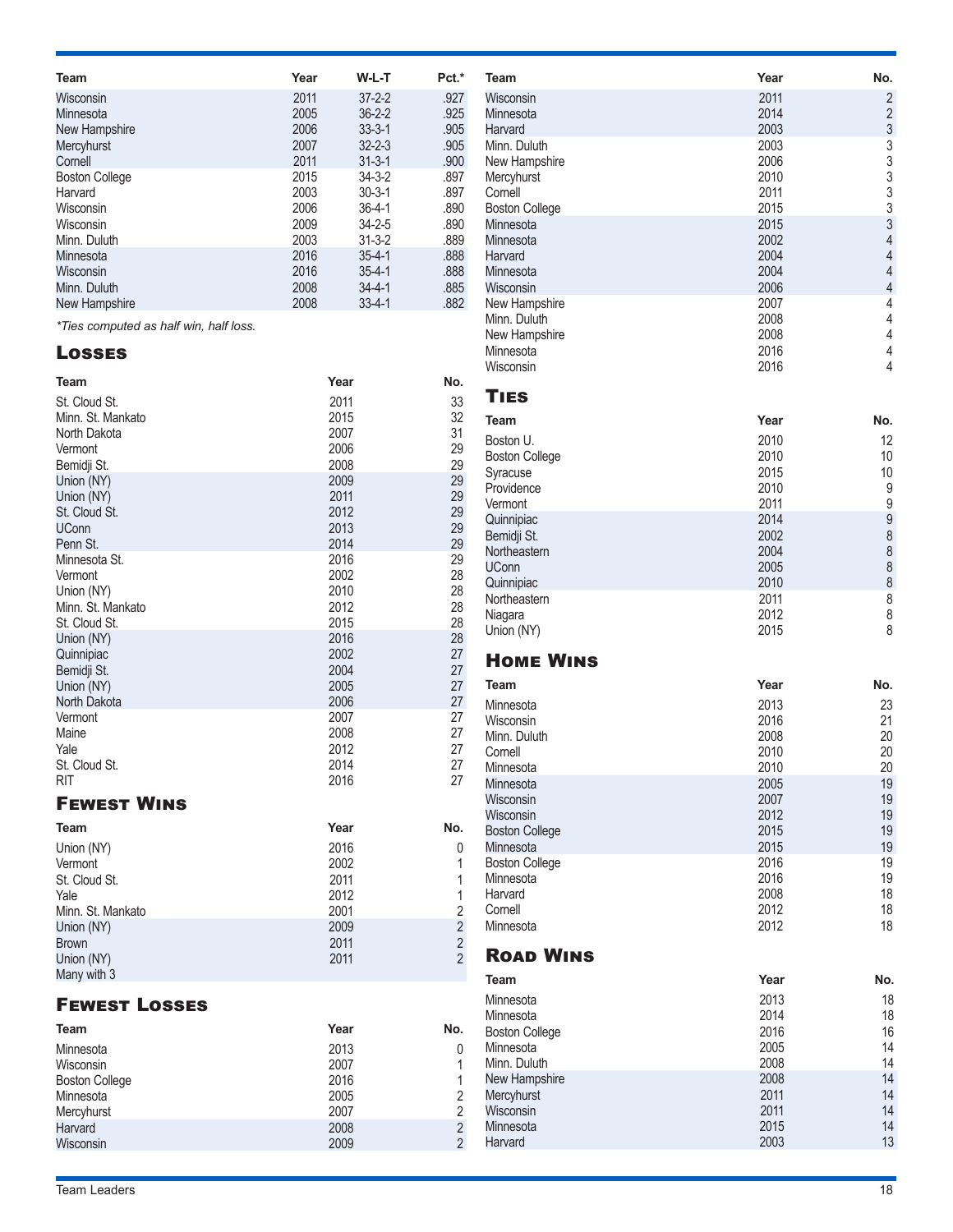| Team                  | Year | No. |
|-----------------------|------|-----|
| Minn. Duluth          | 2003 | 13  |
| Mercyhurst            | 2007 | 13  |
| Wisconsin             | 2007 | 13  |
| Harvard               | 2008 | 13  |
| Wisconsin             | 2008 | 13  |
| Wisconsin             | 2012 | 13  |
| <b>Boston College</b> | 2013 | 13  |
| Clarkson              | 2013 | 13  |
| Minnesota             | 2016 | 13  |

### **OVERTIME GAMES**

| <b>Team</b>           | Year | No. |
|-----------------------|------|-----|
| Boston U.             | 2010 | 15  |
| <b>Boston College</b> | 2010 | 13  |
| Niagara               | 2012 | 13  |
| Providence            | 2010 | 11  |
| Quinnipiac            | 2010 | 11  |
| Northeastern          | 2011 | 11  |
| Vermont               | 2011 | 11  |
| Ohio St.              | 2002 | 10  |
| Ohio St.              | 2006 | 10  |
| Yale                  | 2008 | 10  |

## **OVERTIME WINS**

| Team                  | Year | No. |
|-----------------------|------|-----|
| Minnesota             | 2002 | 5   |
| Princeton             | 2002 | 3   |
| Ohio St.              | 2006 | 3   |
| Niagara               | 2012 | 3   |
| <b>Boston College</b> | 2013 | 3   |
| Minnesota             | 2013 | 3   |
| Colgate               | 2014 | 3   |
| Quinnipiac            | 2016 | 3   |
| Many with 2           |      |     |

## Overall Winning Streak

| No. | Team                  | <b>Dates</b>                  |
|-----|-----------------------|-------------------------------|
| 62  | Minnesota             | Feb. 18, 2012-Nov. 16, 2013   |
| 40  | <b>Boston College</b> | Sept. 25, 2015-March 20, 2016 |
| 25  | <b>Boston College</b> | Oct.-19, 2014-Feb. 6, 2015    |
| 21  | Harvard               | Jan. 4-March 15, 2008         |
| 19  | Wisconsin             | Feb. 11, 2006-Oct. 22, 2007   |
| 19  | Wisconsin             | Jan. 29, 2011-Oct. 14, 2012   |
| 18  | Cornell               | Nov. 5, 2010-Jan. 29, 2011    |
| 18  | Wisconsin             | Oct. 2, 2015-Dec. 11, 2015    |
| 17  | Harvard               | Nov. 8, 2002-Feb. 11, 2003    |

## Overall Unbeaten Streak

| No. | Team                  | <b>Dates</b>                  |
|-----|-----------------------|-------------------------------|
| 62  | Minnesota             | Feb. 18, 2012-Nov. 16, 2013   |
| 40  | <b>Boston College</b> | Sept. 25, 2015-March 20, 2016 |
| 32  | Wisconsin             | Nov. 25, 2006-Oct. 14, 2007   |
| 32  | Wisconsin             | Dec. 4, 2010-Oct. 14, 2011    |
| 30  | Harvard               | Feb. 2, 2002-Jan. 11, 2004    |
| 27  | Minnesota             | Feb. 14-Dec. 5, 2004          |
| 22  | Minn. Duluth          | March 3-Dec. 16, 2001         |
| 22  | Cornell               | Nov. 5, 2010-Feb. 12, 2011    |

## Overall Losing Streak

| No. | Team         | <b>Dates</b>                |
|-----|--------------|-----------------------------|
| 33  | Union (NY)   | Nov. 10, 2006-Nov. 10, 2007 |
| 20  | North Dakota | Dec. 9. 2006-Feb. 24, 2007  |
| 19  | Union (NY)   | Nov. 6, 2004-Feb. 5, 2005   |

## Overall Winless Streak

| No. | Team              | <b>Dates</b>                |
|-----|-------------------|-----------------------------|
| 51  | Union (NY)        | Dec. 13, 2014-present       |
| 33  | Union (NY)        | Nov. 10, 2006-Nov. 10, 2007 |
| 29  | St. Cloud St.     | Oct. 1, 2010-Feb. 5, 2011   |
| 26  | Union (NY)        | Oct. 16, 2010-Feb. 4, 2011  |
| 24  | Minn. St. Mankato | Oct. 20, 2000-Feb. 4, 2001  |
| 24  | North Dakota      | Dec. 2, 2006-Oct. 13, 2007  |
| 24  | Union (NY)        | Jan. 25, 2008-Nov. 16, 2008 |

## Home Winning Streak

#### **No. Team Dates** 45 Boston College Jan. 17, 2014-present<br>31 Minnesota Jan. 18, 2012 -Nov. 16, 2013 31 Minnesota Feb. 18, 2012 -Nov. 16, 2013 25 Harvard March 1, 2002-Jan. 11, 2004 Feb. 22, 2015-present

## Home Losing Streak

| No. | Team          | <b>Dates</b>                |
|-----|---------------|-----------------------------|
| 20  | Union (NY)    | Nov. 25, 2006-Dec. 7, 2007  |
| 16  | Union (NY)    | Feb. 21, 2015-present       |
| 14  | Union (NY)    | Oct. 16, 2010-Feb. 4, 2011  |
| 12  | Vermont       | Dec. 31, 2001-Oct. 26, 2002 |
| 10  | North Dakota  | Dec. 9, 2006-Feb. 11, 2007  |
| 9   | St. Cloud St. | Dec. 4, 2010-Jan. 29, 2011  |

## Road Winning Streak

| Team                  | <b>Dates</b>                |
|-----------------------|-----------------------------|
| Minnesota             | Jan. 14, 2012-Oct. 10, 2014 |
| <b>Boston College</b> | Oct. 23, 2015-present       |
| Mercyhurst            | Nov. 2. 2002-Oct. 18, 2003  |
| Wisconsin             | Jan. 31-Nov. 15, 2003       |
| Wisconsin             | Nov. 6, 2010-Jan. 21, 2011  |
|                       |                             |

## Road Losing Streak

| No. | Team              | <b>Dates</b>                |
|-----|-------------------|-----------------------------|
| 39  | Vermont           | Nov. 13, 2005-Feb. 17, 2008 |
| 21  | Minn. St. Mankato | Oct. 20. 2000-Nov. 30. 2002 |
| 19  | Yale              | Feb. 11, 2011-Oct. 20, 2011 |
| 18  | St. Cloud St.     | Oct. 1, 2010-Feb. 26, 2011  |
| 17  | <b>Brown</b>      | Jan. 31, 2014-present       |
| 16  | Union (NY)        | Nov. 10, 2006-Nov. 10, 2007 |
|     |                   |                             |

## Penalty Minutes

| Team              | Year | <b>Games</b> | No. |
|-------------------|------|--------------|-----|
| Minnesota         | 2009 | 40           | 675 |
| Niagara           | 2006 | 36           | 658 |
| Minn, St. Mankato | 2005 | 35           | 624 |
| Minn. Duluth      | 2009 | 39           | 605 |
| Minn. Duluth      | 2003 | 36           | 596 |
| St. Lawrence      | 2005 | 41           | 594 |
| St. Cloud St.     | 2008 | 38           | 591 |
| North Dakota      | 2012 | 37           | 588 |
| Mercyhurst        | 2007 | 37           | 584 |
| St. Cloud St.     | 2007 | 37           | 577 |
| Minn. St. Mankato | 2008 | 34           | 574 |
| Mercyhurst        | 2009 | 37           | 572 |
| Mercyhurst        | 2010 | 36           | 566 |
| Ohio St.          | 2007 | 37           | 565 |
| North Dakota      | 2005 | 35           | 563 |
| Providence        | 2007 | 36           | 563 |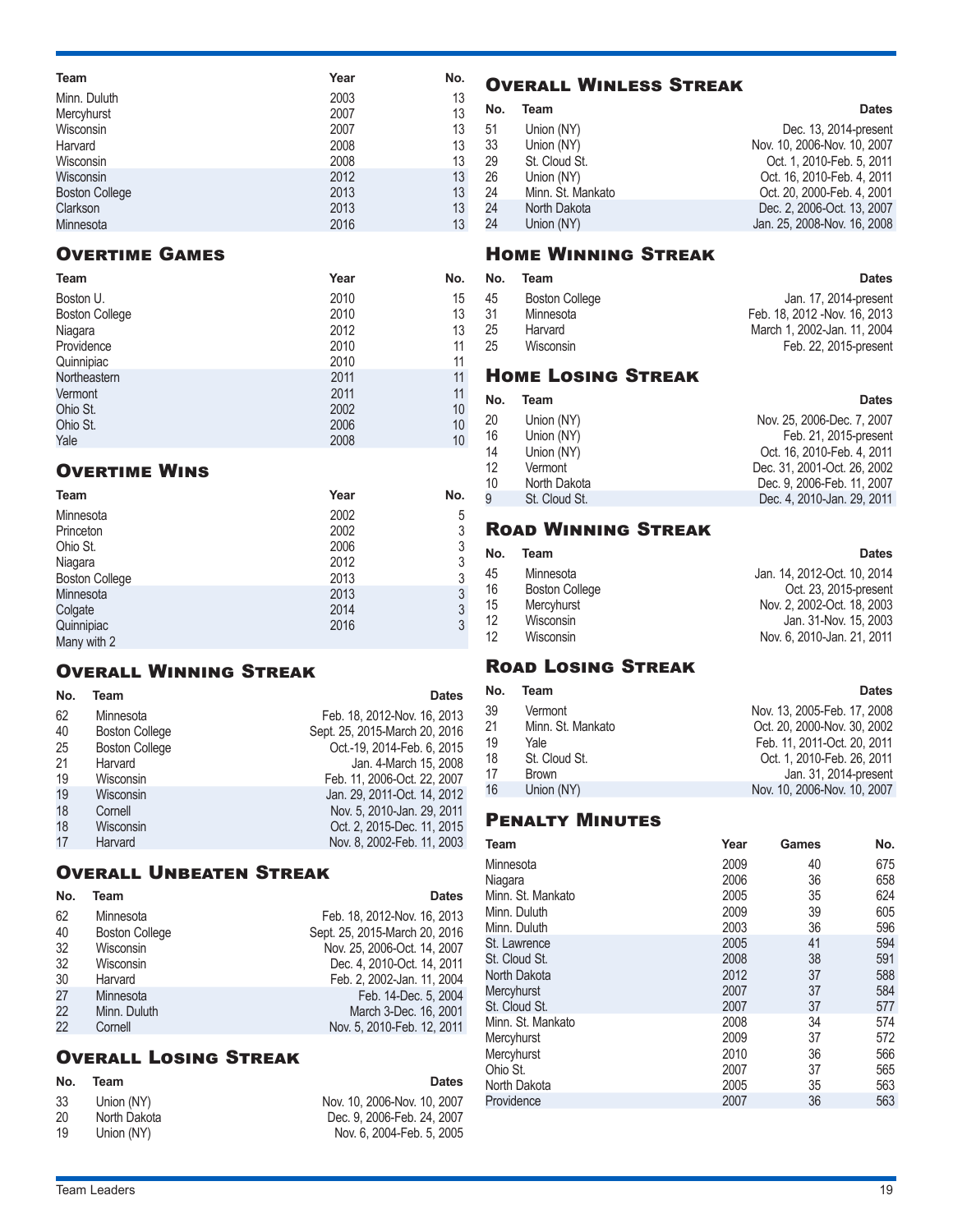#### Fewest Penalty Minutes

| Team          | Year | Games | No. |
|---------------|------|-------|-----|
| Quinnipiac    | 2015 | 38    | 162 |
| Yale          | 2001 | 28    | 174 |
| Harvard       | 2016 | 32    | 178 |
| Union (NY)    | 2016 | 34    | 186 |
| Sacred Heart  | 2004 | 24    | 187 |
| Cornell       | 2003 | 27    | 198 |
| Merrimack     | 2016 | 34    | 200 |
| St. Cloud St. | 2016 | 35    | 200 |
| Vermont       | 2003 | 30    | 202 |
| Rensselaer    | 2016 | 34    | 202 |
| Yale          | 2016 | 29    | 202 |
| St. Lawrence  | 2015 | 36    | 204 |
| Minnesota     | 2016 | 40    | 206 |
| Harvard       | 2002 | 31    | 210 |
| Brown         | 2013 | 27    | 210 |
| Vermont       | 2002 | 30    | 212 |
| Bemidji St.   | 2016 | 36    | 213 |
| Quinnipiac    | 2013 | 36    | 214 |
| Maine         | 2015 | 33    | 214 |

#### Longest Game

| Teams                                       | <b>Date</b>    |
|---------------------------------------------|----------------|
| New Hampshire vs. Providence (5 OT)         | March 10, 1996 |
| Rensselaer vs. Quinnipiac (5 OT)            | Feb. 28, 2010  |
| Vermont vs. Maine (3 OT)                    | March 1, 2014  |
| Quinnipiac vs. St. Lawrence (3 OT)          | March 2, 2013  |
| Robert Morris vs. Lindenwood (MO)<br>(3 OT) | March 1, 2013  |
| RIT vs. Mercyhurst (2 OT)                   | March 8, 2014  |
| RIT vs. Syracuse (2 OT)                     | March 7, 2015  |
| Boston U. vs. Providence (2 OT)             | March 4, 2012  |
| Boston College vs. Providence (OT)          | March 5, 2011  |
| UConn vs. New Hampshire (OT)                | March 12, 2005 |
| Boston U. vs. UConn (OT)                    | March 7, 2010  |
|                                             |                |

## 2016 MOST IMPROVED TEAMS

| Team          |               | 2015 W-L-T 2016 W-L-T | \$Games<br>Improved. |
|---------------|---------------|-----------------------|----------------------|
| Colgate       | 7-25-2        | $22 - 9 - 7$          | $15\frac{1}{2}$      |
| Northeastern  | 14-17-5       | $28 - 9 - 1$          | 11                   |
| St. Cloud St. | $8-28-1$      | 13-18-4               | $7\frac{1}{2}$       |
| Clarkson      | $24 - 11 - 3$ | $30 - 5 - 5$          | 6                    |
| Princeton     | $15 - 14 - 2$ | $22 - 9 - 2$          | 6                    |
| Quinnipiac    | $26 - 9 - 3$  | $30 - 3 - 5$          | 5                    |

*\$To determine games improved, add the difference in victories between the two seasons to the difference in the losses, then divide by two; ties not counted. Includes postseason.*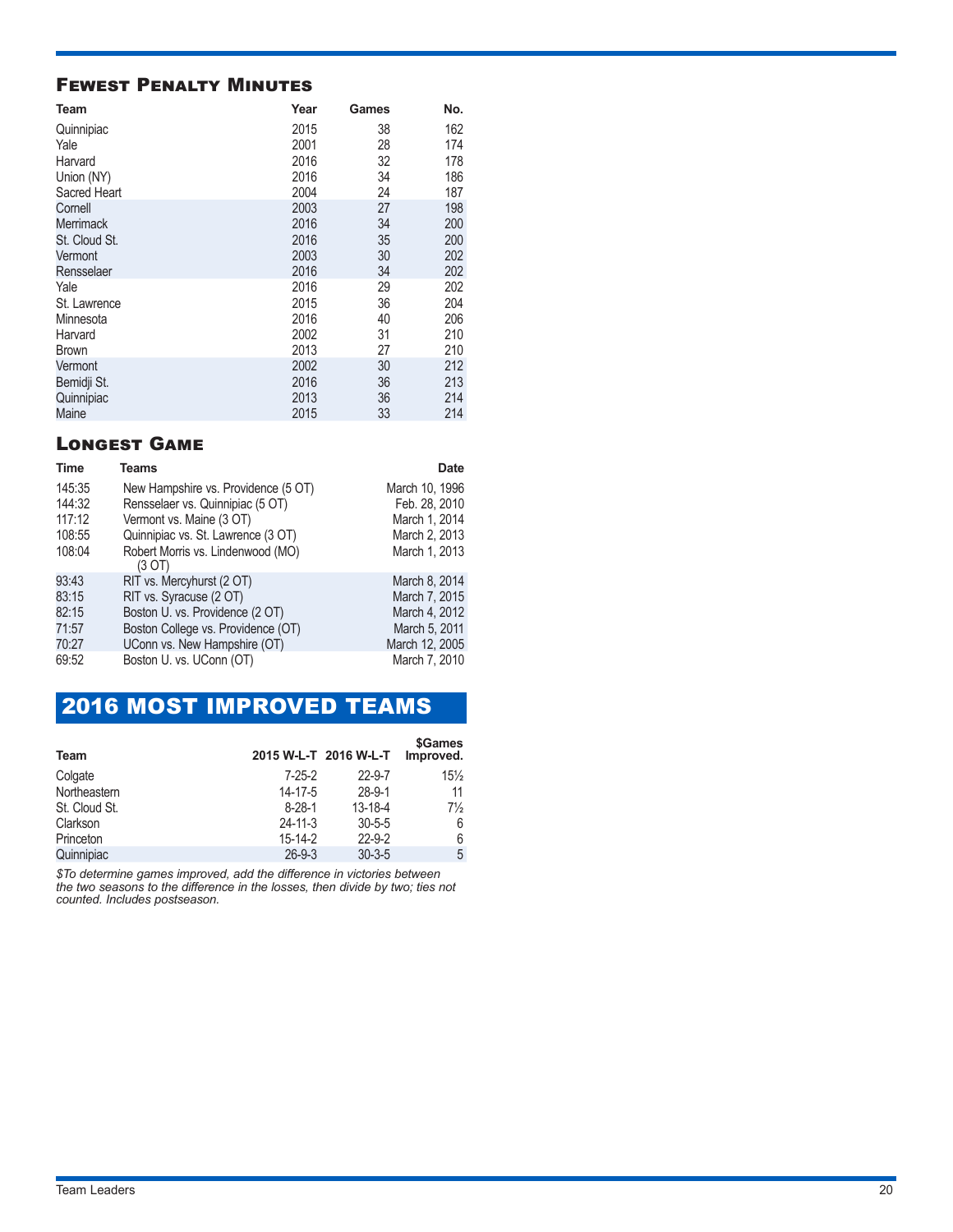## ANNUAL TEAM CHAMPIONS

## **OFFENSE**

#### Scoring Offense

| Year | Team                  | Games | Goals | Avg. |
|------|-----------------------|-------|-------|------|
| 2001 | Minn. Duluth          | 37    | 200   | 5.41 |
| 2002 | Dartmouth             | 32    | 151   | 4.72 |
| 2003 | Harvard               | 34    | 220   | 6.27 |
| 2004 | North Dakota          | 41    | 182   | 4.44 |
| 2005 | Minnesota             | 40    | 197   | 4.93 |
| 2006 | New Hampshire         | 37    | 178   | 4.81 |
| 2007 | Dartmouth             | 34    | 146   | 4.29 |
| 2008 | Minn. Duluth          | 39    | 166   | 4.26 |
| 2009 | Wisconsin             | 41    | 207   | 5.05 |
| 2010 | Mercyhurst            | 36    | 168   | 4.67 |
| 2011 | Wisconsin             | 41    | 212   | 5.17 |
| 2012 | Cornell               | 35    | 161   | 4.60 |
| 2013 | Minnesota             | 41    | 216   | 5.27 |
| 2014 | Minnesota             | 41    | 195   | 4.76 |
| 2015 | <b>Boston College</b> | 39    | 195   | 5.00 |
| 2016 | <b>Boston College</b> | 41    | 213   | 5.20 |

#### Power-Play Percentage

| Year | Team          | <b>PPGoals</b> | <b>PPAtts.</b> | Pct. |
|------|---------------|----------------|----------------|------|
| 2001 | Minnesota     | 42             | 139            | .302 |
| 2002 | Harvard       | 30             | 121            | .248 |
| 2003 | Harvard       | 46             | 150            | .307 |
| 2004 | Minnesota     | 41             | 161            | .255 |
| 2005 | Minnesota     | 70             | 226            | .310 |
| 2006 | New Hampshire | 60             | 194            | .309 |
| 2007 | Wisconsin     | 50             | 187            | .267 |
| 2008 | Harvard       | 49             | 183            | .268 |
| 2009 | Wisconsin     | 67             | 219            | .306 |
| 2010 | New Hampshire | 38             | 137            | .277 |
| 2011 | Mercyhurst    | 51             | 195            | .262 |
| 2012 | Mercyhurst    | 49             | 175            | .280 |
| 2013 | Minnesota     | 59             | 183            | .322 |
| 2014 | Minnesota     | 53             | 162            | .327 |
| 2015 | Minnesota     | 42             | 137            | .307 |
| 2016 | Minnesota     | 46             | 109            | .422 |

## **DEFENSE**

#### Penalty-Kill Percentage

| Year | Team          | Opp.<br><b>PPGoals</b> | Opp.<br><b>PPAtts.</b> | Pct. |
|------|---------------|------------------------|------------------------|------|
| 2001 | <b>Brown</b>  |                        | 128                    | .945 |
| 2002 | <b>Brown</b>  | 14                     | 156                    | .910 |
| 2003 | Harvard       | 5                      | 117                    | .957 |
| 2004 | Harvard       | 11                     | 150                    | .927 |
| 2005 | Minn. Duluth  | 16                     | 206                    | .922 |
| 2006 | Clarkson      | 8                      | 115                    | .930 |
| 2007 | Wisconsin     | 12                     | 161                    | .925 |
| 2008 | New Hampshire | 13                     | 197                    | .934 |
| 2009 | Wisconsin     | 13                     | 194                    | .933 |
| 2010 | Cornell       | 10                     | 131                    | .924 |
| 2011 | Cornell       | 8                      | 121                    | .934 |
| 2012 | Wisconsin     | 15                     | 146                    | .897 |
| 2013 | Harvard       | 8                      | 121                    | .934 |
| 2014 | Clarkson      | 12                     | 160                    | .925 |

| Year | Team           | Opp.<br><b>PPGoals PPAtts.</b> | Opp. | Pct. |
|------|----------------|--------------------------------|------|------|
|      | 2015 Wisconsin |                                | 118  | .958 |
| 2016 | Wisconsin      |                                | 116  | .948 |
|      |                |                                |      |      |

### Scoring Defense

| Year | Team          | Games | GΑ | Avg. |
|------|---------------|-------|----|------|
| 2001 | <b>Brown</b>  | 29    | 52 | 1.79 |
| 2002 | Northeastern  | 35    | 47 | 1.34 |
| 2003 | Harvard       | 34    | 50 | 1.47 |
| 2004 | Harvard       | 35    | 45 | 1.29 |
| 2005 | Mercyhurst    | 37    | 42 | 1.14 |
| 2006 | New Hampshire | 37    | 42 | 1.14 |
| 2007 | Wisconsin     | 41    | 36 | 0.88 |
| 2008 | Harvard       | 34    | 34 | 1.00 |
| 2009 | Wisconsin     | 41    | 53 | 1.29 |
| 2010 | Quinnipiac    | 37    | 51 | 1.38 |
| 2011 | Cornell       | 35    | 39 | 1.11 |
| 2012 | Minnesota     | 41    | 54 | 1.32 |
| 2013 | Minnesota     | 41    | 36 | 0.88 |
| 2014 | Clarkson      | 41    | 46 | 1.12 |
| 2015 | Wisconsin     | 40    | 45 | 1.13 |
| 2016 | Wisconsin     | 40    | 29 | 0.72 |

## MISCELLANEOUS

#### Scoring Margin Per Game

| Year | Team                  | Games | GF  | GA | Marg./<br>Gm. |
|------|-----------------------|-------|-----|----|---------------|
| 2001 | Minn. Duluth          | 37    | 200 | 82 | 3.19          |
| 2002 | Dartmouth             | 32    | 151 | 63 | 2.75          |
| 2003 | Harvard               | 34    | 220 | 50 | 5.00          |
| 2004 | Harvard               | 35    | 151 | 45 | 3.03          |
| 2005 | Minnesota             | 40    | 197 | 53 | 3.60          |
| 2006 | New Hampshire         | 37    | 178 | 42 | 3.68          |
| 2007 | Wisconsin             | 41    | 166 | 36 | 3.17          |
| 2008 | New Hampshire         | 38    | 158 | 41 | 3.08          |
| 2009 | Wisconsin             | 41    | 207 | 53 | 3.76          |
| 2010 | Mercyhurst            | 36    | 168 | 59 | 3.03          |
| 2011 | Wisconsin             | 41    | 212 | 70 | 3.46          |
| 2012 | Minnesota             | 41    | 181 | 53 | 3.12          |
| 2013 | Minnesota             | 41    | 216 | 36 | 4.39          |
| 2014 | Minnesota             | 41    | 195 | 49 | 3.56          |
| 2015 | <b>Boston College</b> | 39    | 195 | 47 | 3.79          |
| 2016 | <b>Boston College</b> | 41    | 213 | 51 | 3.95          |

#### WINNING PERCENTAGE

| Year | Team          | W-L-T        | Pct. |
|------|---------------|--------------|------|
| 2001 | Dartmouth     | $20 - 3 - 1$ | .854 |
| 2002 | Minnesota     | $28 - 4 - 6$ | .816 |
| 2003 | Harvard       | $30 - 3 - 1$ | .897 |
| 2004 | Harvard       | $30 - 4 - 1$ | .871 |
| 2005 | Minnesota     | $36 - 2 - 2$ | .925 |
| 2006 | New Hampshire | $33 - 3 - 1$ | .905 |
| 2007 | Wisconsin     | $36-1-4$     | .927 |
| 2008 | Harvard       | $32 - 2 - 0$ | .941 |
| 2009 | Wisconsin     | $34 - 2 - 5$ | .890 |
| 2010 | Mercyhurst    | $30 - 3 - 3$ | .875 |
| 2011 | Wisconsin     | $37 - 2 - 2$ | .927 |
| 2012 | Cornell       | $30 - 5 - 0$ | .857 |
|      |               |              |      |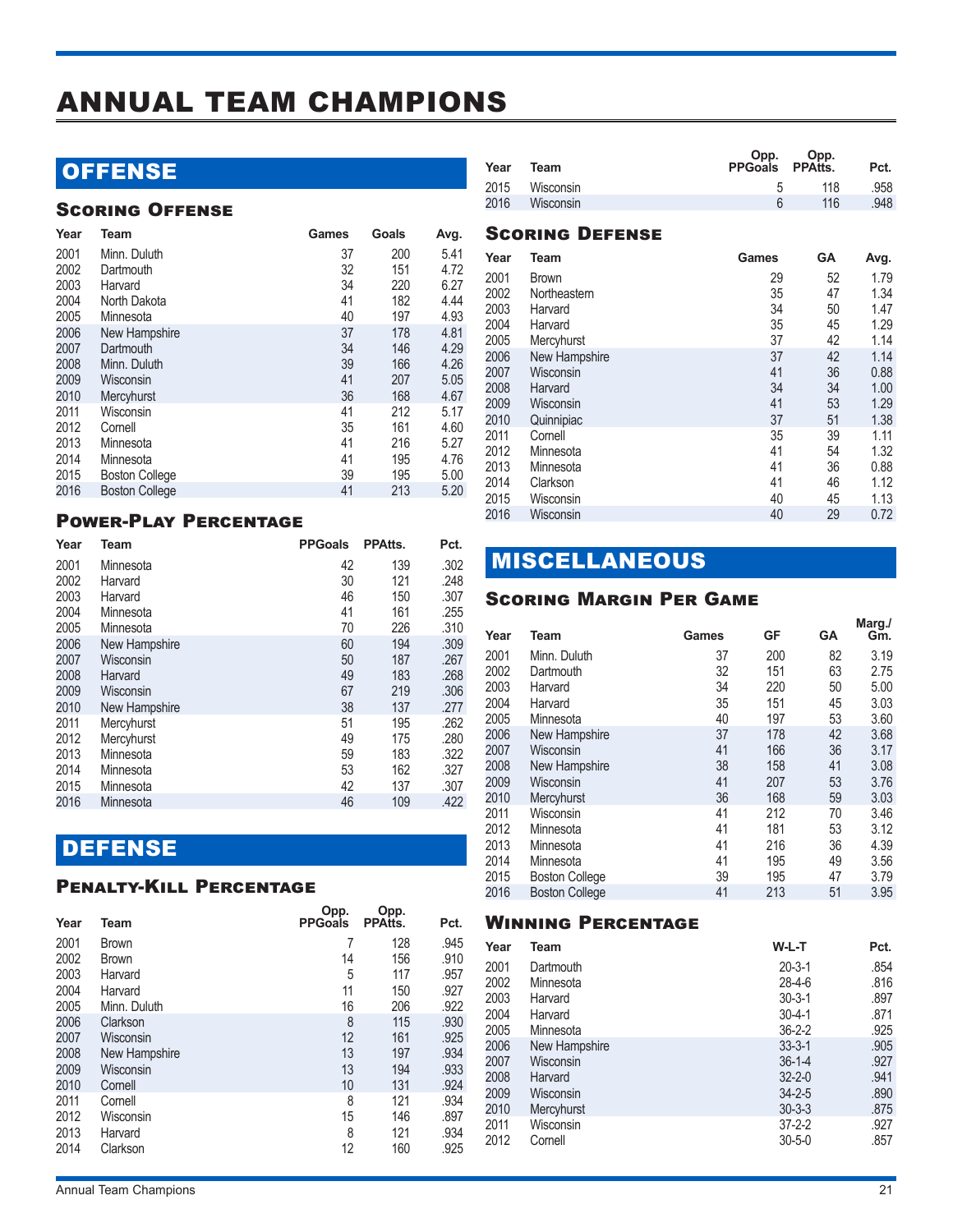| Year | Team                  | W-L-T        | Pct.  |
|------|-----------------------|--------------|-------|
| 2013 | Minnesota             | $41 - 0 - 0$ | 1.000 |
| 2014 | Minnesota             | $38 - 2 - 1$ | .939  |
| 2015 | <b>Boston College</b> | $34 - 3 - 2$ | .897  |
| 2016 | <b>Boston College</b> | $40 - 1 - 0$ | .976  |

*\*Ties computed as half win, half loss.*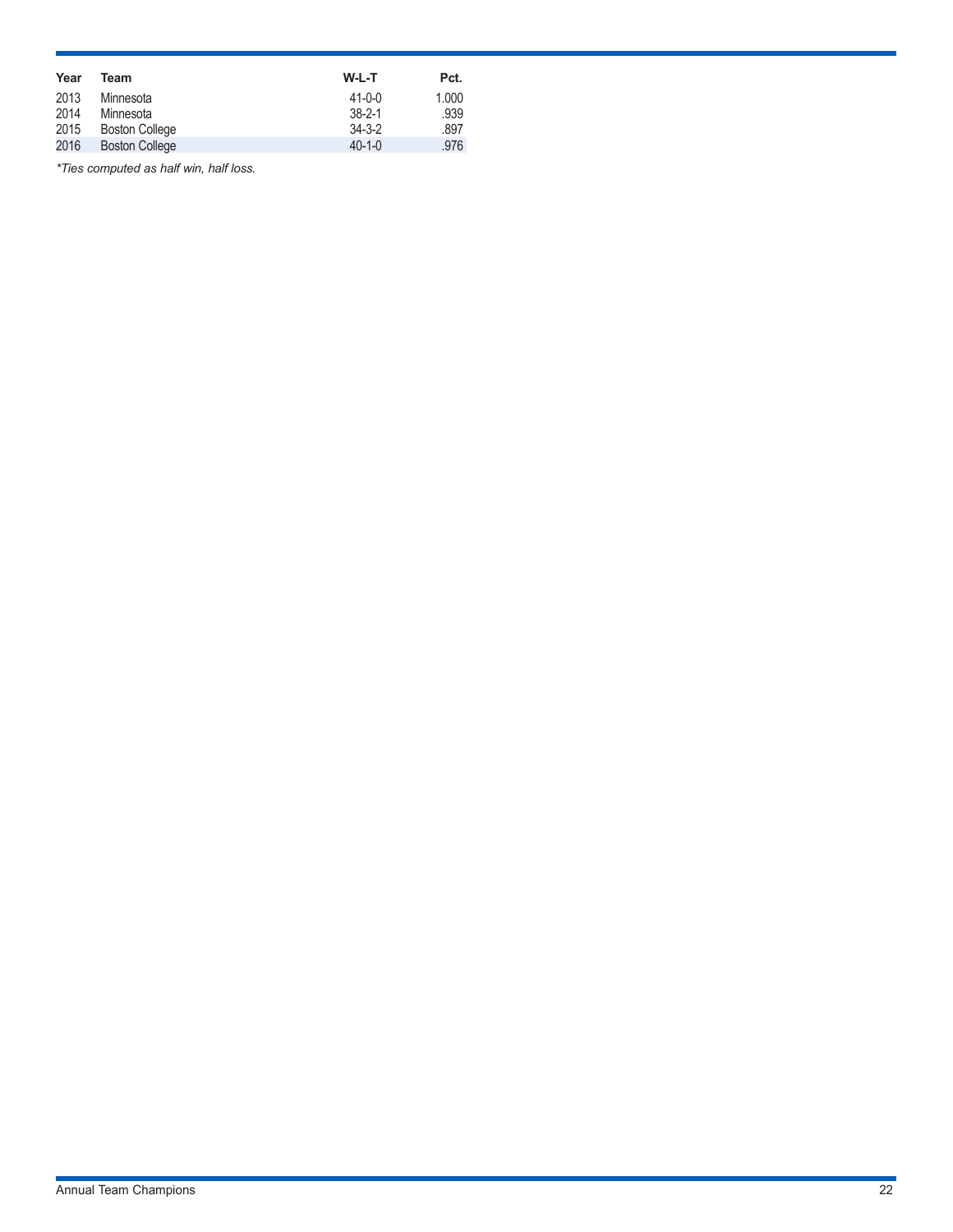## USA TODAY/USA HOCKEY MAGAZINE FINAL NATIONAL COLLEGIATE POLLS

9. UConn 10. Providence 8. North Dakota 9. Cornell 10. Bemidji St.

1. Minnesota 2. Boston College 3. Wisconsin 4. Clarkson 5. Quinnipiac 6. Northeastern 7. Princeton 8. Colgate 9. Bemidji St. 10. North Dakota

2016

1. Wisconsin 2. Boston U. 3. Boston College 4. Cornell 5. Minn. Duluth 6. Mercyhurst 7. Minnesota 8. Dartmouth 9. North Dakota 10. Providence

1. Minnesota 2. Wisconsin 3. Cornell 4. Boston College 5. Boston U. 6. North Dakota 7. St. Lawrence 8. Mercyhurst 9. Northeastern 10. Minn. Duluth

1. Minnesota 2. Boston U. 3. Boston College 4. Cornell 5. North Dakota 6. Mercyhurst 7. Clarkson 8. Harvard 9. Northeastern 10. Wisconsin

1. Clarkson 2. Minnesota 3. Wisconsin 4. Cornell 5. Boston College 6. Mercyhurst 7. Harvard 8. North Dakota 9. Boston U. 10. Quinnipiac

1. Minnesota 2. Harvard 3. Wisconsin 4. Boston College 5. Boston U. 6. Quinnipiac 7. Clarkson

2011

2012

2013

2014

2015

#### 2001

- 1. Minn. Duluth
- 2. Dartmouth
- 3. St. Lawrence
- 4. Harvard
- 5. Brown
- 6. Minnesota
- 7. Wisconsin
- 8. Ohio St.
- 9. Northeastern
- 10. New Hampshire

#### 2002

- 1. Minn. Duluth
- 2. Brown
- 3. Minnesota
- 4. Niagara
- 5. Dartmouth
- 6. Northeastern
- 7. Wisconsin
- 8. St. Lawrence
- 9. Harvard
- 10. Providence

#### 2003

- 1. Minn. Duluth
- 2. Harvard
- 3. Dartmouth
- 4. Minnesota
- 5. Providence
- 6. Wisconsin
- 7. New Hampshire
- 8. St. Lawrence
- 9. Princeton
- 10. Mercyhurst

#### 2004

- 1. Minnesota
- 2. Harvard
- 3. St. Lawrence
- 4. Dartmouth
- 5. Minn. Duluth
- 6. Wisconsin
- 7. Mercyhurst
- 8. New Hampshire
- 9. Brown
- 10. Providence

#### 2005

- 1. Minnesota
- 2. Harvard
- 3. St. Lawrence
- 4. Dartmouth
- 5. Minn. Duluth
- 6. Wisconsin
- 7. Mercyhurst
- 8. Providence
- 9. UConn

10. New Hampshire

#### 2006

- 1. Wisconsin
- 2. Minnesota
- 3. New Hampshire
- 4. St. Lawrence
- 5. Minn. Duluth
- 6. Mercyhurst
- 7. Princeton
- 8. Harvard
- 9. Boston College
- 10. Brown

#### 2007

- 1. Wisconsin
- 2. Minn. Duluth
- 3. Mercyhurst
- 4. St. Lawrence
- 5. Dartmouth
- 6. Boston College
- 7. Harvard
- 8. New Hampshire
- 9. Minnesota
- 10. Ohio St.

#### 2008

- 1. Minn. Duluth
- 2. Wisconsin
- 3. New Hampshire
- 4. Harvard
- 5. Minnesota
- 6. St. Lawrence
- 7. Mercyhurst
- 8. Clarkson
- 9. Dartmouth
- 10. Wayne St. (MI)

#### 2009

2010

- 1. Wisconsin
- 2. Mercyhurst
- 3. Minnesota
- 4. Minn. Duluth
- 5. New Hampshire
- 6. Boston College

USA Today/USA Hockey Magazine Final National Collegiate Polls 23

- 7. St. Lawrence 8. Dartmouth
- 9. Harvard
- 
- 10. Boston U.

1. Minn. Duluth 2. Cornell 3. Mercyhurst 4. Minnesota 5. Clarkson 6. New Hampshire 7. Harvard 8. Boston U.